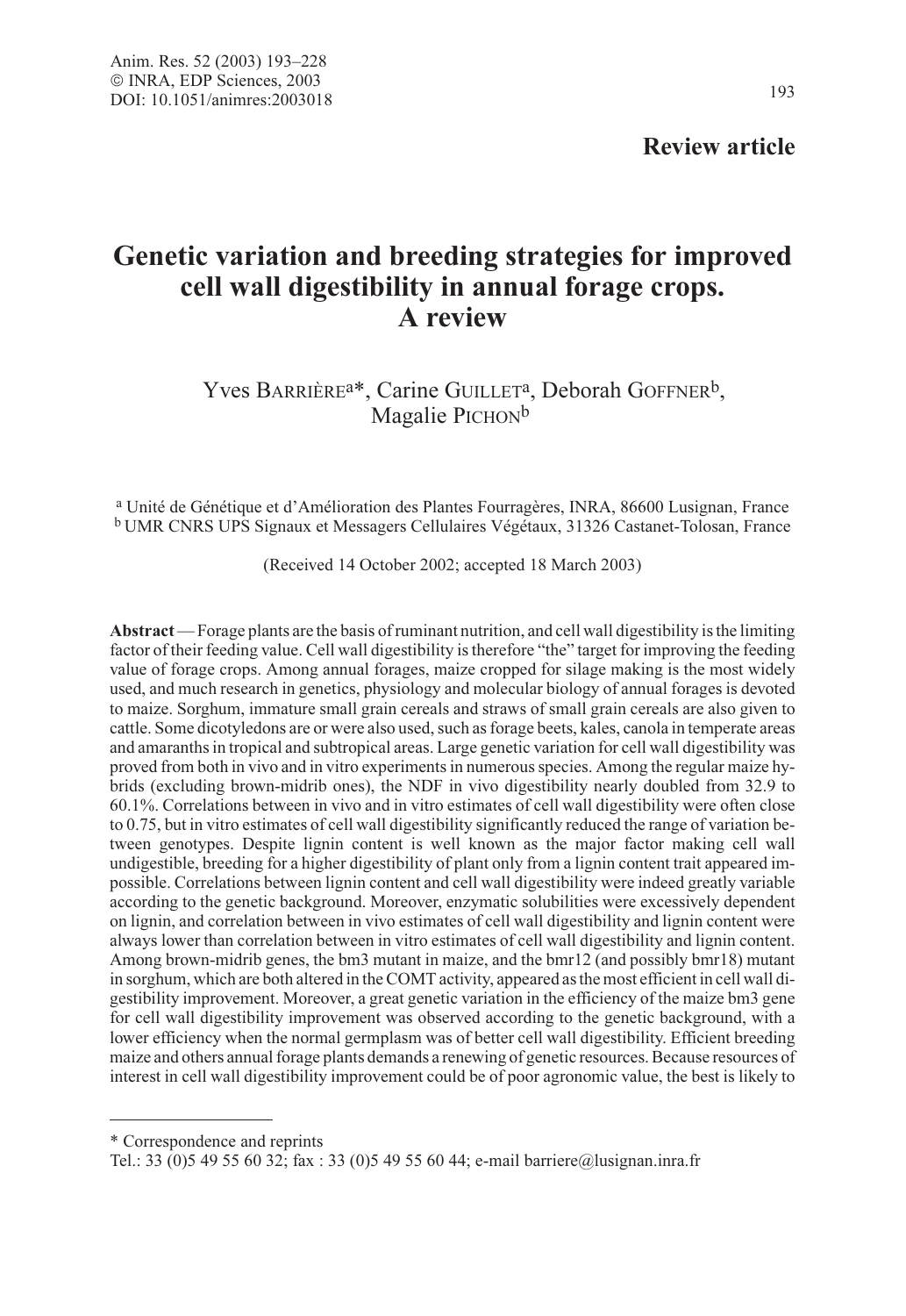use a marker assisted selection, after identifying alleles of interest in these resources. Results obtained on forage plants and model plants strengthened also the interest of genetic engineering in the lignin pathway for improving the cell wall digestibility of forage plants.

### cell wall digestibility / ingestibility / annual forage / maize / genetic variation / breeding / lignin

Résumé— Amélioration de la digestibilité des parois des fourrages annuels. Les plantes fourragères sont à la base de l'alimentation des ruminants, mais leur valeur nutritive est limitée par la digestibilité variable des parois végétales, dont l'amélioration est alors la cible essentielle des programmes de sélection. Parmi les fourrages annuels, le maïs est la plante la plus cultivée, et c'est sur cette espèce que porte l'essentiel de la recherche en génétique, physiologie et biologie moléculaire. Toutefois, le sorgho, les céréales à paille et des dicotylédones comme les betteraves, les choux, les colza en régions tempérées et les amarantes en zones tropicales sont également utilisées comme plantes fourragères. Une importante variabilité de la digestibilité des parois végétales a été mise en évidence pour de nombreuses espèces, à la fois à partir de mesures in vivo ou in vitro. Ainsi, pour le maïs (sans plantes bm3), la digestibilité in vivo du NDF varie du simple au double entre 32,9 et 60,1 %. Les corrélations entre les estimations in vivo et in vitro de la digestibilité des parois sont en général de l'ordre de 0,75, mais les estimations in vitro de la digestibilité réduisent significativement la gamme de variation entre génotypes. Alors que la teneur en lignine est le facteur majeur d'ingestibilité, il n'est toutefois pas possible de sélectionner pour une digestibilité plus élevée à partir des teneurs en lignine. Les corrélations entre teneur en lignine et digestibilité des parois sont en effet très variables en fonction du fond génétique. De plus, les solubilités enzymatiques apparaissent exagérément liées à la teneur en lignine, avec des corrélations entre teneur en lignine et digestibilités in vitro bien supérieures à celles observées avec les digestibilités in vivo. Parmi les mutants à nervures brunes, les mutants bm3 du maïs et bmr12 du sorgho (et peut-être bmr18), avec des mutations liées à la COMT, sont apparemment les plus efficaces en terme d'amélioration de la digestibilité. Il existe par ailleurs une variabilité de l'effet du gène bm3 du maïs en fonction du fond génétique, avec une efficacité plus élevée quand le géniteur de départ est de plus faible digestibilité. Un progrès génétique significatif pour la digestibilité des parois des fourrages annuels nécessite un renouveau important des ressources génétiques habituellement utilisées. La mise en évidence des allèles d'intérêt pour la digestibilité des parois et leur introduction par sélection assistée par marqueurs évitera les pertes de valeur agronomique lié à l'utilisation de ressources dépassées par ailleurs. Enfin, au vu des données actuellement disponibles sur plantes modèles et plantes d'intérêt agronomique, il ne faudrait pas sous-estimer l'intérêt du génie génétique pour l'amélioration de la digestibilité des parois végétales.

#### digestibilité des parois / ingestibilité / fourrage annuel / maïs / variabilité génétique / amélioration génétique / lignine

#### 1. INTRODUCTION

Forage plants are the basis of ruminant nutrition, but although forages contain almost the same amount of gross energy as do grains per unit of dry matter, the energy value of forages is lower and much more variable, ranging approximately from 80% (leafy ray-grass) to 33% (wheat straw) of maize grain value. This difference results from the high content of cell wall in forage plants, and to the limited digestion of this fiber part by the micro-organisms of rumen and, to a lesser degree, of large intestine of animals. Lignins are the cell wall part resistant to fungal and bacterial degradation. Because of their quantitative importance in the cell wall, of their variable structure, and of the way in which they embed and bind to hemicelluloses and cellulose, lignins have a variable depressive effect on carbohydrate degradation by micro-organisms.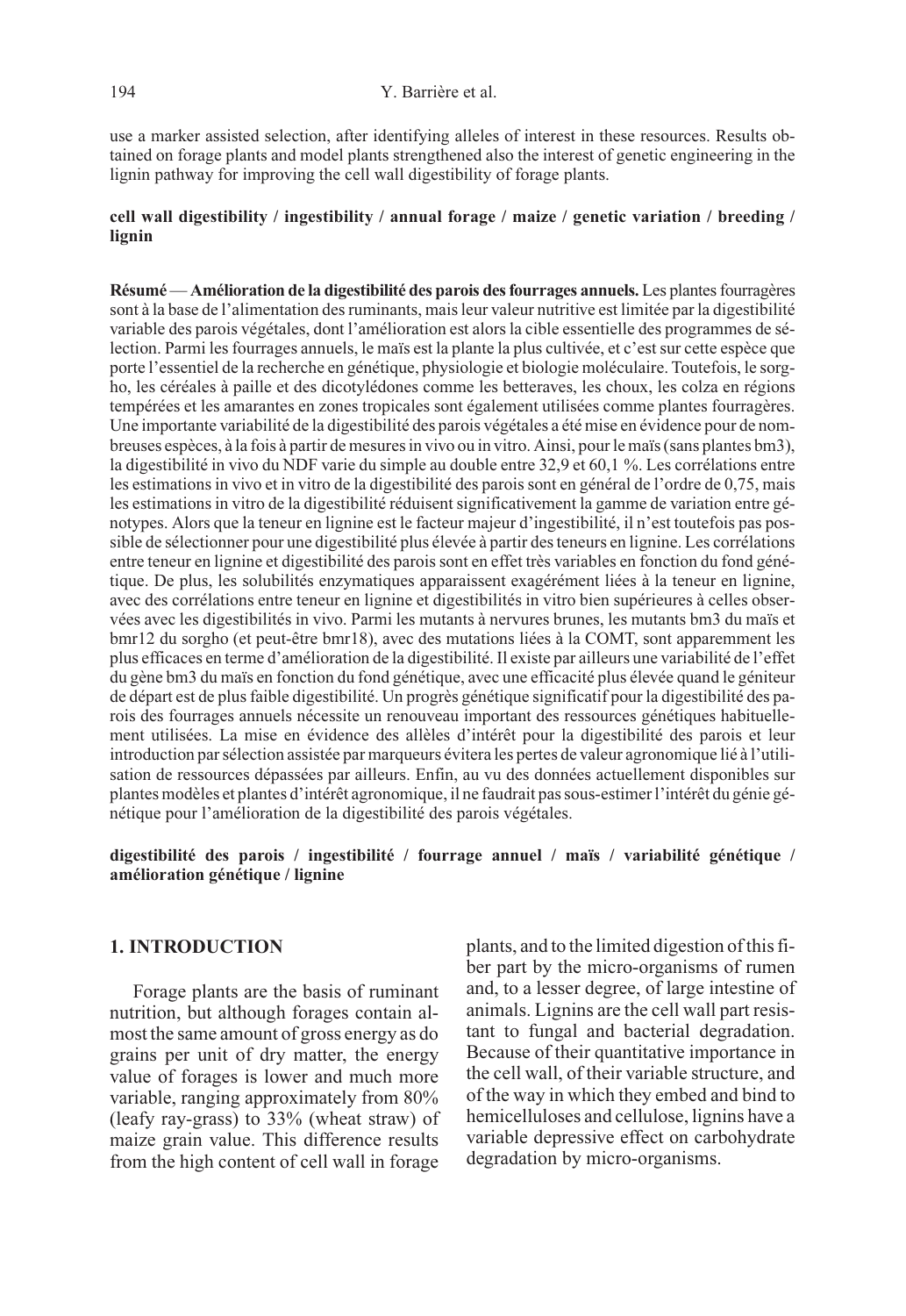Most spontaneous or cropped forages are perennial plants, and are mainly grasses. For annual forages, maize cropped for silage making is the most widely used. Because of the economic importance of the "corn" crop worldwide, and of the economic importance of forage maize in Europe, much research in genetics, physiology and molecular biology of annual forages is devoted to maize, and there are extensive data available. Sorghum and immature small grain cereals (wheat, barley, triticale…) are also given to cattle, either as green plants, but often after ensiling. Straws, including rice straws in tropical areas, are also sometimes used for cattle feeding after grain harvest. All these major annual forage plants are monocotyledons. Some dicotyledons such as forage beets and kales were used in temperate areas and given as fresh plant to cattle, but this is not longer done due to the cost of harvesting and difficulties in conservation. Rape-seed or canola forages are also used in cattle feeding, grazed, given fresh or ensiled. Amaranths are widely grown as a leafy vegetable for human feed in tropical and subtropical areas, but some cultivars are highly prized as forage crops, because of their rapid growth rate, good yielding, and high protein content. Annual grain legumes of temperate areas, such as peas, are also, but rarely, used as green forages of high protein content. Despite its fiber crop origin, kenaf has been viewed as an alternative forage crop with a high drought tolerance.

A significant part of this review will deal with investigations of cell digestibility variation in cattle, and with relationships between in vivo and in vitro results, because a breeding strategy based on in vitro criteria has to be first validated in vivo. Genetic resources, including specialty plants, will be investigated to highlight the most suitable germplasm for breeding plants of higher feeding value. A subsequent part of the review will develop a tentative breeding strategy based on the available data on cell wall

traits related to feeding value for ruminants, and genetic advances or methodologies in plant breeding. The focus of this review will be on maize, as there are little data available on cell wall digestibility improvement in other annual forage crops. However, whenever possible, information on other annual forage crops will be reported.

## 2. CELL WALL DIGESTIBILITY IS "THE" TARGET FOR THE IMPROVEMENT OF FORAGE FEEDING VALUE

The part of available energy in a forage that is effectively used by an animal has been proved strongly correlated to the forage digestibility. The energy supplied by a forage in a ruminant or herbivore animal diet is thus related to the forage ingestibility and digestibility. The digestibility of any forage constituent (dry matter, organic matter, or cell wall) is usually measured as the percentage of each constituent that has disappeared in the animal digestive tract. The ingestibility of a forage is the quantity that is taken by an animal when this forage is offered ad libitum, as an unique meal. Ingestibility is usually measured as kg DM per animal and per day, but can also be considered as  $g \cdot kg^{-1}$  of metabolic weight (live weight  $(0.75)$ . When a plant is fed to an animal, ingestibility and digestibility are plant characteristics resulting of cell wall development, and are subject to plant genetic variation.

Assuming a normal efficiency of the rumen micro-organisms, the variation in energy feeding value of a forage plant is related (i) to the variation in digestibility of the stover part of the plant, and therefore to the variation in cell wall digestibility, (ii) to the variation in grain content, if grains, that are a highly digestible part, are present in the forage (maize, sorghum, …), (iii) to the digestive interactions between the forage and the concentrates present in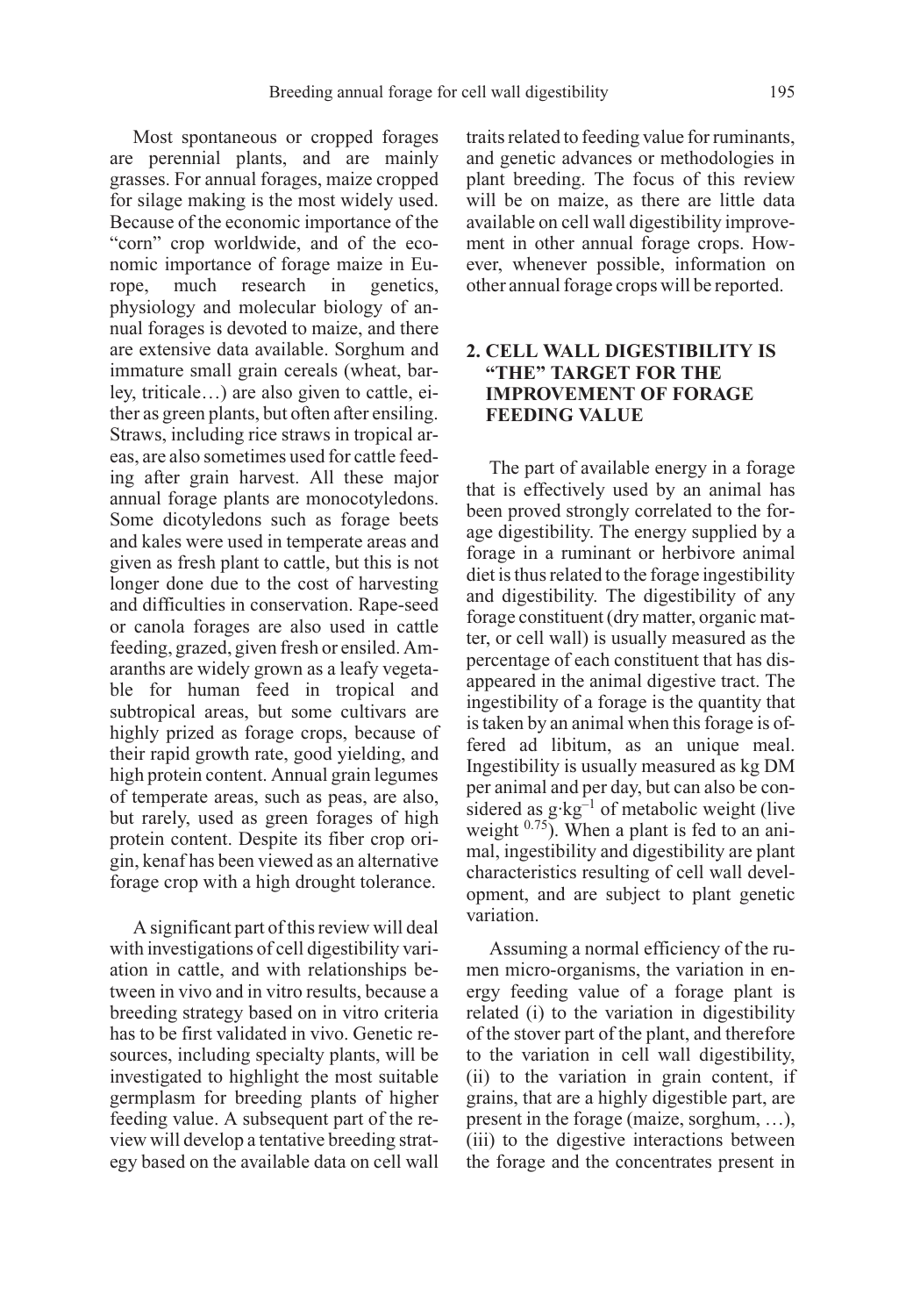the diet and (iv) to the variation in ingestibility, that is related to the transit rate of particles out of the rumen, and then to the intensity and rate of particles degradation.

Cell wall digestibility is "the" target for improving the feeding value of forage crops. This is obvious when the harvested plant has no grain, particularly as soluble carbohydrates are subject to extensive environmental variation. But it is also true in maize silage, for three independent reasons. Firstly, in vitro digestibility of the whole maize plant has most often been proved to correlate better with stover cell wall digestibility than with grain content. From Deinum and Bakker [80], Deinum and Struik [82], Wolf et al. [183] and data reviewed by Cox et al. [74], correlations between maize whole plant digestibility and cell wall (or stover) digestibility ranged from 0.60 to 0.96, with average values close to 0.80, whereas correlations between whole plant digestibility and grain or ear content were only nearly equal to 0.45. In vivo genetic correlations obtained at INRA Lusignan (France) corroborated these results. In vivo organic matter digestibility (OMD) correlated most ( $r<sub>o</sub> = 0.77$ ) with in vivo NDF digestibility (NDFD), whereas the correlation with starch content was lower ( $r<sub>o</sub> = 0.54$ ). Moreover, NDFD and ear or starch content were found to be independent traits ( $r_g = 0.09$ ), as also observed by Deinum and Struik [82] with  $r = -0.01$ . NDFD and starch content both explained at least 90% of the genetic variation in OMD, while the remaining percent points were probably related to the variation in soluble carbohydrates content, and to the imprecision of the estimates. The second reason why cell wall digestibility is the leading target to improve the feeding value of forage crops is related to animal digestive physiology. Due to rumen micro-organism ecology and due to acidosis risks, whatever the conditions of ruminant cattle feeding, the optimal grain content in a cereal

silage has to be adjusted according to the extra starch content of the diet, and according to the proportion of by-pass starch. The optimum starch content in maize was thus proved to be close to 30% in European conditions of dairy cattle rearing [28, 37]. This result, which was proved in maize, is very likely true in other immature cereals. Finally, a higher NDF digestibility should result in higher energy intake by cattle, even if the DM intake has not been affected [145]. An efficient genetic progress in feeding value is then intrinsically related to NDFD improvement, both for forages with and without grain.

#### 3. IN VIVO GENETIC VARIATION FOR CELL WALL DIGESTIBILITY IN ANNUAL FORAGE CROPS

#### 3.1. In vivo genetic variation for cell wall digestibility in maize

The reference value of a forage digestibility is established through measurements with animals, and mostly often with sheep (adult wethers) in digestibility crates. Most often, work has been devoted to studies of whole plant digestibility, and only few studies have investigated cell wall digestibility. The first digestion trials in Europe with ensiled forage maize seem to be those of Dijktra and Becker ([87], quoted in [81]) in the Netherlands, and those of Demarquilly [83], and Andrieu and Demarquilly [8], in France. From 25 measurements reported by Deinum et al. [81], OMD of silage maize had an average value of 72.8%. The average NDF in vivo digestibility (NDFD) of hybrids was 52.7%, and ranged from 47.5 to 57.1% (NDFD of one bm3 hybrid was also 65.1%). Andrieu and Demarquilly [7] reported an OMD in maize silage equal to 71% that could reach 74%, according to cropping conditions, maturity and/or grain content. The NDFD of hybrids involved in this French study was later estimated to 53.1%, and ranged from 49.8 to 54.8% [27].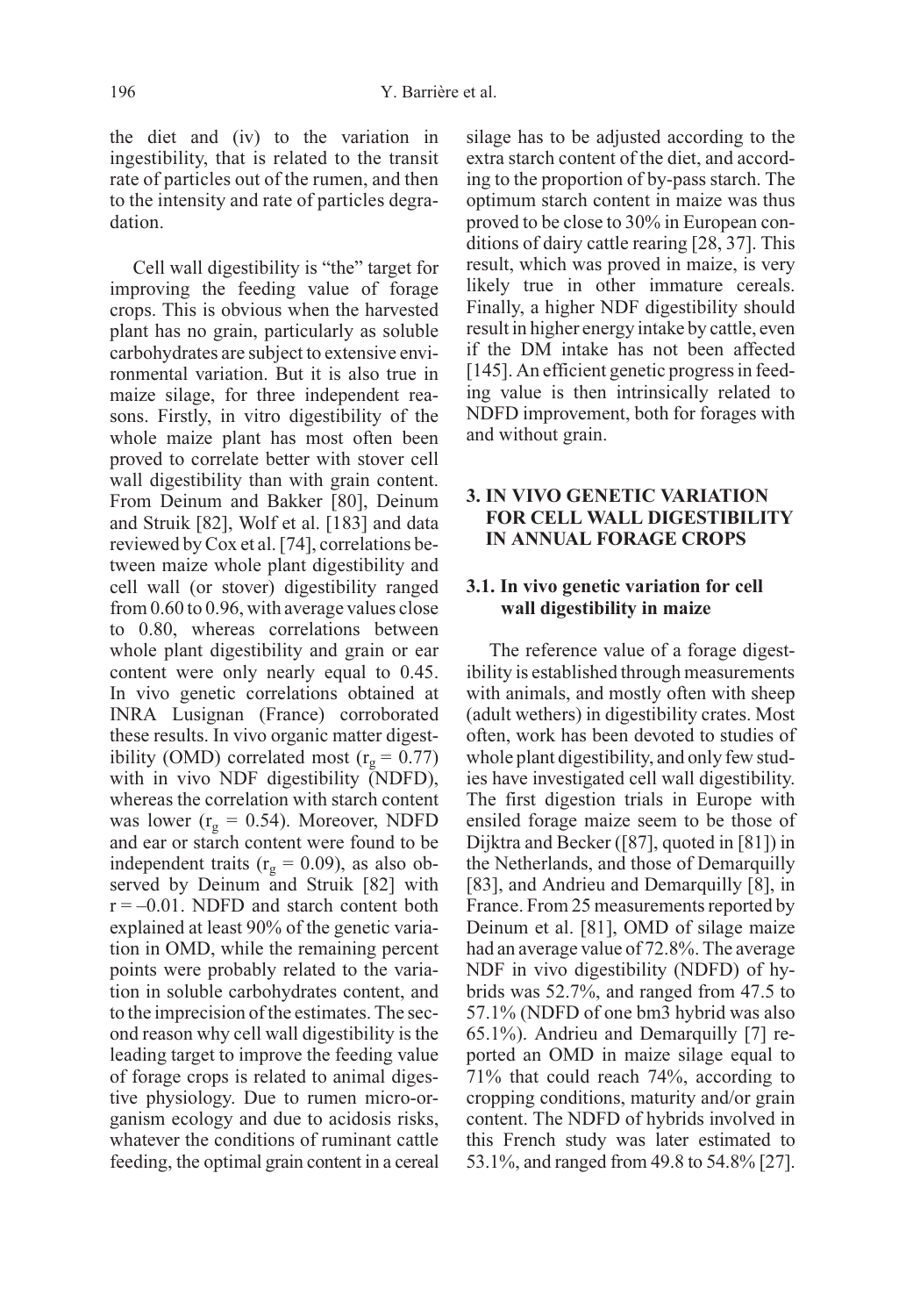From 50 maize silages cropped between 1971 and 1993, De Boever et al. [78, 79] reported average OMD values equal to 74.7%. The average crude fiber digestibility (CFD) of these hybrids was 66.3% and ranged from 60.4 to 74.6% (de Boever, personal communication), corresponding approximately to NDFD values equal to 61.4, 56.1, and 68.8%, respectively. Most of these forage maize in vivo reference values, thus estimated more than 30 years ago, were based on a limited number of early genotypes with good feeding value (Fronica, Circé, LG11, but not Eta Ipho, in the Netherlands, and Inra258, Funk245, Dekalb204, LG11 in France), which are no longer representative of the presently available hybrids.

Many measurements with sheep in digestibility crates have been made on a much wider genetic basis at INRA Lusignan (and first reported in [33]). Today, data are available from measurements of 2100 mini-silos and 431 hybrids with an average 34% dry matter content at harvest. Among these hybrids, 167 were experimental hybrids and 264 were registered hybrids, representative of all seed companies present on the French and North European markets. Genetic variation in OMD and NDFD of silage maize were thus proved to be very large (Tab. I).

Among the regular maize hybrids (excluding brown-midrib ones), the NDFD nearly doubled from 32.9 to 60.1%, and it was similar for the sub-sample of registered hybrids for which the NDFD went from 32.9 to 58.4%. Among the 220 registered early hybrids, the range in NDFD was 19 percent points. Among the 41 registered late studied varieties, the range in NDFD was 14.9 percent points. Late hybrids had an average NDFD (46.1%) slightly lower than early hybrids (48.0%), but a few late hybrids had also a much lower cell wall digestibility (the minimum value was 32.9%) than early hybrids (the minimum value was 39.4%). Genetic correlations between NDFD and other traits related to feeding value are given in Table II. The correlation between NDF content and NDFD was close to zero. No significant relationship existed between the cell wall digestibility and the cell wall content when maize plants were thus harvested at a similar maturity stage. Consequently, for a given starch content, OMD was only related to NDFD. The genetic progress in feeding value was thus directly related to NDFD improvement. The narrow sense heritability of in vivo digestibility traits was high ( $h^2 > 0.70$ ), and assuming a selection intensity of 25%, the genetic progress in NDFD was expected to

|                        | Hybrid<br>number | $\sigma_g^2$ | $\sigma_{\rm r}^2$ | Mean | Mini | Maxi |
|------------------------|------------------|--------------|--------------------|------|------|------|
| All normal hybrids     | 388              |              |                    |      |      |      |
| <b>OMD</b>             |                  | 2.4          | 2.7                | 69.7 | 61.3 | 75.9 |
| <b>NDFD</b>            |                  | 4.3          | 15.3               | 48.6 | 32.9 | 60.1 |
| All registered hybrids | 264              |              |                    |      |      |      |
| <b>OMD</b>             |                  | 2.3          | 2.5                | 69.6 | 61.3 | 74.3 |
| <b>NDFD</b>            |                  | 4.5          | 14.9               | 48.0 | 32.9 | 58.4 |

Table I. In vivo genetic variation for OMD and NDFD in maize hybrids, including experimental, but not brown-midrib, hybrids, and hybrids registered in Europe between 1958 and 2000. Average dry matter content of silage 34.8%.

OMD: organic matter digestibility; NDF: neutral detergent fiber; NDFD: NDF digestibility.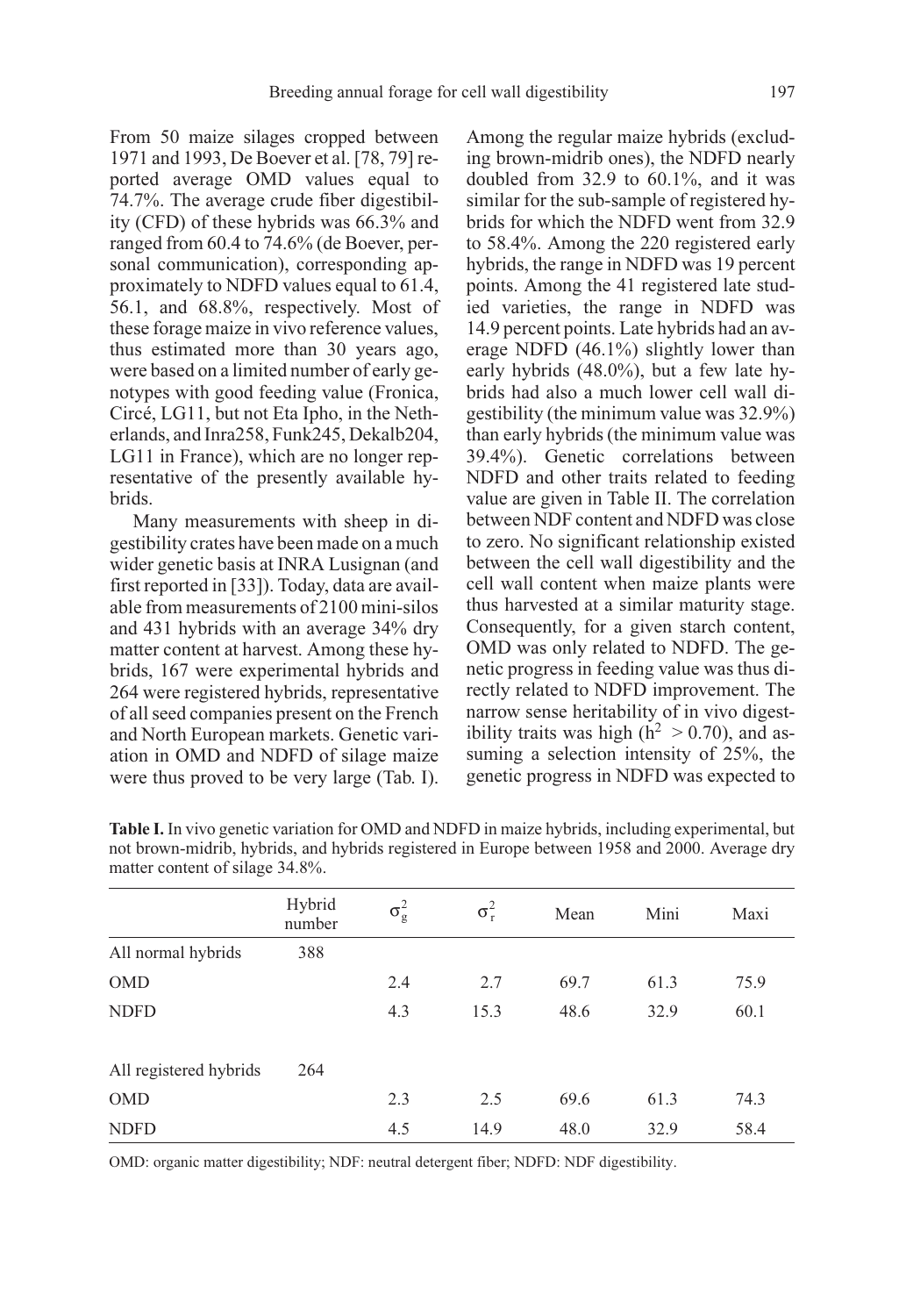|                 | <b>NDFD</b> | <b>OMD</b> | Starch<br>content |
|-----------------|-------------|------------|-------------------|
| 0 <sub>MD</sub> | 0.77        |            |                   |
| Starch content  | 0.09        | 0.54       |                   |
| NDF content     | $-0.06$     | $-0.66$    | $-0.74$           |
|                 |             |            |                   |

Table II. Genetic correlations between traits related to in vivo feeding value of maize hybrids.

For abbreviations, see Table I.

be equal to 5.4 percent points per breeding cycle.

Based on European or Northern America experiments, the genetic variation in the NDFD value of maize silage was also proved to have consequences on young bull or dairy cow performances, even if maize was not the only constituent of the diet, [35, 36, 53, 95, 118, 120]. All other factors being equal, when comparing hybrids with poor or good cell wall digestibility in dairy cows, fat corrected milk (FCM) yields differed from 1 to 3 kg among hybrids. The protein contents in milk were also equal or higher in hybrids that allowed greater milk yields. In a similar way, differences in average daily gains of young bulls reached 100 g per day among hybrids. When it was investigated, differences between hybrids found in cows were often slightly lower than expected according to their estimated value with standard sheep, despite the fact that Aerts et al. [3] showed no systematic differences between sheep and cows in the measurement of digestibility.

Genotype  $\times$  environment interactions affect both the extent of genetic progress in plant breeding and the efficiency of variety choice by farmers. From a specific experiment in 14 locations [12], in vivo CFD genotype  $\times$  environment interaction was non significant, whereas the location and genotype main effects were highly significant. Genotype  $\times$  environment interactions could be also investigated from a sub-sample of the measurements in the 2100 mini-silos and 431 hybrids fed to sheep. Data were then considered for only 703 mini-silos, corresponding to 35 hybrids studied over 5 or more years, with at least 2 replicates per year (Tab. III). The genotype effect for NDFD was highly significant  $(P < 0.001)$ , whereas the NDFD genotype  $\times$  year interaction was not significant. For OMD, genotype  $\times$  year interactions were significant, but the mean-square was about 10 times lower than the mean-square of the genotype effect. This was related to high interactions observed for starch content. Genotype  $\times$  year interactions were also significant for NDF content, but this could only be related to the variation in starch content, as these two values were expressed in percentage of the total dry matter. Therefore, maize breeders are able to improve maize feeding value from estimates of NDFD, after maize cropping in a limited number of locations and/or years, provided the locations are well chosen, and provided a relevant in vitro criterion is available.

## 3.2. In vivo genetic variation for cell wall digestibility in other annual forage crops

Cell wall digestibility was lower in sorghum silages than in maize silages, especially in sweet  $\times$  grain sorghum hybrids, and OMD was also much lower (Tab. IV).

**Table III.** Genotype  $\times$  year interactions computed for in vivo measurements of traits related to feeding value, over 32 years, 35 genotypes and 703 mini-silos of maize silage (INRA Lusignan unpublished data, MS is the mean-square; \*\*:  $P < 0.001$ ; \*:  $P < 0.01$ ).

|             | Genotype<br>MS | Genotype<br>$\times$ year MS | $\sigma_r^2$ |
|-------------|----------------|------------------------------|--------------|
| <b>NDFD</b> | $265.4**$      | $23.7$ ns                    | 17.5         |
| <b>OMD</b>  | $46.8**$       | $4.5*$                       | 2.8          |
| Starch      | 33.8**         | $17.5***$                    | 5.5          |
| NDF         | $25.3**$       | $12.3**$                     | 5.2          |

For abbreviations, see Table I.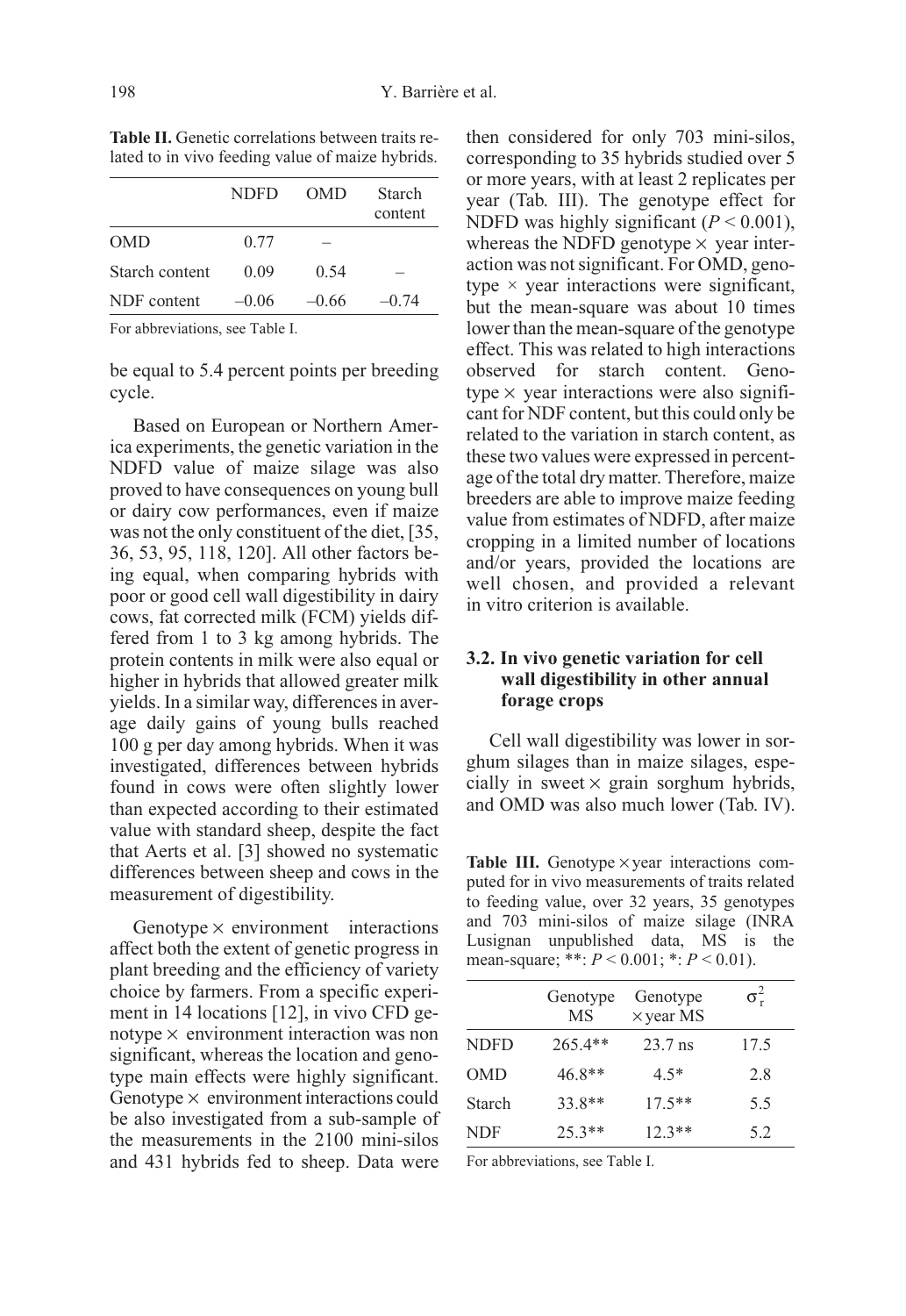|                              | Genotype<br>number | Mean | Mini | Maxi |
|------------------------------|--------------------|------|------|------|
| Grain sorghum                | 5                  |      |      |      |
| <b>OMD</b>                   |                    | 65.2 | 62.5 | 67.2 |
| <b>NDFD</b>                  |                    | 45.2 | 40.1 | 49.1 |
| Grain $\times$ sweet sorghum | $\overline{4}$     |      |      |      |
| <b>OMD</b>                   |                    | 57.8 | 54.4 | 60.1 |
| <b>NDFD</b>                  |                    | 40.8 | 44.9 | 52.3 |
| Sudan grass $\times$ sorghum | 3                  |      |      |      |
| <b>OMD</b>                   |                    | 55.9 | 53.7 | 58.2 |
| <b>NDFD</b>                  |                    | 48.6 | 47.1 | 51.3 |

Table IV. In vivo genetic variation for OMD and NDFD in different type of sorghum hybrids (INRA Lusignan unpublished data).

For abbreviations, see Table I.

Sorghum silage appeared to have maximum NDFD or OMD values that were much lower than the highest values of maize, despite the fact that some grain sorghum silages had a higher grain content than maize. Aydin et al. [18] also reported that most studies that compared sorghum with maize silage have shown that milk production was consistently higher for cows fed the maize silage than for those fed the sorghum silage, which was of lower cell wall digestibility. Few data were available for genetic variation in cell wall digestibility of small grain cereals. However, the variation in feeding values of straws of different varieties of cereal crops affected the performance of lactating cows, lactating sheep and steers [51, 147, 156 quoted in 52]. Garnsworthy and Stokes [100] reported a modified ADF in vivo digestibility of oat silage ranging from 46% (45 days after emergence) to 41% (65 days after ear emergence). From INRA Lusignan unpublished data, average NDFD in triticale and wheat were close to 49%, and close to 46% in rye, but low or very low intakes were observed with awned plants (especially all triticale lines), which very likely led to overestimated NDFD values. The cell wall digestibility of rape-seed and canola, both for green forage and silage, was closely related to the stage of harvest. Rape-seed CFD in sheep was very high in leafy stages, nearing 90%, but swiftly decreased towards 50% as stems developed [94]. Winter type genotypes were more suitable for cattle feeding than spring types, as their leafy stage lasted longer. No difference in digestibility and/or growth performance of cattle was observed between genotypes with high or low glucosinolates content [94, 131]. Demarquilly and Andrieu [85] gave an average OMD of forage kale close to 83%, related to the weak crude fiber content of this forage, but also likely related to its good cell wall digestibility. Compared to others grasses and forage crops, the cell wall digestibility of maize or sorghum varied little during the period of ensiling compared to great degrees in variation of cell wall digestibility in other forage crops, due to the rapid increase in stem content.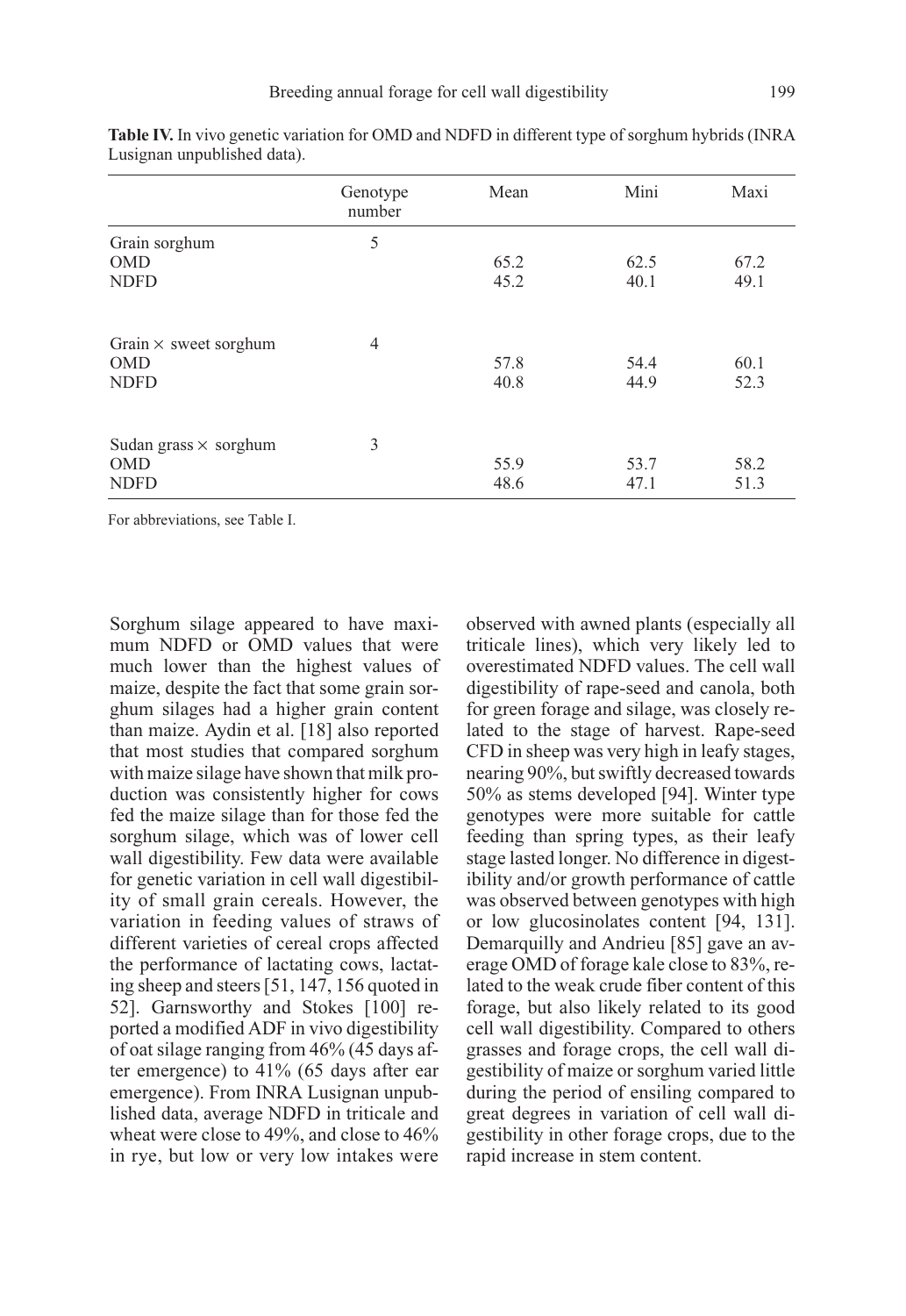## 4. GENETIC IMPROVEMENT OF CELL WALL DIGESTIBILITY IN ANNUAL FORAGE CROPS FROM IN VITRO TRAITS

# 4.1. Devising a breeding criterion for genetic improvement of cell wall digestibility

For obvious practical and financial reasons, digestibility assessments have to be performed using in vitro tests of dry matter, organic matter, or cell wall digestibility. Moreover, this plant digestibility value must be easily and accurately predicted through NIRS. But this approach is pertinent only if the in vitro method used is proved to be a good predictor of animal behavior. For maize breeders, in large trial networks, a cheap and easy digestibility test also has to be devised on whole plant samples, without separating grain from stover, or leaf from stalk. When using an enzymatic solubility on whole plant samples, a given digestibility value can be related to large grain or soluble carbohydrate contents, but with a low digestibility of cell walls, or from a higher digestibility of the stover, with lower starch or soluble carbohydrate contents. Breeding forage plant for feeding value makes it therefore necessary to assess at the same time the digestibility of the whole plant, and to have the possibility of assessing or computing the digestibility of the cell wall part.

The in vitro digestibility of plant was first estimated through the Tilley and Terry [170] method, using rumen fluid. This method was later modified by Goering and van Soest [103], Marten and Barnes [138], Craig et al. [75] and recently by Lauer et al. [133]. NIRS calibrations for Tilley and Terry modified tests with rumen fluid were developed by Lauer et al. [133], and also in labs in the Netherlands. Different whole plant enzymatic solubilities (IVDMD) were developed in Europe by Aufrère, [16], slightly modified by Aufrère and MichaletDoreau, [17], Lila et al. [135], De Boever [77], and Ronsin and Femenias [157]. Correlations between these different IVDMD were very high  $(r > 0.90)$ , but the mean value of the Aufrère and Michalet-Doreau IVDMD is about 5 percent lower than the others, with an approximately 25% lower residual error (Barrière et al., unpublished data). NIRS calibrations of all these IVDMD were computed and available at CRA Libramont (Belgium). For maize official registration, De Boever et al. [77] or Aufrère and Michalet-Doreau [17] IVDMD are used in Belgium, France, Germany, and the United Kingdom, whereas in the Netherlands and in Switzerland, digestibility of maize for official registration is estimated through a Tilley-Terry test. For all INRA data reported here, IVDMD was assessed with the Aufrère and Michalet-Doreau [17] method.

For plant breeding purpose, and from results on maize, cell wall digestibility can be cheaply computed using three different estimates, based on a Tilley-Terry test or on an enzymatic solubility of the whole plant (both predicted through NIRS calibrations). According to Struik [167] and Dolstra and Medema [89], the in vitro NDF digestibility (IVNDFD) is computed assuming that the non-NDF part of plant material is completely digestible. According to Argillier et al. [11], the in vitro digestibility of the "non starch and non soluble carbohydrates" part (DINAG, or English acronym IVDNSC) is computed assuming that starch and soluble carbohydrates were completely digestible. A modified DINAG criterion, namely DINAGZ, was later estimated in a similar way as DINAG, after adding the crude protein to the completely digestible constituents [30]. The formula are

 $IVNDFD = 100 \times (IVDMD - (100 - NDF))$ NDF

 $DINAG = 100 \times (IVDMD - ST - SC)$  $(100 - ST - SC)$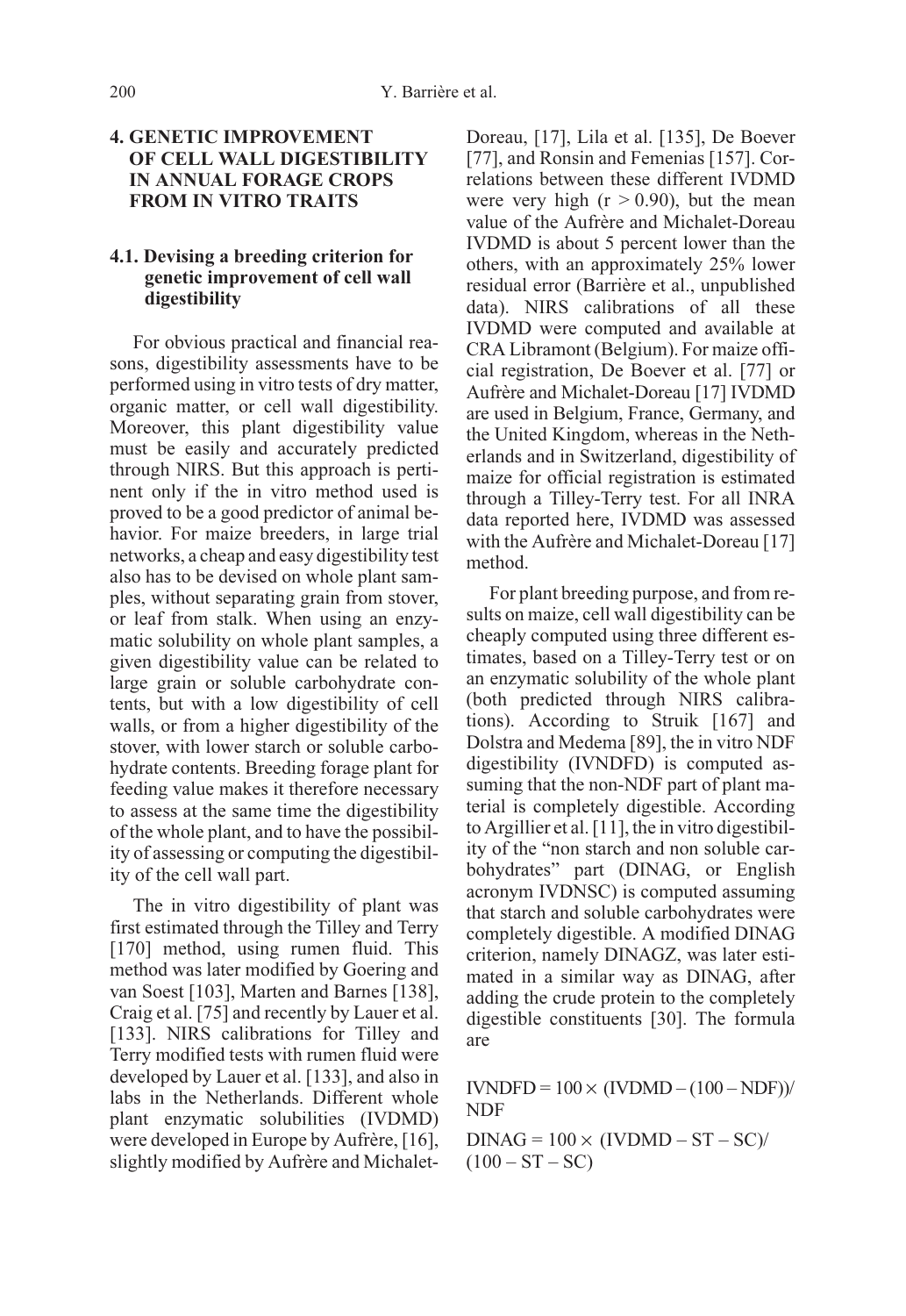$DINAGZ = 100 \times (IVDMD - ST - SC CP)/(100 - ST - SC - CP)$ 

where ST, SC and CP are starch content, soluble carbohydrate content and crude protein content, respectively. These estimates of cell wall digestibility have proved their great relevance and efficiency in plant breeding [11, 15, 24, 90, 133, 160]. However, IVNDFD does not give the true NDF digestibility value, and these three estimates are not relevant in interspecific comparisons. Moreover, the values of cell wall digestibility obtained with any of these estimates could be seriously biased if anti-nutritional compounds such as tannins have an impact on non-fiber digestibility.

The use of a Tilley-Terry estimate of plant digestibility rather than an enzymatic solubility could be questioned, both when estimating whole plant IVDMD, and when computing cell wall IVNDFD or DINAGZ. Obviously, the enzymatic methods are easier and cheaper, as they do not require the maintenance of animals producing rumen fluid. Only few data are seemingly available giving correlations between Tilley-Terry and enzymatic IVDMD. From data of Capper et al. [52] investigating 30 barley genotypes, the correlation between a pepsin-cellulase and the Tilley-Terry digestibility was only 0.49. De Boever et al. [78] reported a correlation  $r = 0.84$  between a Tilley-Terry and a pepsin-cellulase IVDMD, from measurements in 50 maize silages. From measurements on numerous maize samples, Van Waes [178] reported correlations between pepsin-cellulase and Tilley-Terry digestibility equal to 0.60, 0.55 and 0.88 in each of the 3 years of experiments, respectively. In the German network for forage maize evaluation, the correlation was close to 0.84, observed from about 100 samples both in 1998 and 1999 (Tillmann, personal communication). Over a large range of variation in digestibility values, a European maize breeder (personal communication) also observed a correlation close to 0.80, but this correlation fell to 0.50 when only genotypes with average or good cell wall digestibility were taken into consideration. Differences between rumen fluid digestibility and enzymatic solubility also arose from the study of De Boever et al. [78] on 50 maize silages, since correlations were higher between enzymatic IVDMD and ADL  $(r = -0.81)$  than between Tilley-Terry digestibility and ADL ( $r = -0.66$ ).

#### 4.2. Genetic variation in cell wall digestibility estimated from in vitro criteria

Much research has proved that there are large genetic variations in the in vitro digestibility of maize, either for whole plants or cell wall parts, and both in inbred lines and hybrids (reviews in [15, 37]). When considering the digestibility of whole plants, as well as cell wall digestibility (even if the latter was less frequently studied), additive genetic effects for in vitro values of digestibility were preponderant over more complex genetic effects. Similarly, genotype  $\times$  environment interactions for cell wall digestibility were very often small compared to main effects. Heritabilities of quality traits were high, ranging between 0.65 and 0.80, and at least equal to those of yield [10, 72, 160]. The heritability of DINAG and DINAGZ was always greater than that of IVDMD, and equal or higher than heritability of IVNDFD. Breeding for higher in vitro cell wall digestibility value should therefore be very efficient, and the expected progress for the first selection cycle of breeding for cell wall digestibility could easily reach 3.0 percent points.

According to Garnsworthy and Stokes [100], some comparisons have been made on the effects of species, varieties and times of harvest on the quality of small grain cereals for silage. Notably, Tingle and Dawley [172] reported differences in IVDMD between varieties of barley and between varieties of oats harvested at the soft-dough stage. Large differences in IVDMD of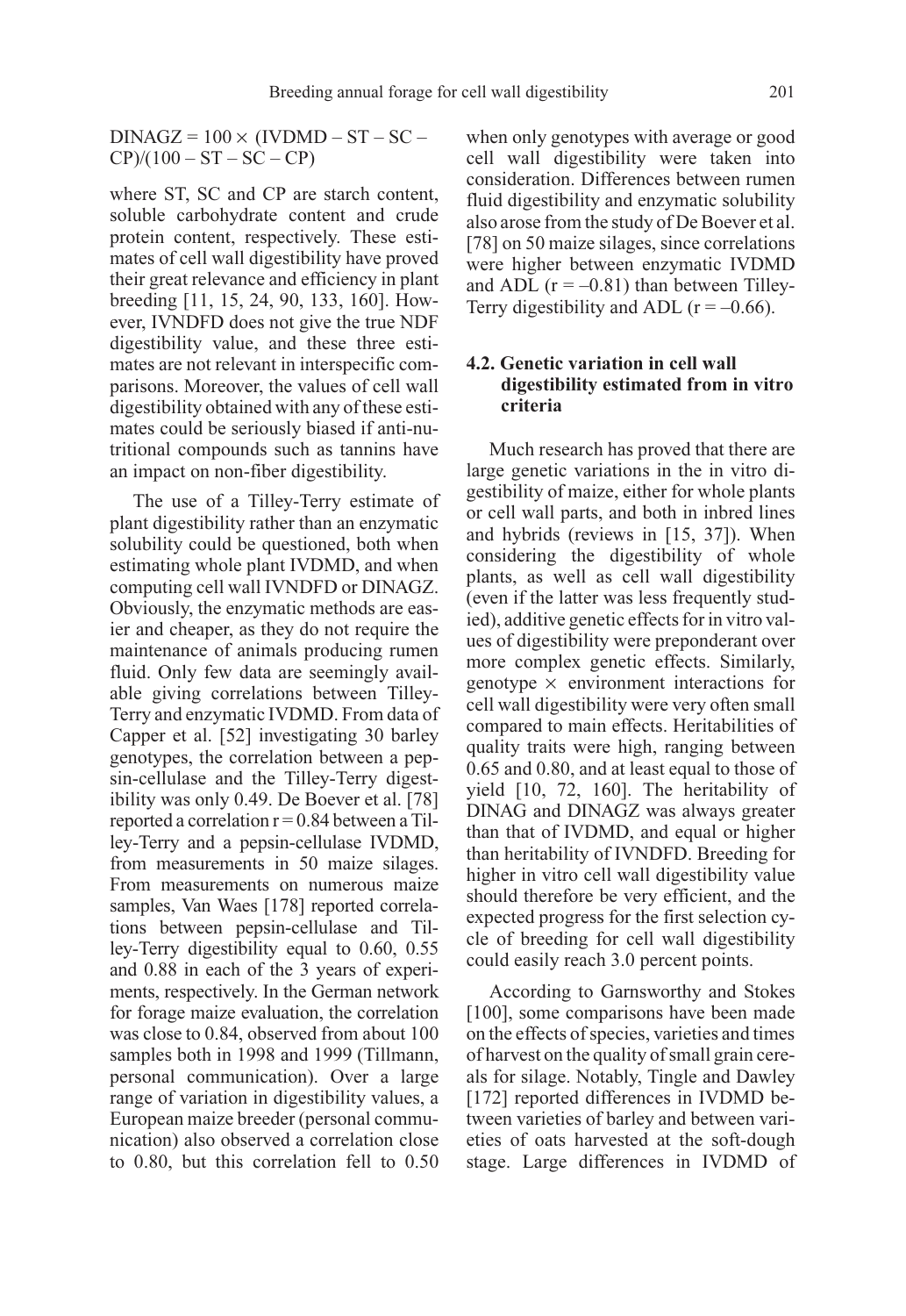barley straw were also reported by Capper et al. [52], but no data were available for cell wall digestibility. Varietal differences in IVDMD of rice straw have been reported from many countries and have been first summarized by Doyle et al. [91]. Vadiveloo [177] observed later a whole plant IVDMD ranging from 23.6 to 36.9 in rice straws, when the IVDMD of stems ranged from 27.6 to 43.3%. Agbagla-Dohnani et al. [4] observed an in sacco degradability of organic matter in straws of 15 rice varieties ranging from 23.6 to 35.6%. Genetic variation in cell wall digestibility of rice straw was first reported by Abou-el-Enin [2] from 53 varieties in 5 Oryza species. NDF digested after a 48 h in sacco incubation ranged from 21.2 to 31.1%, and varieties with high or low IVNDFD were found within each species group. It is doubtful if the cell wall digestibility of straw could be used directly as a breeding criterion in small grain cereal improvement programs, but identification of varieties with consistently better straws is of interest to determine the most economical use of straw for cattle feeding, especially in areas where straws represent an important part of the animal diet.

Large morphological diversity exists amongst kales and cabbages. Given that four generations of half-sib family breeding for a higher yield of IVDOM in an initial population which included different types of kales and cabbages, led to a population of marrow-stem kale, Bradshaw and Mackay [47] concluded that this was the type of kale most suitable for the simultaneous improvement of yield and feeding value. From Kunelius et al. [129], IVDMD of a marrow kale variety was indeed very high all along the season, close to 92% from 110 to 185 days after sowing, whereas lignin content remained low and increased only from 2.5 to 3.5%. These results were in agreement with in vivo estimates of Demarquilly and Andrieu [85]. No cell wall digestibility of green forage brassicas was seemingly published, but, computed from data of Kunelius et al. [129], IVNDFD of kale remained high and close to 71% during the 110 to 185 day period after sowing. This plant, that withstands low temperature during autumn and early winter, is probably underrated in cattle feeding, but this may be related to the labor costs of harvesting and foddering.

The forage nutritive value of amaranths was considered by Sleugh et al. [164] to be equal to or better than commonly used forage in IVDMD, with an average value across genotype and harvest date equal to 71.1%. Amaranths have also a high crude protein content (14.5%), which have high digestibility and quality (amino acid composition and content in bypass protein). For 7 species or ecotypes, harvested from 42 to 112 after planting, average NDF content was 37.4%, but average IVNDFD was low, nearing only 27.7%, and this could be related to the C4 anatomy of amaranth plants. Average IVNDFD remained close to 25% from 42 to 84 days after planting, and neared 20% from this date. The optimum harvest date was probably close to 84 days after planting, when the IVNDFD was still close to 25%, and the nitrate and oxalate concentrations were sufficiently low in fresh forage to avoid toxicity risks in animals. Ensiling the forage was considered as an alternative for reducing the nitrate concentration and then improving its digestibility ([55] quoted in [164]). Out of the genotypes studied by Sleugh et al. [164], A hybrid and A hybridus had the higher IVNDFD at 84 days (28% on average), but had the lowest protein content (11%). A hypochondriacus (from Colorado), which was also the species with the lowest ADL content 84 days after planting, probably gave a better compromise between IVNDFD (23%), IVDMD and protein content (14%). In any case, and according to Kauffmann ( $[125]$ , quoted in  $[164]$ ), A hypochondriacus is an amaranth cultivated solely for use as forage for cattle, and an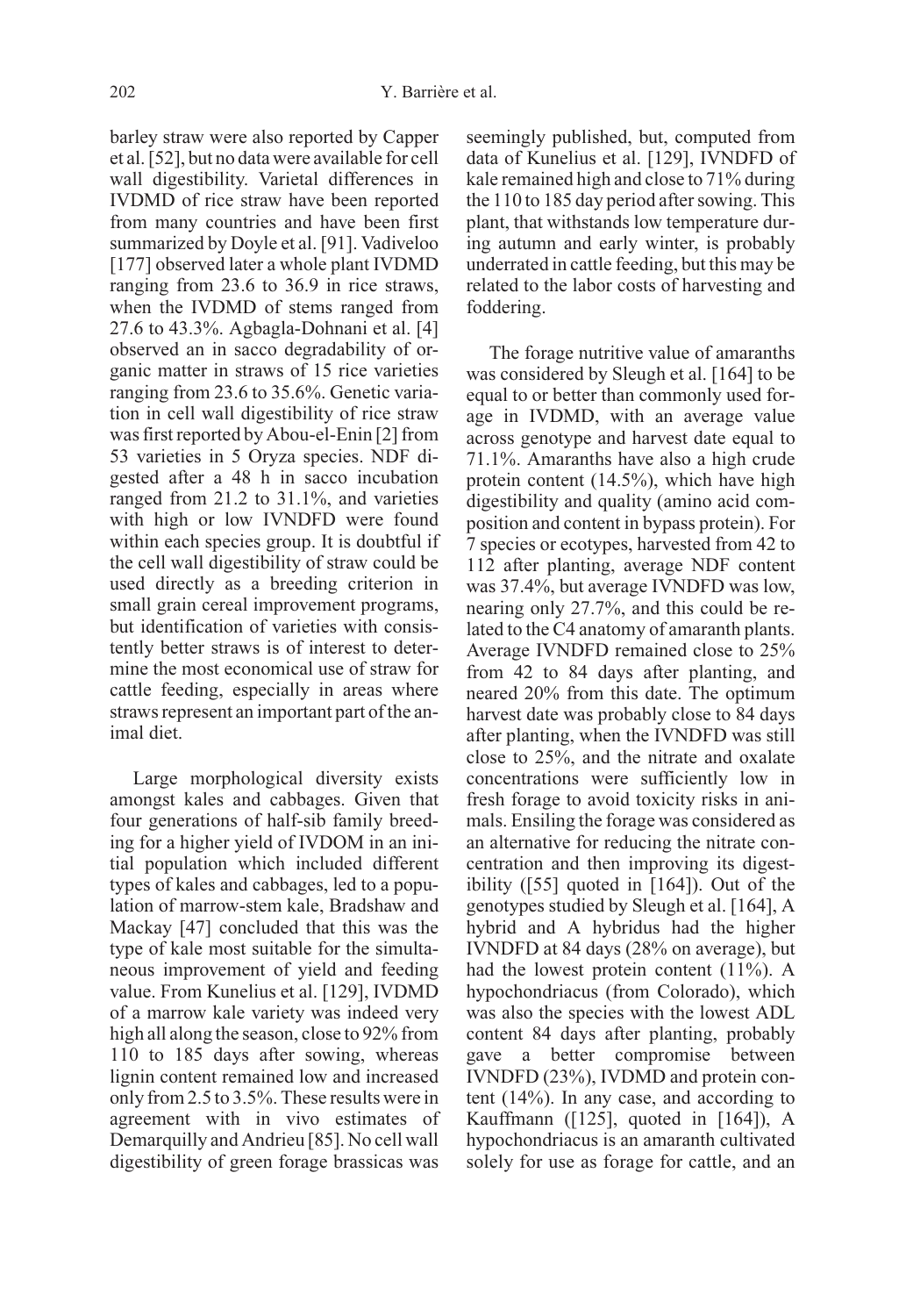improvement in its cell wall digestibility would very likely be possible. The search for Amaranths adapted to temperate areas could also be considered as an alternative answer in countries facing difficulties in crude protein supplies for cattle feeding.

Contradictory results were published on kenaf as a forage plant. Xiccato et al. [184] showed that digestibility was low in the apical portion of full blooming kenaf. They also established that kenaf silage was unpalatable and often refused by ewes. But Muir et al. [144] considered that the overall plant digestibility of kenaf, harvested 60 to 120 days after planting, compared favorably with traditional forages in semiarid regions. The genotypic effect was significant for in sacco NDF disappearance (ISNDFD), with an average value close to 50% [144]. Low palatability to cattle, often cited as limiting the use of kenaf as a forage plant, was considered as more related to initial rather than long term difficulties, as illustrated by observation of favorable intake rates relative to those of alfalfa ([114], quoted in [144]).

# 4.3. Relationships between estimates of in vitro cell wall digestibility in maize lines and hybrids

Both during elite hybrid breeding, for QTL analysis, or for evaluation of genetic resources, it is easier and cheaper to have whole plant and cell wall digestibility estimates in lines rather than after top-crossing. Moreover, variance of traits is greater in lines than in hybrids. Gurrath et al. [111] reported correlation between maize inbreds and hybrids stover digestibility, and ADL content, at silage harvest equal to 0.75, and 0.81, respectively. Wolf et al. [183] reported a correlation between S2 families per se value and average top cross value (two testors) for cell wall digestibility equal to 0.62 in whole plant. Dolstra et al. [90] reported a correlation between mid-parent and hybrid stalk cell wall digestibility equal to 0.70. Argillier et al. [11, 15] established also good or very good relationships between lines per se and top cross values in two factorial designs. Correlations between hybrid values and per se values ranged between 0.76 and 0.94 for DINAG, and between 0.63 and 0.87 for lignin content. On the contrary, the correlation between hybrid values and line values was very low for starch content ( $r = 0.28$ ). In a RIL progeny study [160], correlations between cell wall digestibility estimates in RILs per se and top cross were high ( $r = 0.71$  and 0.79 for DINAGZ and IVNDFD, respectively), and these correlations were, as expected, higher than for IVDMD ( $r = 0.63$ ). Correlation between lignin content in RILs per se and top cross was higher for ADL/NDF  $(r = 0.75)$ than for KL/NDF  $(r = 0.62)$ . Correlations between RILs per se and top cross were also high for other constituents of NDF, such as Hemicellulose/NDF  $(r = 0.78)$  and Cellulose/NDF  $(r = 0.81)$ , but lower for NDF content ( $r = 0.58$ ). All these results proved the feasibility of preliminary tests from lines per se value in breeding for the improvement of forage cell wall digestibility in maize. This is very likely true in other hybrid forage plants.

#### 4.4. Relationships between in vitro and in vivo cell wall digestibility traits in maize

Much research has focused on the relationships between whole plant Tilley-Terry or enzymatic IVDMD, and whole plant in vivo OMD, in order to elaborate practical rules for cattle feeding. Zimmer et al. ([185], quoted in [186]) reported in maize a quadratic regression between OMD and Tilley-Terry IVDMD with a correlation  $r = 0.80$ . Givens et al. [102] obtained a correlation  $r = 0.80$  from 4 sets of maize silage originating from the UK, the Netherlands and Belgium (and a total of 106 silages) between OMD and an enzymatic neutral detergent cellulase OMD. De Boever et al. [78, 79] reported a correlation  $r = 0.82$  from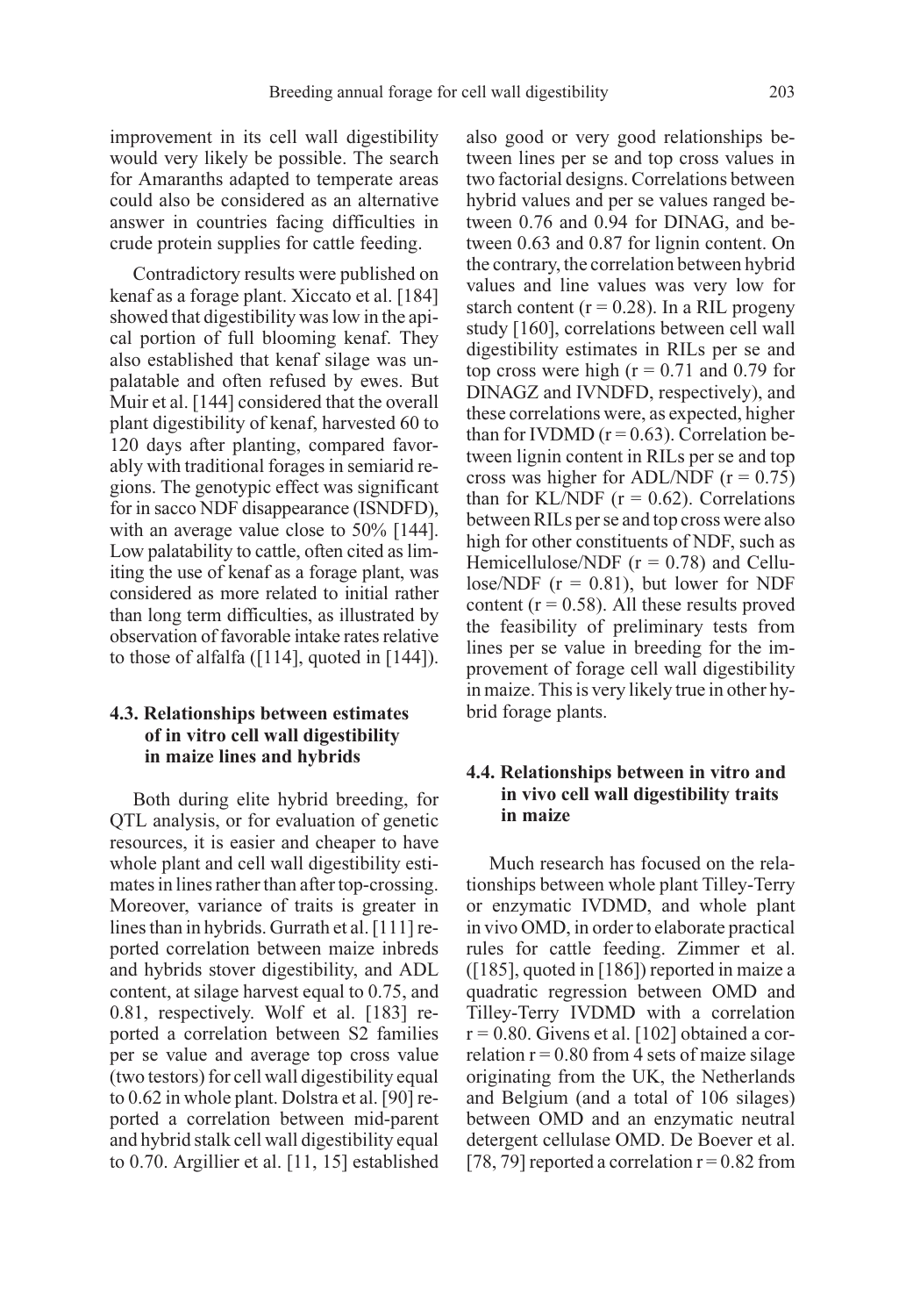50 maize silages between OMD and enzymatic IVDMD. Andrieu et al. [9] observed a correlation only equal to 0.57 between OMD and IVDMD, but, despite 234 measurements were achieved in sheep, only 15 hybrids were used and harvested about 7 times from early milky stage to a grain near maturity stage. These results highlighted that in vitro estimates of whole plant digestibility explained only a part, nearing 60%, of the variation observed in cattle. But, while OMD and IVDMD have been significantly investigated, very few papers have reported data on intra-specific relationships between in vitro and in vivo cell wall digestibility estimates. Argillier et al. [13], in an experiment with 58 maize hybrids studied for both in vivo and in vitro digestibility values, gave a correlation equal to 0.55 between CFD in sheep and DINAG. From a study with 36 maize silages, De Boever (personal communication) obtained a correlation  $r = 0.67$  between CFD and Tilley-Terry IVDNFD, and a correlation r = 0.55 between CFD and an IVNDFDr (estimate obtained from incubation of a NDF residue with a cellulase), in a very good agreement with the observations of Argillier et al. [13].

However, correlations between in vivo and in vitro values for whole plant and cell wall digestibility were also recently studied on a much larger genetic basis in an Inra – ProMaïs network [24]. For 4 years, 165 maize hybrids were cropped in a balanced, but incomplete, design with 2 replicates per year and per genotype in Lusignan, allowing the making of 560 mini-silos (one mini-silo per hybrid and replicate). Feeding values of these hybrids were estimated through sheep experiments. Enzymatic solubility and biochemical constituents were measured on green forage, in samples taken during harvesting. Genotype effects were highly significant for in vivo traits OMD, NDFD, for in vitro IVDMD or DINAGZ, and for ADL/NDF content, even when bm3 hybrids were not taken into consideration in the variance analysis (Tab. V). The correlation between OMD and IVDMD was  $r =$ 0.74, in agreement with values observed by Givens et al. [102] and De Boever et al. [79]. The correlation was  $r = 0.75$  between NDFD and DINAGZ, in good agreement with correlations observed by Argillier et al. [13] or De Boever (personal communication). Average values were equal in OMD and IVDMD, or NDFD and DINAGZ, respectively, but the in vitro solubility heavily reduced the range of variation between hybrids (Tab. V). Among normal hybrids, the minimum – maximum range was 27 percent points in NDFD, but only 12 percent points in DINAGZ. However, the greater range of variation in cell wall digestibility observed in vivo was partly balanced by the higher error observed for NDFD than that for DINAGZ. In vivo measurements of cell wall digestibility were less precise than in vitro estimates, as it was previously reported by Deinum et al. [81]. But, greater errors in NDFD than in DINAGZ were probably also related to the necessity of measuring, both in silage and in feces, the NDF content, which had a slightly high standard deviation.

In vitro methods are screening tools for determining the relative differences among forages, and the real concern is that in vivo and in vitro methods rank forages in a similar order. As it was observed for whole plant digestibility, in vitro estimates of cell wall digestibility only explained 60% of the variation observed in cattle. For breeding purpose, both NDFD and DINAGZ criteria lead efficiently and similarly to the elimination of hybrids with poor cell wall digestibility, or to the choice of good hybrids such as the bm3 ones, or normal hybrids close to the bm3 ones. However, from a simulation of a hybrid choice performed in the INRA Lusignan database, the selection of hybrid with intermediate cell wall digestibility could partly differ according to the NDFD or DINAGZ trait used. The ranking of hybrids, within a reduced variation range of cell wall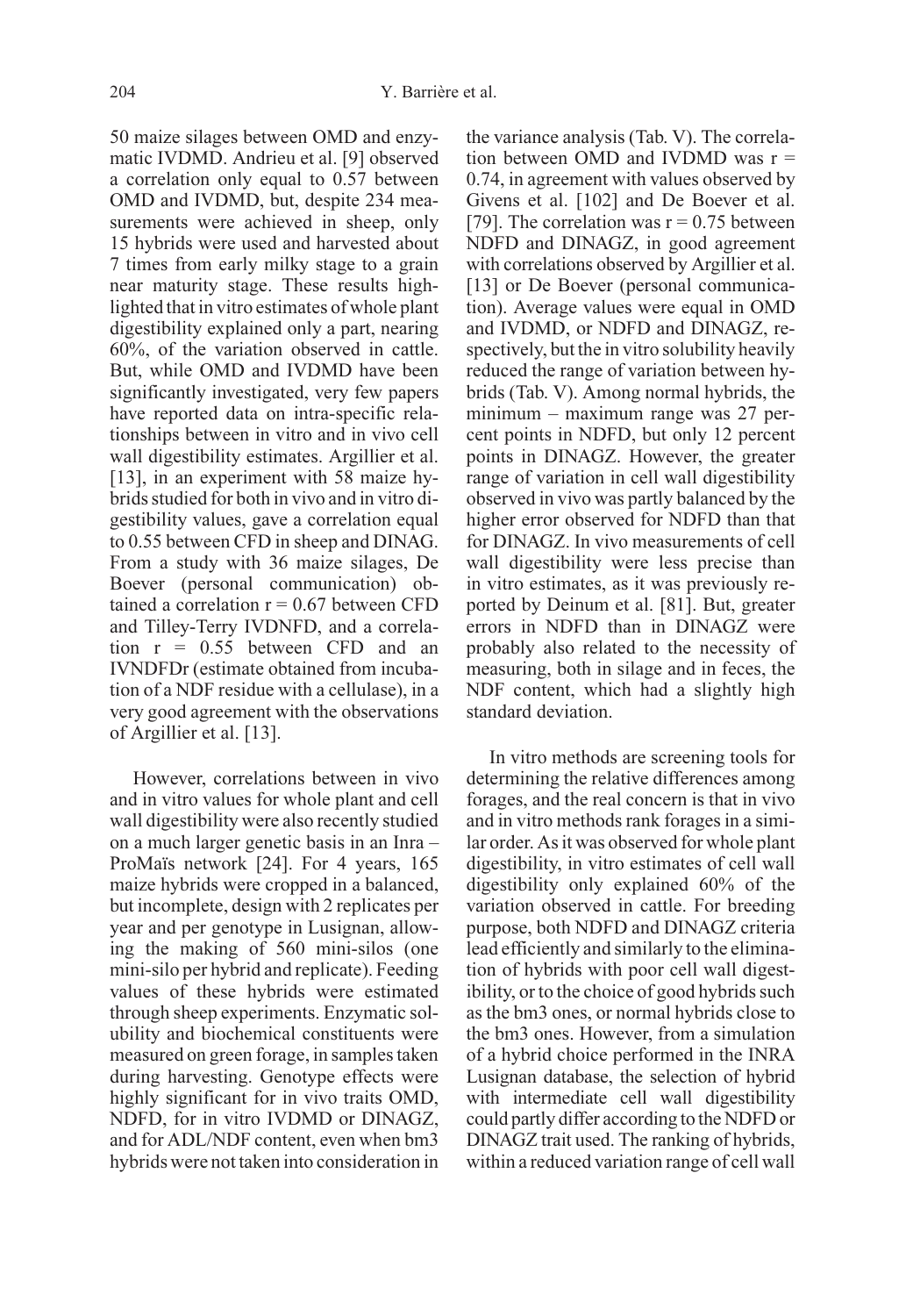| forage sampled at harvest $(**: P < 0.001)$ . |                 |                  |                 |               |                |  |  |
|-----------------------------------------------|-----------------|------------------|-----------------|---------------|----------------|--|--|
|                                               | <b>OMD</b>      | <b>NDFD</b>      | <b>IVDMD</b>    | <b>DINAGZ</b> | <b>ADL/NDF</b> |  |  |
| bm <sub>3</sub> hybrids included              |                 |                  |                 |               |                |  |  |
| MS genotype<br>$MS$ genotype $\times$ year    | $15.3**$<br>3.4 | $83.0**$<br>21.5 | $20.4**$<br>4.0 | 38.4**<br>3.2 | $2.7**$<br>0.2 |  |  |
| $\sigma_r^2$                                  | 2.4             | 12.7             | 3.0             | 3.1           | 0.1            |  |  |
| Mean                                          | 70.8            | 51.2             | 71.0            | 50.5          | 6.2            |  |  |
| Mini                                          | 62.4            | 35.7             | 65.6            | 44.0          | 3.2            |  |  |
| Maxi                                          | 77.0            | 66.4             | 78.2            | 60.2          | 7.7            |  |  |
| Standard deviation                            | 1.6             | 3.8              | 1.8             | 1.9           | 0.3            |  |  |
| Without bm3 hybrids                           |                 |                  |                 |               |                |  |  |
| MS genotype                                   | $8.7**$         | 38.3**           | $9.0**$         | $11.6***$     | $0.5**$        |  |  |
| $MS$ genotype $\times$ year                   | 3.5             | 22.8             | 3.9             | 2.2           | 0.1            |  |  |
| $\sigma_{\rm r}^2$                            | 2.5             | 13.0             | 3.1             | 3.1           | 0.1            |  |  |
| Mean                                          | 70.4            | 50.1             | 70.5            | 49.6          | 6.4            |  |  |
| Mini                                          | 62.4            | 35.7             | 65.6            | 44.0          | 5.2            |  |  |
|                                               |                 |                  |                 |               |                |  |  |
| Maxi                                          | 75.4            | 62.9             | 74.4            | 56.1          | 7.7            |  |  |

Table V. Genetic variation in in vivo and in vitro traits related to feeding value, observed from 560 mini-silos and 165 genotypes with bm3 hybrids, and 494 mini-silos and 149 genotypes without bm3 hybrids. In vivo traits were measured on silage, whereas in vitro traits were measured on green forage sampled at harvest  $(*: P < 0.001)$ .

For abbreviations, see Table I; IVDMD: whole plant enzymatic solubilities; DINAGZ: in vitro digestibility of non starch, non carbohydrate and non crude protein parts; ADL: acid detergent lignin.

digestibility, was nonetheless partly different with DINAGZ and NDFD, as these two traits did not cover the same part of digestibility variation found in plant fed to cattle. Similar results were, as expected, obtained when simulated choices were based on OMD or IVDMD, respectively, because NDFD was the major determinant factor of OMD.

These results raised the question of the interest in having a NIRS calibration of the in vivo NDFD estimate of cell wall digestibility. From the data set quoted above, preliminary results [24] proved the feasibility of such a cell wall calibration, with a  $r^2$ 

value equal to 0.63 for NDFD, with a standard error of cross validation (SECV) equal to 3.4. No other attempt to calibrate NDFD seems to have been reported. However, a first experimental calibration was built up by Biston et al. [43] for silage maize OMD, with a standard error of prediction equal to 1.6 and a  $r^2$  value equal to 0.60. A slightly better result was obtained for OMD from our data set, with a SECV equal to 1.4 and a r <sup>2</sup> value equal 0.68. An alternative strategy in cell wall digestibility computing through the IVNDFD criterion could then be proposed, as suggested by Dardenne (personal communication), using an OMD value calibrated in NIRS rather than an IVDMD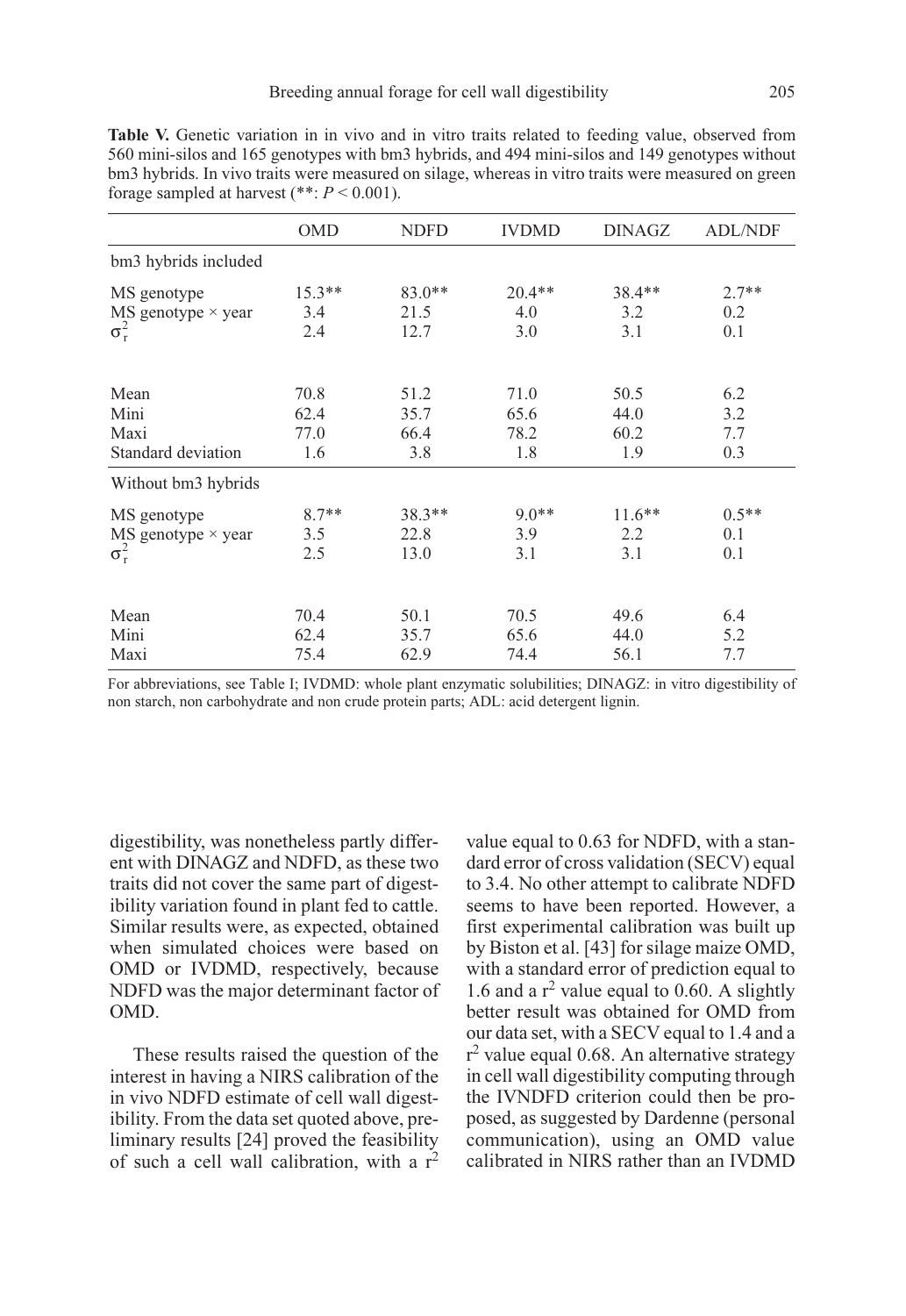value. The limit of procedures based on animal values is the necessity to have an experimental sheep flock, in order to get annual reference data requested for NIRS calibration maintenance. However, the number of reference measurements could decrease as the robustness of the calibration could increase after each year of experiments.

#### 4.5. Breeding from cell wall digestibility traits or from lignification traits

Lignin content is well known as the major factor making cell wall undigestible. The interest of working simply with a lignification trait, rather than with a more complex cell wall digestibility trait, could thus be questioned in plant breeding for improved digestibility traits. However, for such an objective, it is absolutely essential to evaluate lignin content as a part of the cell wall, NDF for example, and not as a part of the whole plant (DM or OM). If not, the lignin content is largely biased due to the variation in soluble carbohydrates or starch content. Moreover, the choice between a cell wall digestibility trait or a lignification trait has to be considered from in vivo and in vitro values of digestibility, because relationships between digestibility and lignification could be different in in vivo or in vitro traits.

Correlations between NDFD and lignin content were also available from the experiment based on 560 mini-silos and 165 maize hybrids [24]. Correlations between NDFD and ADL/NDF or LK/NDF were  $r = -0.75$  and  $r = -0.65$ , respectively, with bm3 genotypes, and  $r = -0.45$  and  $r =$ –0.25, respectively, without bm3 genotypes. But, in the same set of data, the correlations between DINAGZ and ADL/NDF or KL/NDF were much higher, with  $r =$  $-0.94$  and  $r = -0.75$ , respectively when bm3 hybrids were included, and  $r = -0.88$  and  $r =$ –0.45, respectively, without bm3 hybrids. From a sub-sample of 19 maize silages

among the 50 studied, De Boever (personal communication) observed similarly a correlation  $r = -0.39$  between NDFD and ADL.

Wolf et al. [183] reported correlations between maize stover IVNDFD and permanganate lignin content equal to  $-0.86$ ,  $-0.37$  and  $-0.64$  in a set of 24 S2 family and their top cross by 2 inbred lines, respectively. In Lundvall et al. [136], and from a study of 45 maize lines, the correlation between ADL/NDF and IVNDFD was equal to –0.62. Méchin et al. [139] observed a genetic correlation only equal to –0.51 between ADL/NDF and IVNDFDr in basal stalks of a set of 18 normal maize lines whose IVNDFDr ranged between 25.7 and 38.0%. The correlation was  $r = -0.80$  when 4 bm3 hybrids were added. From a 3 year experiment with 125 early and medium early inbred lines harvested at silage maturity stage, whose DINAG value ranged from 53.0 to 64.5 (68.7 with bm3), and whose ADL/NDF value ranged from 1.29 to 4.69 (0.56 with bm3) [14], the correlations between DINAG and ADL/NDF were  $r = -0.79$ , and  $r = -0.72$ , with and without 6 bm3 lines, respectively. From a study of cell wall digestibility in RIL progenies [160], the correlation between DINAGZ and ADL/NDF or KL/NDF in lines per se were  $r = -0.93$  and  $-0.63$ , respectively, and were in top cross  $r = -0.86$  and  $-0.34$ , respectively. Unpublished results at INRA Lusignan showed a correlation  $r = -0.33$  between ADL/NDF and DINAGZ in stover of a set of 23 normal maize lines, whose DINAGZ values ranged from 43.1 to 60.9%. This correlation increased up to –0.47 when 2 bm3 lines were added.

All these results highlighted a great variation in correlations between lignin content and cell wall digestibility depending on the method used in lignin content estimation, and depending on the germplasm involved. The correlation between ADL/NDF and a cell wall digestibility trait appeared to be even greater given that the genetic basis of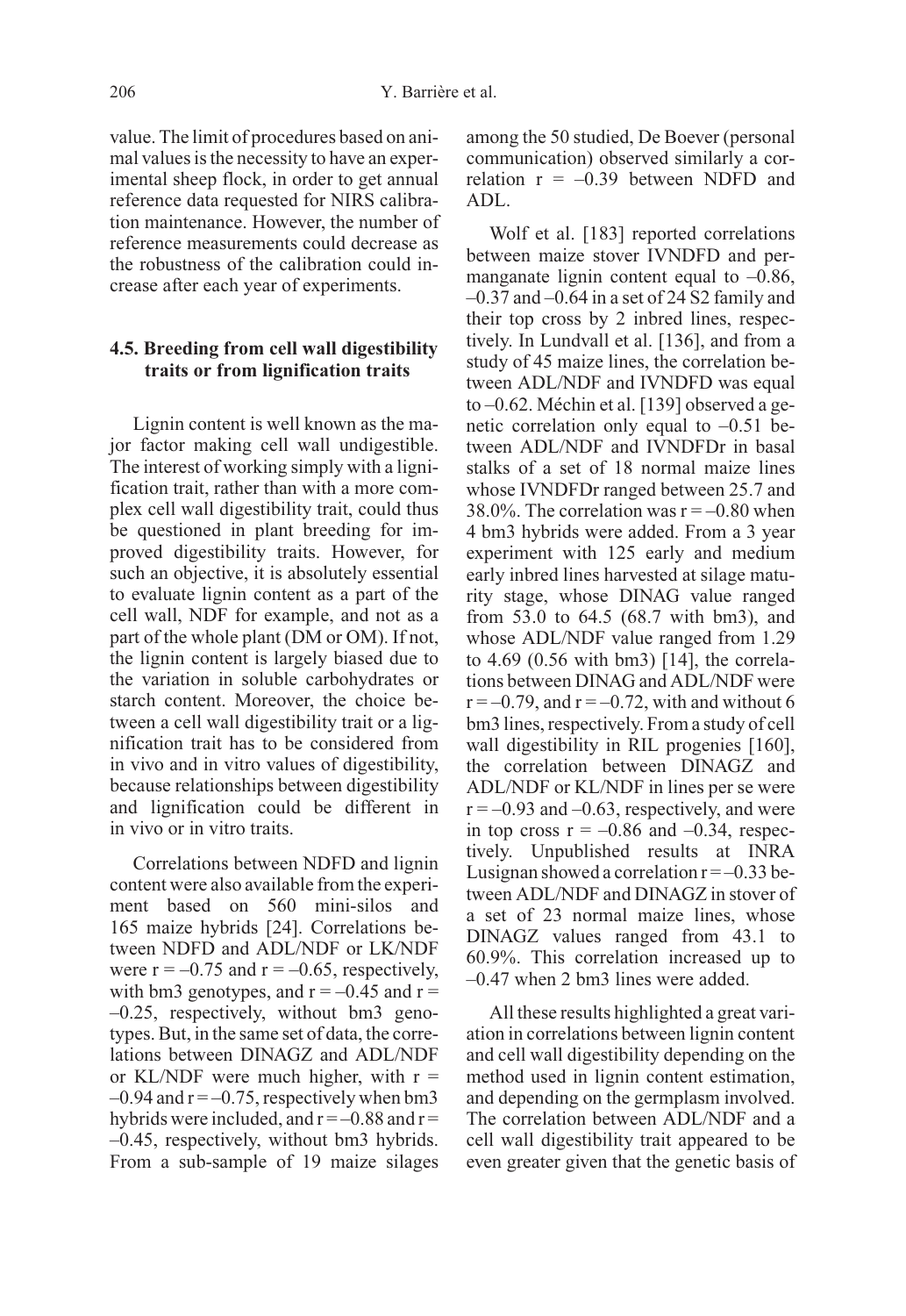compared genotypes was more homogeneous, as within a RIL progeny or a set of registered or elite hybrids. It was also the case when bm3 genotypes were added, mainly increasing the range of variation and then the linkage between the two traits. The lignin content could explain only 20 to 50% of the in vivo variation in cell wall digestibility, but often more than 50% of the in vitro variation in cell wall digestibility. The ADL/NDF value also appeared as a measure of the part of lignin mainly involved in the indigestibility of the cell wall, whereas the KL/NDF value measured a whole lignin content of the plant cell wall. However, when breeding normal lines or hybrids, a large part of the DINAGZ variation remained unexplained by the ADL/ NDF value, and the genetic unexplained part could reach 75% among normal lines of diverse origins. This unexplained part corresponded to variation in lignin structure and cell wall phenolics involved in cell wall digestibility. Moreover, because the correlation between cell wall digestibility and lignin content of the cell wall was much higher for in vitro data than for in vivo, in vitro solubilities has probably led to an overestimated effect of lignin content on cell wall digestibility. These results have highlighted the main disadvantage of enzymatic solubilities, which are excessively dependent on lignin content. The variation in lignin content and in lignin structure may have induced non-proportional mechanical effects, and/or non proportional effects on the rate of degradation, that could not be approached through an in vitro test, or at least, through their actual in vitro estimates. Breeding for cell wall digestibility improvement cannot be based only on a lignin content trait, and must also involve a cell wall digestibility trait. Another great disadvantage of breeding with ADL/NDF rather than with a DINAGZ trait is the weaker relationship observed between lines per se value and top cross value for lignin content, compared to the relationship observed between lines and hybrids for cell wall digestibility traits [15].

# 5 . IN VIVO GENETIC VARIATION FOR INGESTIBILITY IN ANNUAL FORAGE CROPS

#### 5.1. Plant traits related to variation for intake in ruminant cattle

Voluntary intake is a primary nutritional factor controlling animal production. Ruminants consuming diets high in cell wall content often are unable to eat sufficient quantities of forage to meet their energy demands. Dry matter content of the silage is an important factor of intake variation, and optimum water contents have been established, allowing a good conservation, a good palatability and a good intake of every forage (32 to 37% dry matter content in maize silage). For a given dry-matter content, ingestibility is the plant trait, subject to genetic variation, estimated in animals as intake. But, due mostly to the great impossibility for plant breeders to work with cattle, and in agreement with Minson and Wilson [142], there was "a failure of most" scientists to recognize the importance of voluntary intake, that has led to an unnecessary and undesirable gulf between the science and the practice". Moreover, intake responses are not totally similar in sheep and in cows, and intake response by an animal depends also on its energy needs [60, 84, 92, 143]. The regulation of an animal's appetite is above all a physical regulation. The ingestibility of a given forage is controlled by the time this forage is retained in the rumen (reviews in [122, 142]). Particles have to be broken down a size close to 1 mm before they can go out of the rumen through the digestive tract. Chewing during eating and ruminating is responsible for most of this breakdown of particle in chopped forage [142]. As a consequence, the filling capacity of a forage, and hence its ingestibility,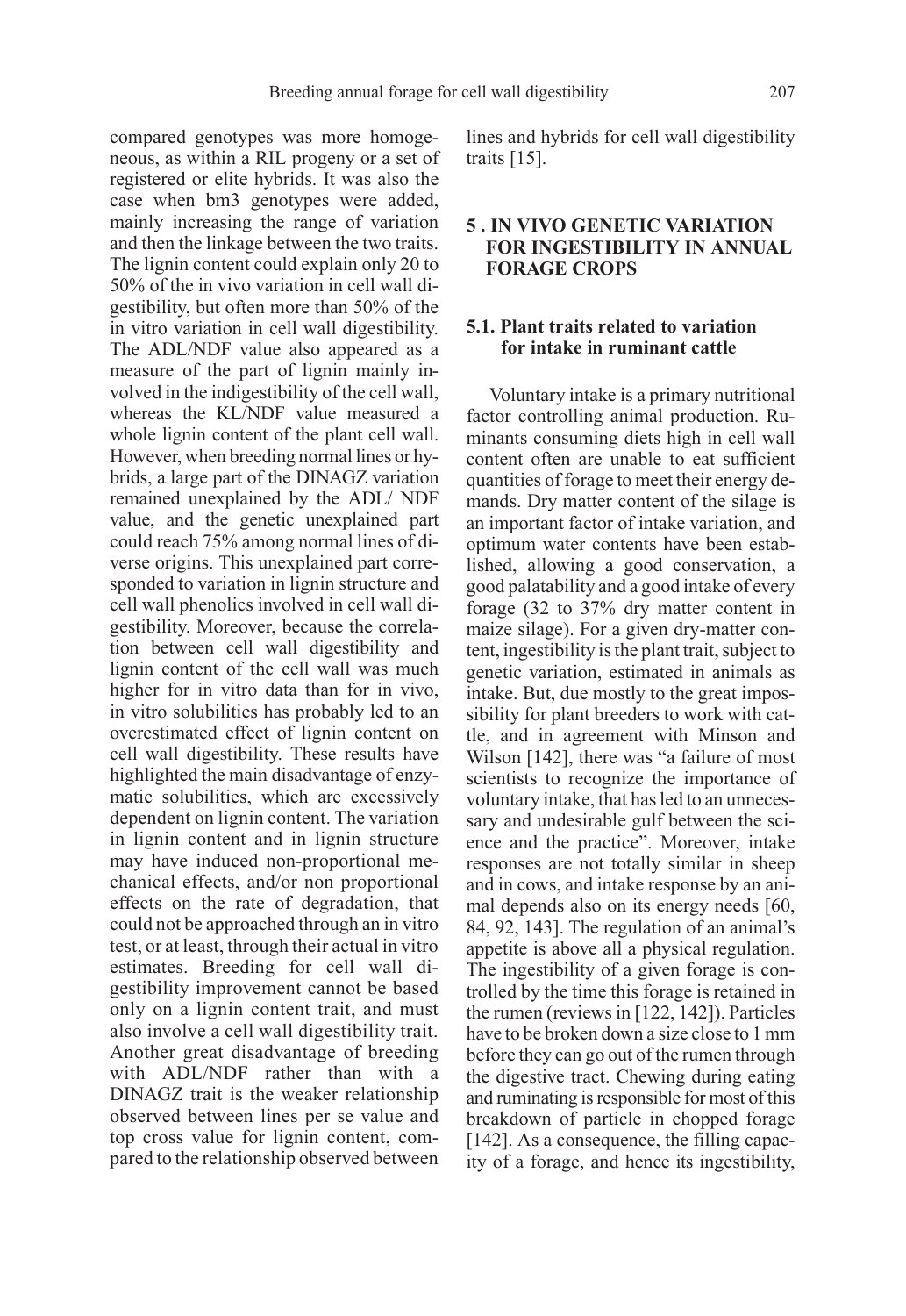depends on (i) the rate of particle size reduction while animal is eating and ruminating; (ii) the rate and extent of ruminal degradation of the cell wall constituents; and (iii) the rate of passage of small particles out of the rumen through the reticulo-omasal orifice, which also depends on the functional specific gravity of the particles.

#### 5.2. Variation in ingestibility and relationships with genetic variation in cell wall digestibility

When fed to cattle, intake of maize hybrids of significantly lower cell wall digestibility was lower than the intake of hybrids of rather good cell digestibility [35, 36, 53, 95]. Although it has been reported in very few experiments, some hybrids have indeed a higher intake in dairy cows. A better ingestibility was shown by Ciba-Semences [64, 65] in the kindred hybrids Briard and Bahia, close to 0.5 and 1.0 kg, respectively, compared to a commonly used hybrid. The voluntary intake of hybrid DK265, which is of good cell wall digestibility, was proved to be greater than that of other hybrids [24, 35]. When maize silage was given as about 80% of the diet, dairy cows fed a DK265 silage had an average intake reaching nearly 1.5 kg·day<sup>-1</sup> more than hybrids with the same dry matter and grain contents, and, in two comparing experiments, with the same cell wall digestibility. Intake of DK265 appeared indeed much closer to that of bm3 hybrids than to that of normal hybrids.

The effect of cell wall digestibility on intake was also proved in inter-specific comparisons. Cummins and McCullough [76], and Aydin et al. [18] reported that most studies that compared sorghum with maize silage have shown that DM intake was consistently higher for cows fed the maize silage than for those fed the sorghum silage, with lower cell wall digestibility. The average dry matter intake of sorghum silage was 81% that of maize, when fed to heifers in the Cummins and McCullough [76] experiment. In a diet including 35% of sorghum or maize silage, respectively fed to dairy cows, the average dry matter intake of the sorghum silage diet was 85% that of the maize silage diet, whereas the IVNDFD of sorghum silage was 75% that of maize [18].

#### 5.3. Devising a breeding criterion for genetic improvement of ingestibility

The composite structure of many thick-walled and lignified cells in vascular, sclerenchyma strands and parenchyma cells between bundles, in both leaves, shanks and stems makes fiber particles physically strong and difficult to reduce in size [142]. As a consequence, it is obviously difficult to create a direct prediction tool for estimating hybrid ingestibility. Minson and Wilson [142] reported old studies on the mechanical resistance of tissue to grinding as correlated with intake [59, 132]. They also reported the development of a mechanical masticator by Troelsen and Bigsby [174], giving encouraging results, but this technique was not used later because "it was so laborious". Simpler methods were later developed for breeding higher ingestible forages [19], but seemingly without significant further use. According to Minson and Wilson [142], Blaxter et al. [44] first reported that voluntary intake was positively correlated with digestibility, and Hawkins et al. [115] reported that voluntary intake was negatively correlated with lignin content. The rate of NDF degradation, measured in situ in fistulated animals, varied very significantly among genotypes [38, 124]. Such a trait should be considered as being possibly related to a genotype's rumen-filling capacity, and as a consequence, to genotype ingestibility. However, from later results [24], the ranking of hybrids for parameters of the degradation kinetics was not sufficiently related to the ranking of hybrids for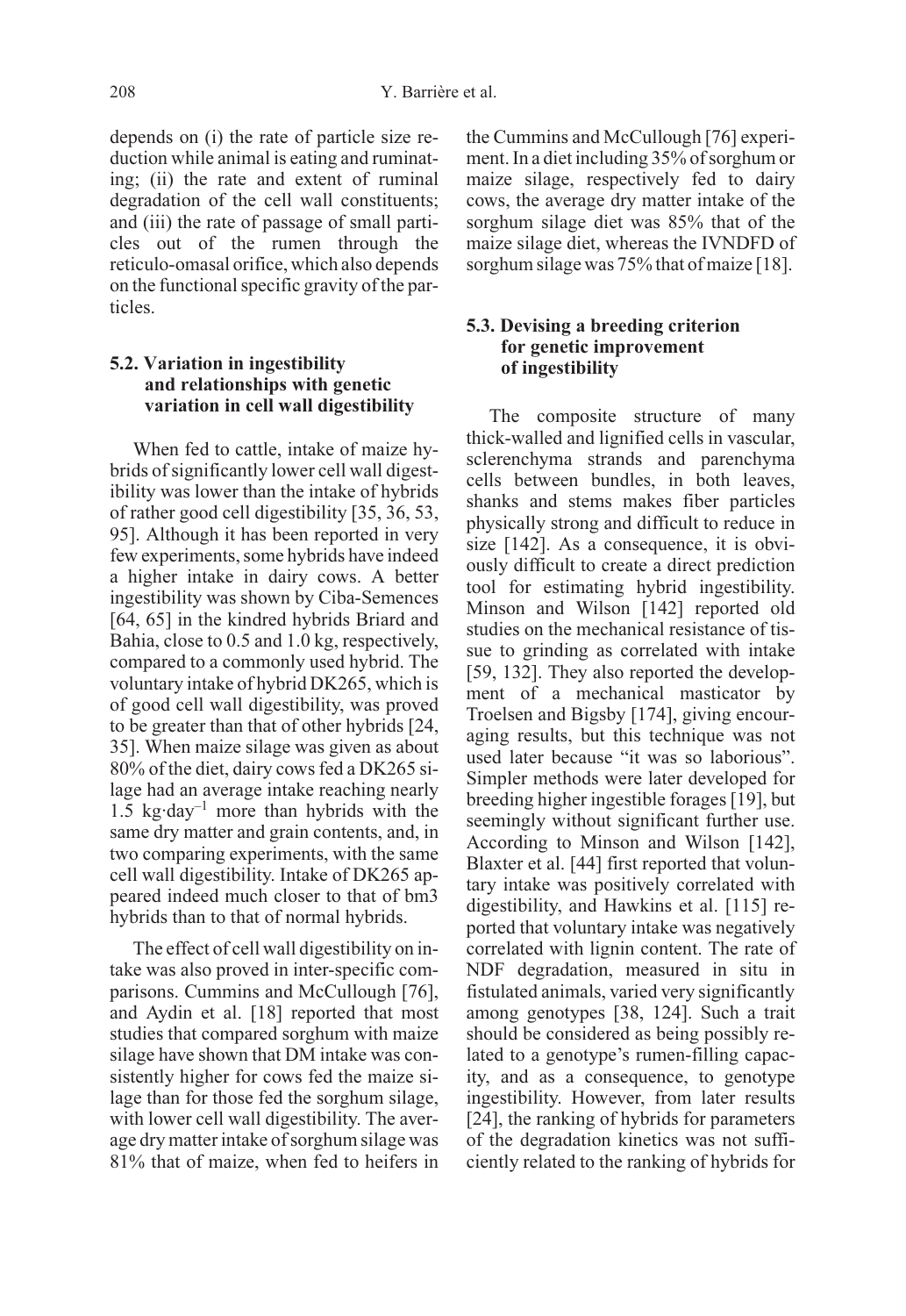their ingestibility, and these parameters did not appear to be useful for the improvement of maize ingestibility.

From preliminary results [24], the best multiple regression for the prediction of intake by cows included as first regressor the NDFD measured in sheep, and then the energy content of the silage (also from sheep measurements), with a  $r^2$  value slightly higher than 0.6 (for a given DM content). Even if the rate of breakdown is a main factor of voluntary intake regulation, the cell wall digestibility improvement is probably a main target for ingestibility improvement, all the more because it could be assumed that the sheep NDFD included a component related to particle friability. These results are an a posteriori justification of the priority given to studies on digestibility. The improvement of cell wall digestibility in maize (and very likely in other forage plants) will also bring about an improvement in ingestibility. However, some specific and unknown characteristics in hybrids such as DK265 have to be elucidated. Today, mapping QTL traits related to lignification and cell wall digestibility is probably the best way to highlight the important traits involved in maize ingestibility. This could be considered more specifically in related RIL progenies including, or not, a parental line of hybrids such as DK265.

# 6. BROWN MIDRIB PLANTS AND IMPROVEMENT OF DIGESTIBILITY AND INGESTIBILITY IN ANNUAL FORAGE CROPS

#### 6.1. Brown-midrib plant discovery and main traits

The brown midrib plants exhibit a reddish brown pigmentation of the leaf midrib and stalk pith, associated with lignified tissues, since the plants have about five expanded leaves. Until now, and according to

Cherney et al. [63], brown midrib phenotypes were only seen in maize, sorghum and millet, which are all diploid monocotyledons belonging to the Panicoideae subfamily. As reported by Jorgenson [121], the first brown midrib maize plant appeared in a self-pollinated line of a northwestern dent maize in 1924. The gene was subsequently named bm1 and three other genes inducing the brown midrib phenotype were described later, as bm2 by Burnham and Brink [48], bm3 by Emerson [93], and bm4 by Burnham [49]. Each bm1, bm2, bm3, or bm4 gene originates from natural mutations and segregates as a simple mendelian recessive character. The effect of maize brown midrib mutations on lignin content was first evidenced by Kuc and Nelson [127]. A few years later, the effect of these mutants on forage feeding value (digestibility or ingestibility) was first evidenced by Barnes et al. [23] from in vitro studies. In sorghum, 19 independently occurring brown midrib mutants were identified in segregating progenies of chemically treated seeds of two lines by Porter et al. [151]. Some of the mutant lines had a significantly reduced lignin content, and/or a significantly higher in vitro digestibility of cell wall constituents. Brown midrib mutants in pearl millet also originated from chemically induced mutations [61]. Many studies were then made on brown midrib plants, used as models in digestibility and lignification studies (reviews in [26, 63, 123]).

#### 6.2. Genetic improvement of cell wall digestibility and ingestibility in brown-midrib crops

Most experiments evaluating the improvement in performances of cattle fed brown midrib plants were based on the maize bm3 mutant. The effect of the bm3 mutation on forage maize feeding value (digestibility or ingestibility) was first demonstrated in vivo by Colenbrander et al. [69, 70, 71], through a comparison of intake and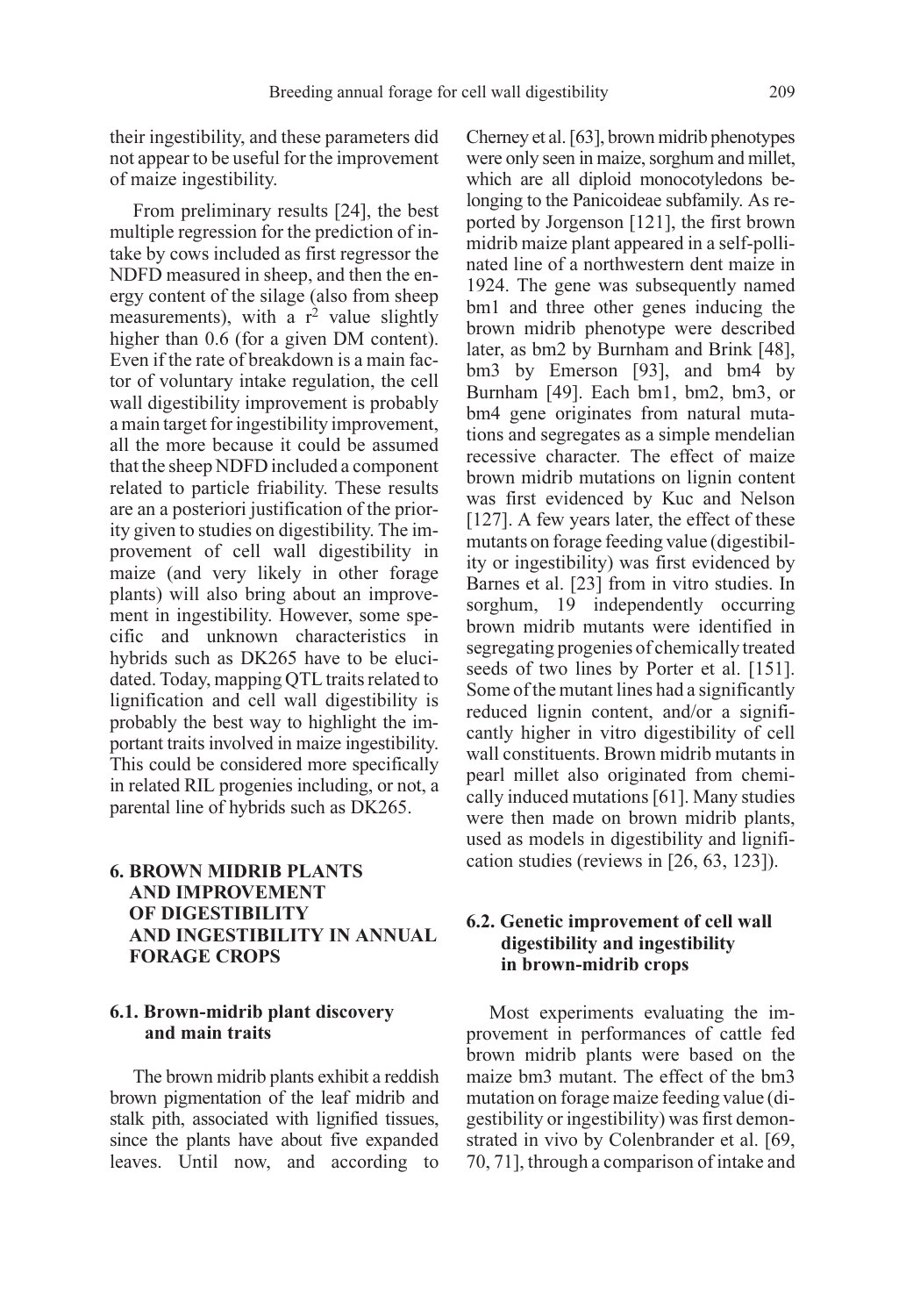growth of heifers fed on normal maize and on bm3 maize. Different experiments with lactating cows have been reported since this work (Tab. VI), but it would seem that no experiment of cattle rearing with bm3 genotypes were done between 1987 and 1998. The intake of bm3 silage by dairy cows was always higher than the intake of normal silage, even if the difference was not always significant (and for dairy cattle, the apparent benefit of the bm3 mutation is from increased silage intake). This characteristic was recently observed with an experimental medium early bm3 hybrid that was ingested 2.1 kg·day<sup>-1</sup> more than the average of 10 control hybrids, and 0.6 kg more than the highly ingestible normal hybrid DK265 [24]. Higher milk yield of cows fed bm3 hybrids were reported in eleven out of fifteen experiments, ranging from 0.5 to  $3.3 \text{ kg} \cdot \text{day}^{-1}$  (Tab. VI). Milk yields were not significantly lower in four experiments. Moreover, every time this trait was recorded, increase of body weight was observed in cattle fed bm3 silage. Hybrids with very good digestibility and ingestibility, such as bm3 hybrids, could indeed appear to be no more efficient than normal hybrids in dairy cows, when maize silage is too small an ingredient in the diet, or when supplying

Table VI. Feeding efficiency of bm3 maize silage in dairy cattle, from experiments published since 1976. Comparisons were done between isogenic hybrids, except in Bal et al. [20] and Ballard et al.  $[22]$ ,  $[Conc = 1]$  concentrates,  $IVNDFD = in$  vitro NDF digestibility,  $FCM =$  fat corrected milk at 3.5° or  $4.5\degree\%$ , CP = crude protein, ADG = average daily gain (g·day<sup>-1</sup>)].

|                          | Year of<br>publication | N  | Silage<br>$(\%$ diet)<br>bm3 | Conc.<br>$(kg \cdot day^{-1})$<br>$bm3-N$ | IV<br><b>NDFD</b><br>$bm3-N$ | Maize<br>intake<br>$bm3-N$ | <b>FCM</b><br>$bm3-N$ | Milk<br>$CP(\%)$<br>$bm3-N$ | ADG<br>$bm3-N$ |
|--------------------------|------------------------|----|------------------------------|-------------------------------------------|------------------------------|----------------------------|-----------------------|-----------------------------|----------------|
| Frenchick et al. [97]    | 1976                   | 49 | 49                           | 0.0                                       |                              | 0.2                        | $-0.1^{\circ}$        |                             | 88             |
| Rook et al. [158]        | 1977                   | 60 | 60                           | 0.0                                       |                              | 1.1                        | $-0.1^{\circ}$        | 0.10                        | 14             |
| Rook et al. [158]        | 1977                   | 85 | 85                           | 0.0                                       |                              | 2.7                        | $0.7^\circ$           | $-0.02$                     | 42             |
| Keith et al. $[126]$     | 1979                   | 75 | 75                           | 0.0(1)                                    | 10.5                         | 0.6                        | $0.9^{\circ}$         | 0.0                         |                |
| Sommerfeldt et al. [165] | 1979                   | 55 | 57                           | 0.0                                       | 10.0                         | 0.7                        | $-0.5^{\circ}$        | $-0.04$                     | 106            |
| Block et al. [45]        | 1981                   | 65 | 65                           | 0.0                                       |                              | 3.5                        | $1.2^{00}$            | 0.08                        | 755            |
| Stallings et al. [166]   | 1982                   | 49 | 47                           | $\qquad \qquad -$                         | 15.0                         | 0.6                        | $-0.600$              |                             | 80             |
| Hoden et al. $[116]$     | 1985                   | 80 | 80                           | 0.2                                       | 8.9                          | 1.0                        | 0.7 <sup>00</sup>     | $-0.11$                     | 165            |
| Hoden et al. [116]       | 1985                   | 78 | 86                           | $-1.3$                                    | 8.9                          | 1.7                        | $0.5^{00}$            | 0.12                        | $\mathbf{0}$   |
| Weller and Phipps [181]  | 1986                   | 69 | 70                           | 1.3                                       | 14.6                         | 0.6                        | $3.3^{00}$            | $-0.0.6$                    | 90             |
| Oba and Allen [145]      | 1999                   | 45 | 45                           | 0.0 <sup>(2)</sup>                        | 9.7                          | 2.1                        | $2.6^{\circ}$         | 0.04                        | 100            |
| Bal et al. [20]          | 2000                   | 32 | 40                           | $-3.6^{(3)}$                              |                              | 0.0                        | $0.5^\circ$           | $-.0.06$                    | 40             |
| Oba and Allen [146]      | 2000                   | 51 | 56                           | $-1.3$                                    | 9.4                          | 1.4                        | $3.2^{\circ}$         | 0.03                        | 20             |
| Tine et al. [171]        | 2000                   | 60 | 60                           | 0.0                                       | $7.0^{(4)}$                  | 2.4                        | $1.7^{\circ}$         | 0.12                        | 170            |
| Ballard et al. [22]      | 2001                   | 31 | 31                           | 0.0                                       | 10.9                         | 0.5                        | $2.5^{\circ}$         | $-0.01$                     |                |

<sup>(1)</sup> Cows fed bm3 silage were given 0.4 kg·day<sup>-1</sup> soybean meal less and 0.4 kg·day<sup>-1</sup> ground maize more than cows fed isogenic normal hybrid; <sup>(2)</sup> Cows fed bm3 hybrids were given 0.1 kg·day<sup>-1</sup> soybean meal less and 0.1 kg·day<sup>-1</sup> high moisture maize more than cows fed isogenic normal hybrid; <sup>(3)</sup> Cows fed bm3 hybrids were given 1.3 kg·day<sup>-1</sup> alfalfa silage more; <sup>(4)</sup> Apparent digestibility measured in lactating cows.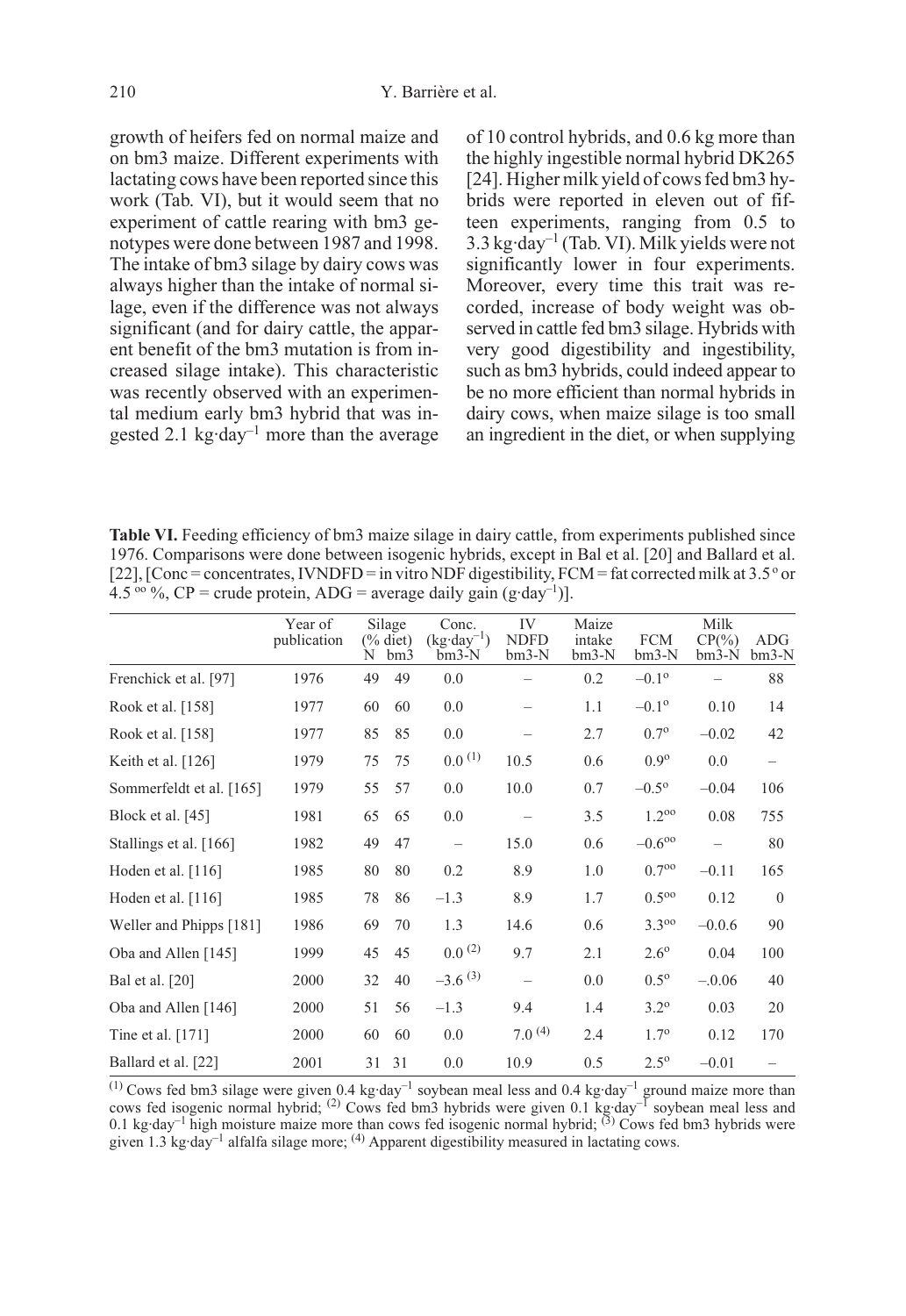the usual quantity of concentrates. An excess in available energy is then partly converted by cows into weight gain (meat or fat tissue). Experiments of Hoden et al. [116], Bal et al. [20], and Oba and Allen [145] clearly supported the hypothesis that the higher potential of such hybrids can only be fully expressed when the supply of energy concentrates is lower, taking into account the extra intake of silage, and taking into account the higher energy value of bm3 hybrids.

Comparisons involving the other different maize brown-midrib genes with meat or dairy cattle are very rare. The bm1 and bm3 mutation in an isogenic background were compared for the feeding of young bull [34]. Compared to bulls fed with the normal Inra260 hybrid, the average daily carcass gain was 39  $g \cdot day^{-1}$  higher in bulls fed Inra260bm1, but was  $137$  g·day<sup>-1</sup> higher in bulls fed Inra260bm3. This result, corroborating measurements of cell wall digestibility in sheep, clearly established the much higher efficiency of the bm3 mutant for cattle feeding. The digestibility and the interest in cattle feeding of bm4, and on a lower scale, of bm2 hybrids, remain unclear.

Lusk et al. [137], Grant et al. [107], and Aydin et al. [18] reported different experiments with brown midrib sorghum in the diets of dairy cows. DM intake and milk yield were always lower in standard sorghum diets than in brown midrib sorghum diets. Brown midrib sorghum resulted indeed in milk production similar to normal maize silage. In a palatability trial with a 4 week regrowth, grazing lambs displayed a marked preference for the brown-midrib pearl millet, compared to normal [62]. When normal or brown-midrib pearl millet were fed to wethers, average NDFD over two cutting were 67.7 and 71.0% in normal and brown midrib plants, respectively [62].

Whatever the involved species (maize, sorghum or pearl millet), and whatever the in vitro test used (Tilley-Terry or enzymatic solubility methods), the higher digestibility of brown midrib plants was also always found. Results were doubtless similar for lignin content. Using three chemically induced mutants, selected by Porter et al. [151] for the further experiments, Fritz et al. [99] showed an improvement in stem IVDMD ranging between 8 and 12% in brown midrib sorghum, compared to normal sorghum. From their results, the ADL/NDF was reduced by 1.3, 2.2 and 2.5 percent point in bmr6 (BC2), bmr12 and bmr18 (BC1) sorghum, compared to normal, respectively. But IVNDFD was only improved by 3.1, 5.2 points in bmr6 and bmr12, respectively, and, surprisingly 1.6 percent in bmr18, due to a lower NDF content in brown midrib mutants. Watanabe and Kasuga [180] observed a higher digestible structural matter (DSM) in bmr12 and bmr18 sorghum (close to 49.6%), than in bmr6 (42.4%), and they considered that these brown midrib sorghum were 10–15% higher in DSM than in comparable normal sorghum. From Akin et al. [6], IVNDFD of two pearl millet stems was on average 13.2 percent points higher than that of the isogenic line. Many similar results were also published for maize brown midrib mutants, and most of them were reported in the reviews already mentioned. However, compared to other maize brown midrib mutants, the maize bm3 mutant appeared to be especially improved in cell wall digestibility. Grand et al. [106] established the quasilack of COMT (caffeic acid O-methyl transferase) activity in bm3 plants, and Vignols et al. [179] established that the bm3 mutation corresponded to a deletion or a large insertion of a retrotransposon element in the exon 2 of the COMT gene. Sorghum bmr12, and perhaps bmr18, mutants likely brought similar improvement in cell wall digestibility to the maize bm3 mutant, and appeared also altered in their COMT activity [112, 130]. Similarly, an Arabidopsis mutant with a knocked-out COMT gene had also a highly improved cell wall digestibility of floral stems [105]. Conversely to COMT mutants, sorghum bmr6 and pearl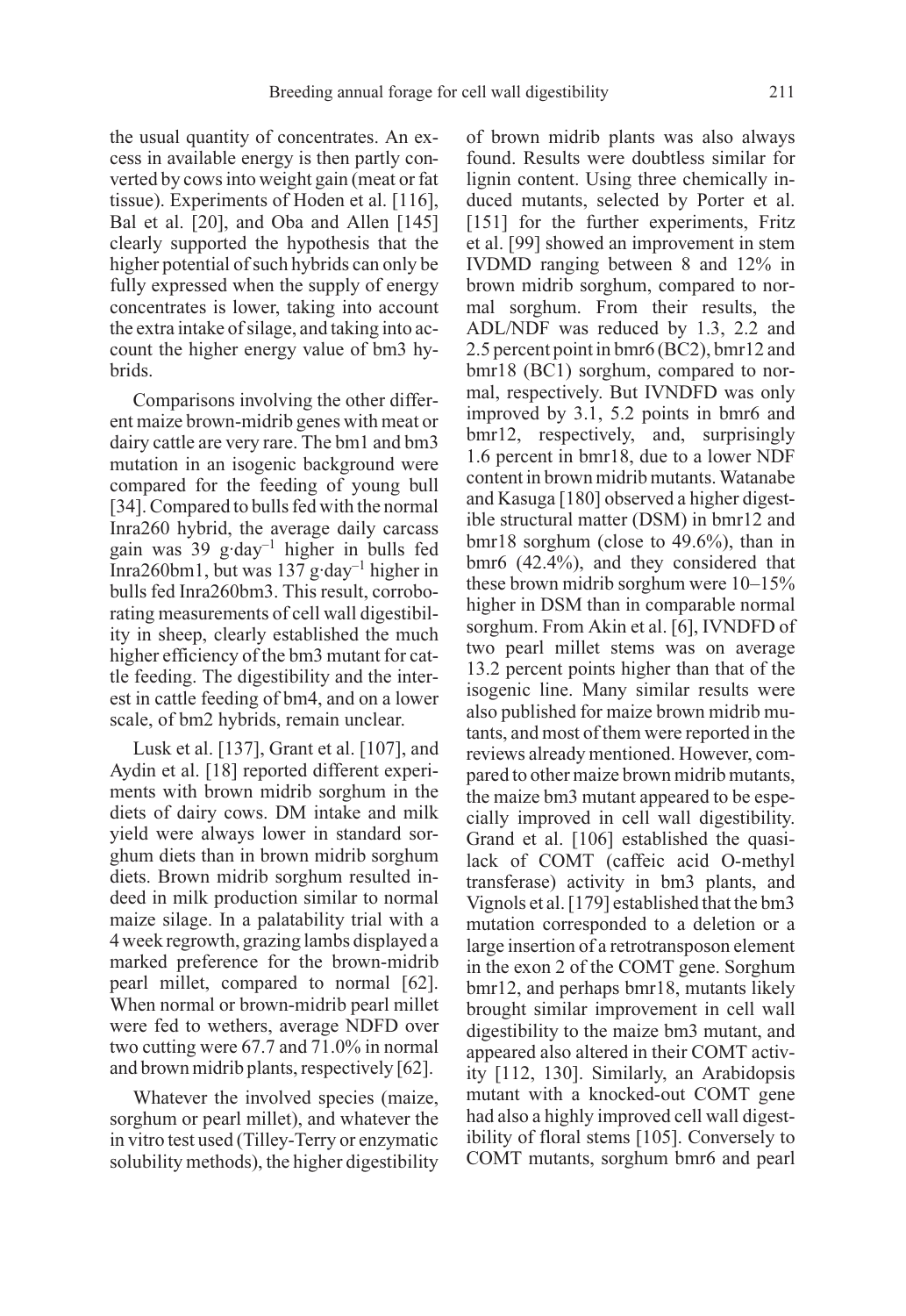millet bmr mutants probably had an efficiency similar to that of the maize bm1 mutant, which is altered in the CAD (cinnamylic alcohol deshydrogenase) activity [113]. New mutants of interest for feeding value (brown midrib or not) should be found through lignin or IVNDFD measurements when using a transposon tagging method, in search of genes involved in lignification and cell wall biogenesis, whatever the (diploid) species used as a model.

# 6.3. Genetic variation for cell wall digestibility among bm3 maize genotypes

Genetic variation was found among bm3 hybrids, as backcrossing the bm3 gene in different genetic backgrounds did not lead to similar improvement in cell wall digestibility. Gentinetta et al. [101] evaluated 21 bm3 hybrids of a  $7 \times 7$  semi-diallel mating of late maize lines, and their normal isogenic counterparts. Variation for lignin content was significant in bm3 hybrids, and ranged from 3.1 to 5.0%, whereas lignin content varied significantly from 5.3 to 6.8% in normal hybrids. Moreover, lignin content in bm3 hybrids ranged from 50.8 to 74.8% of the content observed in the isogenic hybrid, with a weak correlation between lignin content in normal hybrids and in their bm3 isogenics ( $r = 0.48$ ). In a set of 12 experimental hybrids made from crossing early and medium late inbred lines [39], the average NDFD improvement between normal and bm3 hybrids was 8.5 percent points, but the NDFD improvement ranged from 4.4 to 17.9 percent points. Similarly, from a comparison of 14 experimental and formerly or more recently registered hybrids (Barrière et al., unpublished data), the range of NDFD went from 43.4 to 55.8% (12.4 percent points) in normal hybrids, and from 52.0 to 63.4% (11.4 percent points) in bm3 isogenic hybrids. The NDFD improvement brought by the bm3 gene ranged from to 5.3 to 12.3 percent points, with an average value of 8.4 percent points. The correlation between NDFD values in normal and bm3 hybrids was only 0.65. Moreover, the correlation between the NDFD in normal hybrids and the NDFD improvement given by the bm3 gene in each hybrid was –0.40. All these results proved an effect of the genetic background on the NDFD improvement obtained with the bm3 gene, with a tendency to a lower efficiency of the mutant gene when normal hybrids were of higher cell digestibility. Similar results were observed in vitro in lines [14]. The range of DINAG in 7 early flint and dent bm3 maize lines was only 2.4 percent points, lower than the 7.4 percent point range observed between the isogenic normal lines. But, as it was observed in hybrids, there was also a great variation in improvement between lines as the DINAG value was increased by 10.7 percent points in F271bm3, but only by 5.2 percent points in F113bm3 or W117bm3, with a similar tendency to a lower efficiency of the bm3 gene when normal lines were of higher DINAG. Specific effects of the genetic background should be considered when the bm3 gene was used for improving the cell wall digestibility. But this variation never cancelled the interest of the bm3 mutation for the cell wall digestibility improvement, especially as the efficiency of the mutation seemed greater when the feeding value of the normal genotype was lower.

## 6.4. Towards an improvement of agronomic value in brown midrib forage crops

The higher efficiency of bm3 maize for cattle feeding was indeed clearly established, as soon as in the 1980's, but for a long time, breeders were disappointed by the lower yield, irregular earliness, and susceptibility to lodging of bm3 hybrids. The recent and renewed interest in bm3 hybrids for dairy cattle feeding (references in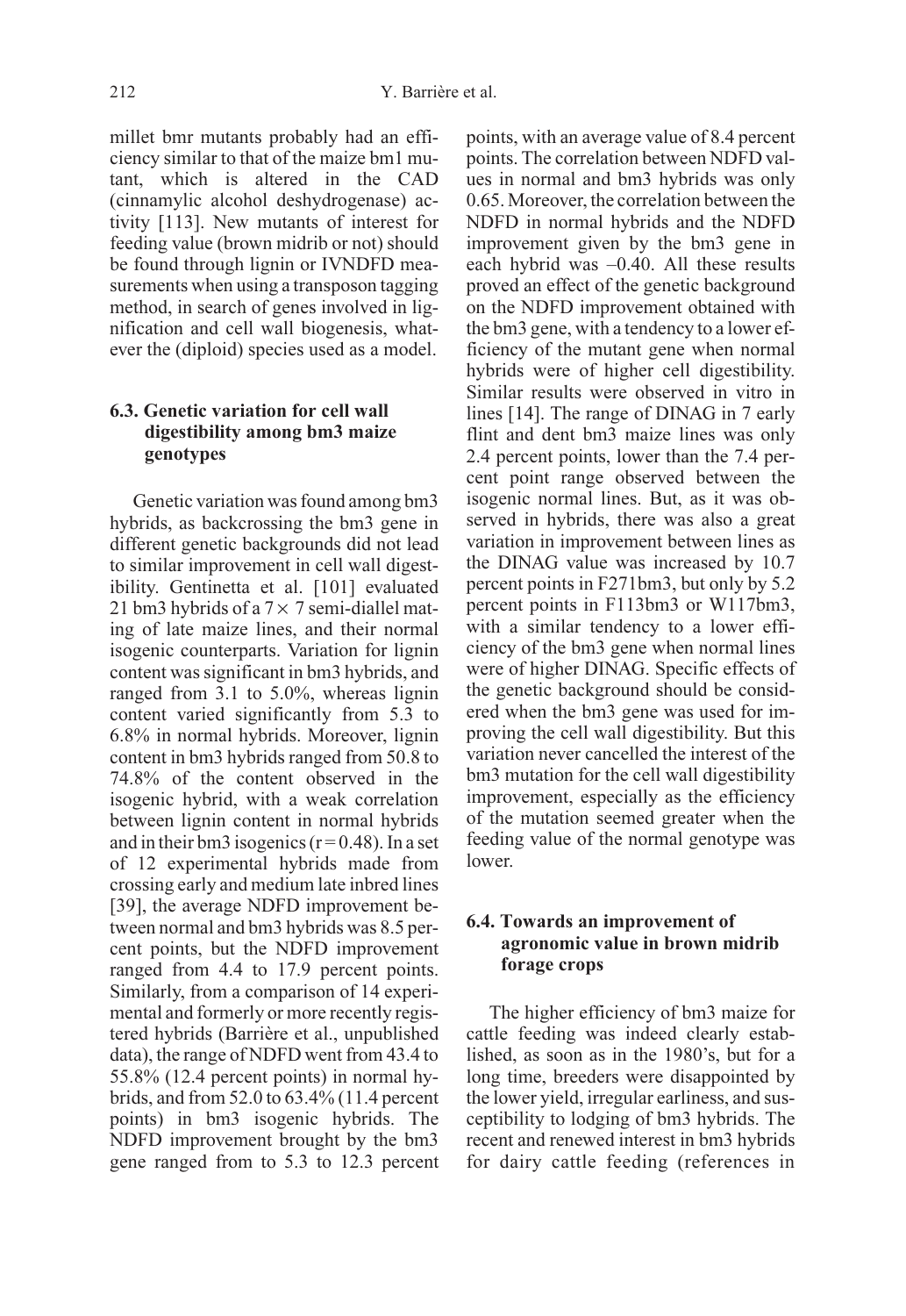Tab. VI), or for growing steer feeding [173], especially in the USA, became possible because of the great improvement in agronomic value of normal hybrids in the last 25 years. This renewed interest may also be related to the low feeding value of the parental lines used in modern medium late and late hybrids. With normal hybrids of good standability, whose potential yield ranges between 17 and 20 t $\cdot$ ha<sup>-1</sup>, it is conceivable to breed isogenic or close bm3 hybrids whose yield will be reduced by about 3 t·ha–1, but whose NDFD will be increased by about 8 percent points. Ballard et al. [22] and Cox and Cherney [73] reported a yield reduced by 2 to 3 t $\cdot$ ha<sup>-1</sup>, with an IVNDFD improved by at least 10% and sufficient to increase the FCM yield, in non isogenic commercial hybrids. The availability of bm3 hybrids on the seed market in the USA has proved the feasibility of the bm3 process for cell wall digestibility improvement of commercial hybrids, at least for late or medium late hybrids. But the higher seed costs of bm3 commercial hybrids in the USA, their lower yield, and their higher intake in cattle, makes the economic interest of such hybrids still unclear. In Europe, the results obtained until now with early or medium early bm3 hybrids have not made it possible to draw any definite conclusion. The reputation of bm3 genotypes is poor, and they are still suspected of great susceptibility to lodging, on top of their lower yields. Nevertheless in INRA Lusignan, an experimental medium early bm3 hybrid was bred with a yield close to  $14$  t·ha<sup>-1</sup>, a NDFD close to 59%, and an acceptable standability, when normal hybrids of similar earliness yielding about  $18$  t·ha<sup>-1</sup> had a NDFD equal or lower than 47%. However it may be, the breeding effort of bm3 lines was until now very low. The choice of using lower yielding hybrids of higher feeding value, such as bm3 hybrids, is a matter of strategy which has yet to be agreed on, and especially so in more friendly environmental conditions of plant cropping and cattle rearing [25]. The search of COMT alleles, with less drastic effects than that of the bm3, is also very likely an efficient way of improving cell wall digestibility in maize (or in any forage plant).

#### 7. GENETIC RESOURCES AND STRATEGIES FOR CELL WALL DIGESTIBILITY IMPROVEMENT

# 7.1. Improvement of cell wall digestibility by the use of specialty maize

Different types of specialty maize hybrids (excluding here brown midrib hybrids) were investigated, mostly in North America, and different results were reviewed by Coors et al. [72]. Comparisons between multi-tillering and non tillering maize for feeding value traits were mostly investigated in Canada, but no clear difference in nutritive value was found [72, 98]. Dwarf genotypes were also considered for cattle feeding many years ago, when the role of grain in silage maize feeding value was overestimated, because dwarf genotypes potentially increased the grain to stover ratio ([50, 154] cited in [72]). Akay and Jackson [5] compared normal, "NutriDense" and waxy maize hybrids given to cows as silage and grain. DM intake, milk and FCM yields were higher for cows fed the waxy diet. But, because hybrids were not isogenic, it was not possible to conclude on the greater efficiency of one particular maize. In an IE/ARPEB [119] experiment, a slightly higher FCM yield was observed in animals fed the waxy hybrids, compared to their isogenics. The lower milk yield was assumed to be related to a higher ruminal acidity in animals fed normal hybrids, that probably led to a decrease of cell wall digestion. Kuehn et al. [128], Bal et al. [20], Thomas et al. [169], and Clark et al. [67] compared grain or dual type hybrids, and leafy type hybrids. In the two first papers, DM intake, milk yield and milk components did not differ for cows fed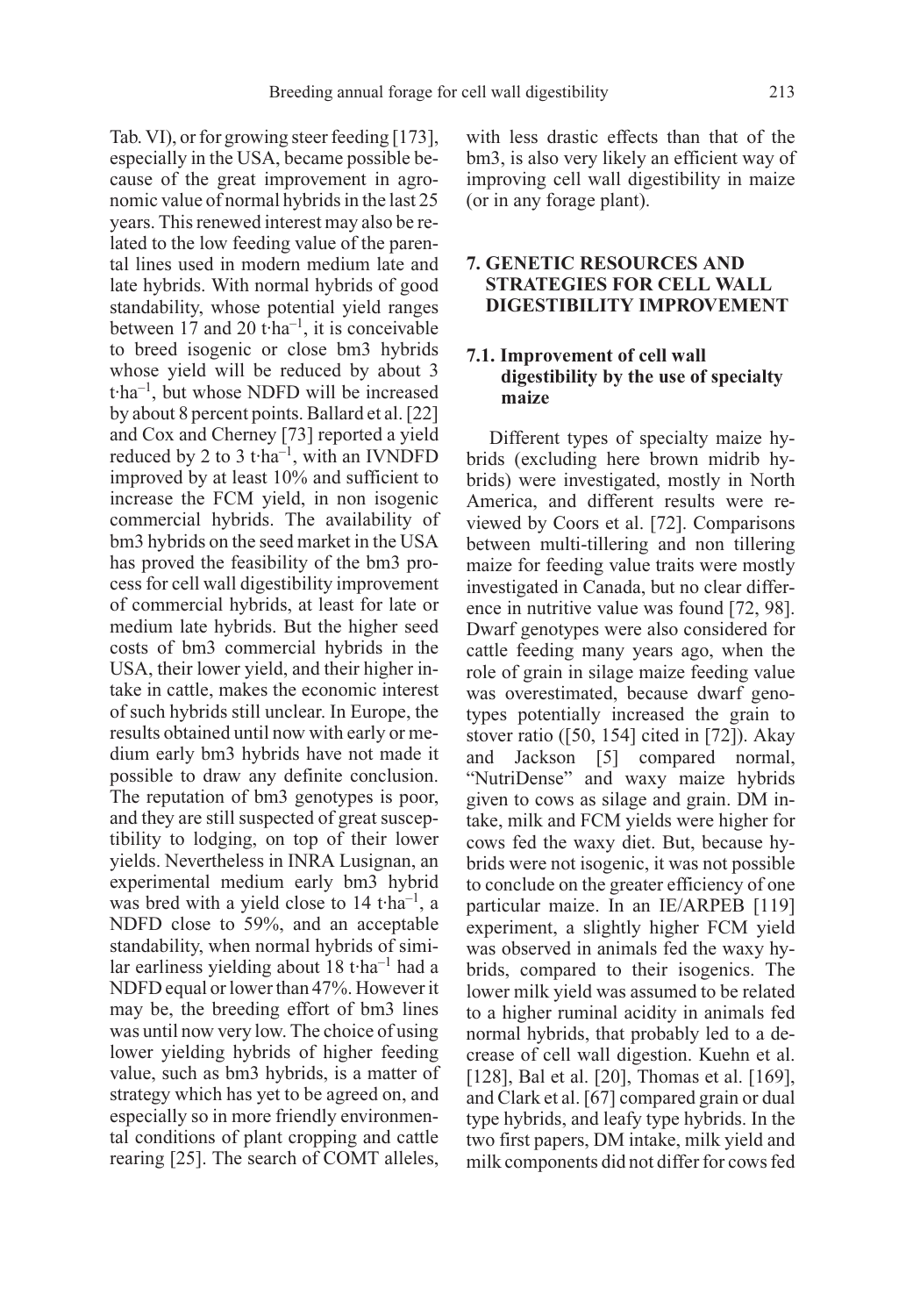the grain or the leafy hybrid. In the two last papers, cows fed the diet with the leafy maize silage produced higher yields of milk, FCM, and milk protein, than cows that were fed the diet with the normal maize silage. The leafy hybrid was also more digestible in vitro. However, in these two experiments, normal and leafy hybrids were not isogenic, and the higher milk yield cannot be surely related to the leafy trait. Bal et al. [21] did not find any difference in NDF in situ disappearance between a grain and a leafy hybrid. In the measurements performed in Lusignan [24], two leafy hybrids had NDFD similar to values observed in hybrids of rather low cell wall digestibility. Lax leaf inbreds had lignin concentration nearly equal to those of the low lignin bm3 mutant, and they should be of interest for cattle feeding. But no functional relationships appeared between the lax leaf phenotype and the digestibility or the lignin content [96]. The occurrence of the lax leaf phenotype and the low lignin concentration in the same early-generation inbred family was considered as a "fortuitous random combination of traits". No specialty maize has so far appeared of great interest for silage use, except brown midrib types (mostly bm3).

# 7.2. Drift of cell wall digestibility in maize, and necessity of renewing genetic resources

Tremendous improvements in maize yield, yield regularity, stalk standability, stalk rot resistance and stay-green have been achieved in the last five decades in Europe [32, 86], and in the last century in the USA [161, 175, 176]. In forage maize [29], the genetic progress was found to be close to  $0.17$  t·ha<sup>-1</sup>·year<sup>-1</sup> for hybrids registered from whole plant experiments in France between 1986 (the first year with registration after forage maize official trials) and 2000. In the period before 1986, whole plant genetic progress was less important in hybrids bred for grain yield, as Inra258 registered in 1958 yielded about 12 t·ha–1, LG11 registered in 1970 13 t·ha–1, Dea registered in 1980 15 t·ha–1, but Anjou285 and Nexxos registered in 1994 and 2000 yielded 18 and 20 t·ha–1, respectively [29, 32]. However, feeding value was not considered for forage maize registration until 1998, and a significant drift of hybrids towards lower in vivo digestibility values was observed in the last two or three decades (Tab. VII; and [27, 30]). European hybrids of the 1960–70 era had a higher OMD and NDFD than hybrids

Table VII. In vivo genetic variation for OMD and NDFD in early maize hybrids registered in France, separated in two different eras of breeding, 1958–1988 and 1989–2000 (INRA Lusignan unpublished data).

|                          | Hybrid<br>number | Mean | Mini | Maxi |
|--------------------------|------------------|------|------|------|
| Early registered hybrids | 220              |      |      |      |
| <b>OMD</b>               |                  | 70.0 | 65.3 | 74.3 |
| <b>NDFD</b>              |                  | 48.3 | 39.4 | 58.4 |
| Registered 1958–1988     | 65               |      |      |      |
| <b>OMD</b>               |                  | 70.7 | 66.3 | 73.7 |
| <b>NDFD</b>              |                  | 50.0 | 41.0 | 58.4 |
| Registered 1989-2000     | 155              |      |      |      |
| <b>OMD</b>               |                  | 69.7 | 65.3 | 74.3 |
| <b>NDFD</b>              |                  | 47.6 | 39.4 | 55.0 |

For abbreviations, see Table I.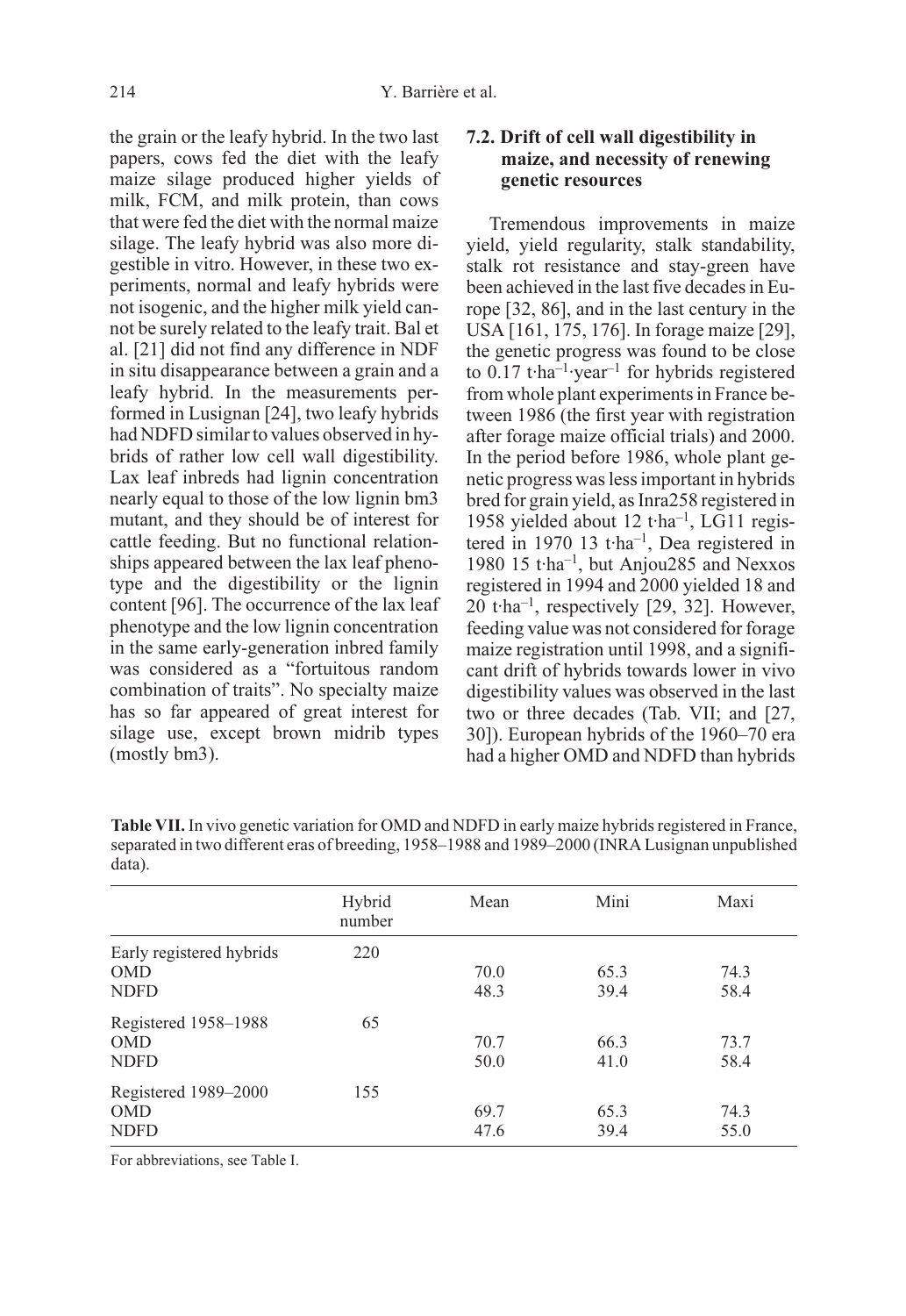registered since than. Statistical computation proved that the most important switch occurred in 1989 [27]. Hybrids with a low cell wall digestibility were more numerous after 1989 than hybrids previously registered. When compared to the well-known early hybrid Fanion (NDFD = 51.0%), 40% of early hybrids registered before 1989 had a higher cell wall digestibility than Fanion, but this was only 15% of the hybrids registered in and after 1989. The cell wall digestibility upper values of hybrids registered in the past decade were also lower than those of hybrids registered before 1989, even if a few modern hybrids had a good cell wall digestibility. In the USA, Lauer et al. [133] highlighted an annual rate of forage yield increase of 0.13 to 0.16 t·ha<sup>-1</sup> since 1930. But they did not find any change of the in vitro digestibility of the whole plant, nor of the cell wall digestibility, whereas major improvement in stalk standability, and in stalk rot resistance, were achieved during the same period. The discrepancy between European and US results could be due to a different evolution of hybrid germplasm in Europe and in the USA. Dent lines in modern European hybrids are now more related to Iodent and Reid origins than were old early dent lines used in Europe, with higher cell wall digestibility. Old European flint lines of high cell wall digestibility such as F7 are not involved in the modern flint germplasm, due to their low combining ability values for yield, stalk rot or lodging resistance. Some modern early European hybrids are also dent or quasi-dent hybrids. It seems likely that the maize improvement in the US was carried without major germplasm changes, and continuously based on the Reid and Lancaster groups. Moreover, in Lundvall et al. [136], no trend towards higher or lower values has been evidenced in stem IVNDFD, or in stem ADL/NDF content, between lines of early cycles of breeding in BSSS such as B14 or B37, and lines of advanced cycles such as B89 or B94. No difference was shown between lines B73 (BS13C5) and B84

(BS13C7). The observed drift of maize towards lower feeding values in Europe, and similarly the necessity to improve feeding value of late hybrids, highlighted the need to investigate renewed and specific genetic resources. Significant improvement of maize cell wall digestibility in the USA or in Europe will be based on targeted introduction of original germplasm in currently used elite germplasm.

#### 7.3. Investigating genetic resources for cell wall digestibility improvement

Today, among maize hybrids registered in France, hybrids with the highest NDFD values are 6 percent points higher than the average value of hybrids of similar earliness, but they are 10 percent points lower than the best bm3 hybrid. Most parental lines currently used in commercial hybrids are of medium or weak cell wall digestibility. In Argillier et al. [14], a great range of cell wall digestibility was found in a set of 125 normal maize lines of various origins (mostly early or medium-early, but including some medium-late). The DINAG value ranged between 53.0 and 64.5%, and 68.7% including bm3 lines. As also established by Méchin et al. [139, 140], few normal lines such as F4 had a DINAG equal to the DINAG of some bm3 lines. But, most of early and medium early hybrids are crosses between Iodent or Reid related dent lines and early flint lines related to F2, both with poor DINAG ranging between 56.6 and 58.2%. Lines of superior feeding value, which are indeed available, are not used as parents in elite varieties, partly because they lead to poor-yielding hybrids (lower additive value, and lower heterotic pattern) and partly because their hybrid progenies are susceptible to lodging. But there is no evidence of an absolute or definite linkage between these poor agronomic traits and the feeding value. The correlation between yield and NDFD was only –0.38 (without bm3 hybrids, INRA Lusignan unpublished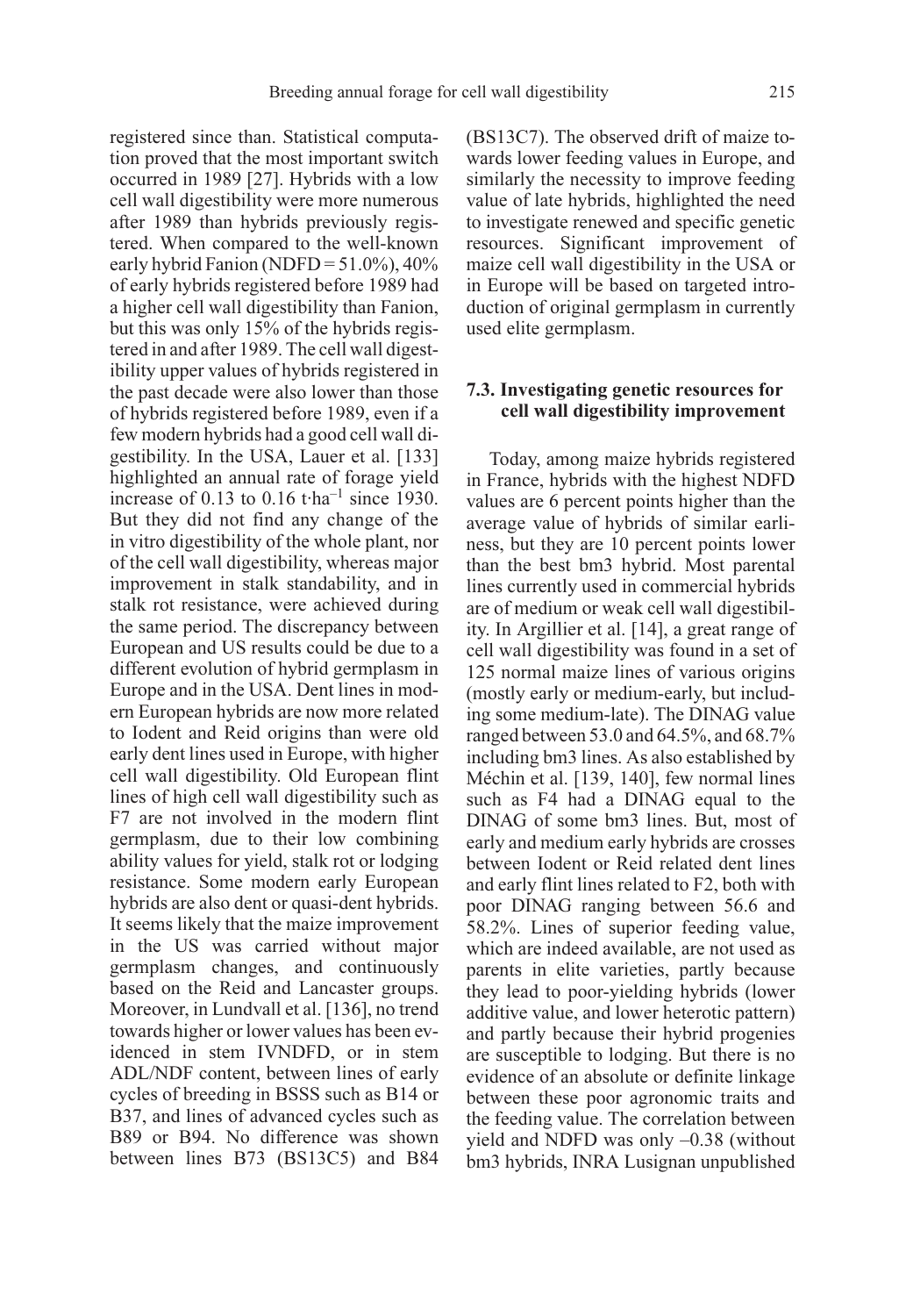data). Moreover, Argillier [10] proved the independence between lodging susceptibility and DINAG.

Breeding for higher cell wall digestibility indeed demands to have a large investigation in maize genetic resources, either lines or ecotypes (and similarly in any other forage crop). The germplasm investigated until now for cell wall digestibility measurements only represents a small part of the available genetic resources in maize, and is mostly based on lines currently or quite recently used in grain maize breeding. The old lines bred from the early selfing in the different maize populations, and their progenies obtained during the early cycles of breeding, had to be investigated systematically for cell wall digestibility traits. The objective is to discover lines that were considered not suitable for grain breeding, and then forgotten for silage maize breeding. Similarly, cell wall digestibility has also to be investigated in ecotypes from which no lines were developed. Because there is obviously a great gap in agronomic value between these old lines and elite modern lines, specific strategies of introgressing feeding value traits in elite germplasm have to be considered.

# 7.4. Investigating QTL and allelic variation for cell wall digestibility improvement

Once lines of different feeding values and different genetic background are identified, different RIL progenies should be developed in order to determine the genomic location involved in feeding value traits. In two RIL progenies, Méchin et al. [141] and Roussel et al. [160] found three major clusters for cell wall digestibility and lignification traits, located in descending order for both LOD values and percentage of explained phenotypic variation in bins 6.06, 3.05/06, and 9.02. The bin 6.06, which gathered together 11 individual QTL, was also greatly involved in cell wall

carbohydrate composition because QTL for hemicellulose and cellulose contents (as percentage of NDF) were also found at this location. Three other clusters were also involved in cell wall digestibility and lignification traits, located in bins 2.08, 4.08, and 6.01. The identification of the underlying genes will be achieve in diverse ways including colocalization with known candidate genes, cDNA or EST mapping, and BAC sequencing. Once genes are identified, the choice of favorable alleles could be carried out through allele sequencing in a collection of lines, followed by the study of the linkage disequilibrium between the nucleotide polymorphism (SNP, single nucleotide polymorphism, or INDEL, insertion – deletion polymorphism) in alleles, and the cell wall digestibility in lines. This strategy also allowed a heavily targeted possibility of marker assisted selection (MAS), with a very small modification of the backcrossed elite lines.

The different structural or regulatory genes of the lignin pathway could also be subjected to a SNP analysis, whether or not QTL have been found close to these genes, with a correlative study of the cell wall digestibility in the different lines. Such investigations are in progress in maize within the Génoplante network. Allelic variation in CCoAOMT1 and CCoAOMT2 genes (caffeoyl CoA O-methyl transferase, both sequenced by Civardi et al. [66]), and COMT gene (sequenced by Collazo et al. [68]) was analyzed in a set of 28 maize lines chosen for their variable levels of digestibility and the large diversity of their genetic origins. As observed in other known CCoAOMT genes, the sequence of the CCoAOMT1 gene contained four introns. However, the fourth intron was missing in the CCoAOMT2 gene. The CCoAOMT1 gene was well-conserved among lines, and its polymorphism was not associated with DINAGZ digestibility values. At present, this gene did not appear as a priority target in cell wall digestibility improvement.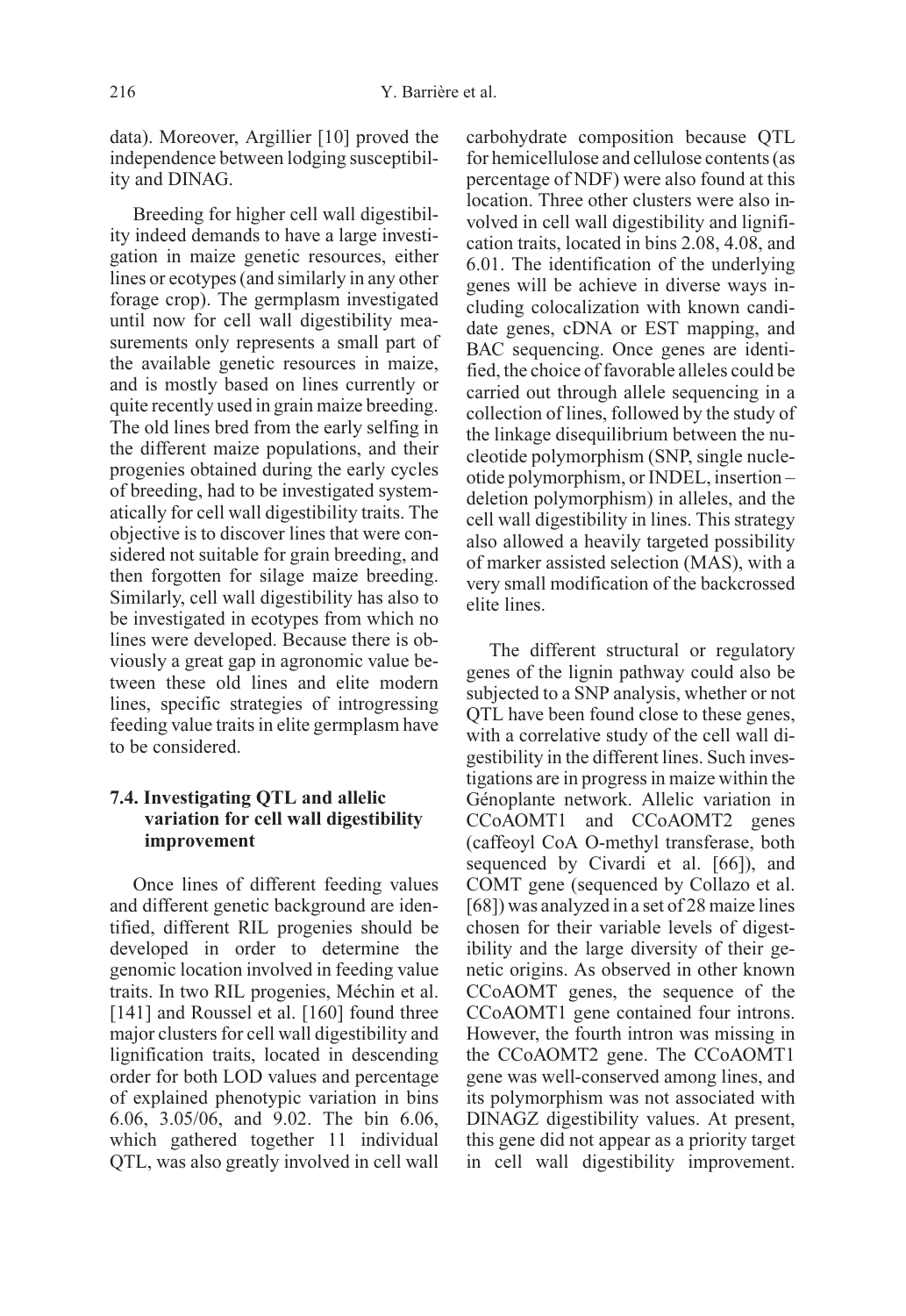Polymorphism of CCoAOMT2 genomic sequences was essentially located in introns. However, one SNP, located in the first intron, explained 30% of the observed DINAGZ variation ( $P = 0.0026$ ), and three other SNP also appeared to be significantly related to DINAGZ. Moreover, using the RIL progeny described in Roussel et al. [160], the CCoAOMT2 gene was mapped on chromosome 9, in bin 9.02, and thereby colocalizing with a QTL involved in the DINAGZ, ADL/NDF and KL/NDF variation. The first exon of CCoAOMT2 of one early flint European line, which had a high digestibility and a high S/G ratio, appeared also deeply modified, differing greatly at the N terminal region. Among CCoAOMT1, CCoAOMT2, and COMT genes, the COMT gene was the most variable, not only with many SNP and INDEL in its unique intron, but also several variations in exons leading to several amino acid changes. Association studies between these allelic modifications and the cell wall digestibility have shown that one INDEL, located in the intron, explained 32% of the observed DINAGZ variation ( $P = 0.0017$ ). When considering these results, results of Guillet et al. [109], and unpublished Génoplante data on maize genes, a high degree of nucleotide polymorphism seemed present in maize genes of the lignin pathway. Feeding value of elite maize lines should be greatly improved by studying allelic variation through high throughput SNP genotyping, in conjunction with the measurement of cell wall digestibility in very large collection of lines, including old lines and ecotypes, followed by a MAS targeted introgression of alleles or genomic areas linked to the favorable SNP.

#### 7.5. Genetic engineering of resources for cell wall digestibility improvement

Another relevant way in breeding forage crops of higher digestibility is to devise specific genetic resources through genetic engineering in the lignin pathway. Boudet [46], Dixon et al. [88], and Chen et al. [58] for woody plants, have recently published extensive reviews of genetic engineering of the lignin pathway, and the resulting consequences on lignin content and structure of altered transgenic plants. Highly variable results have often been observed regardless of the transformation method. However, these inconsistencies have highlighted the necessity "to re-evaluate how we have come to arrive at the current metabolic grid model for the monolignol biosynthesis" [88]. Data related to cell wall digestibility were only provided in a part of the papers reviewed by Dixon et al. [88] or in later published works [40–42, 104, 110, 150, 153, 163]. Very few results have been published on maize and in general on monocotyledons [150]. However, whatever the plant species, and whatever the enzyme downregulated in the lignin pathway, an increase in cell wall digestibility ranging from 9 to 90% was observed in all experiments, except inconsistencies between glasshouse and field results in Baucher et al. [40], with heterogeneous effects on cell wall phenolics. Nevertheless, these results clearly established the efficiency of antisense or silencing strategies in increasing the cell wall digestibility of plants.

According to opinions of Halpin et al. [112] and Casler and Kaeppler [54], the alteration of early steps in phenylpropanoid metabolism (PAL, phenylalanine ammonia-lyase; C4H, cinnamate 4-hydroxylase), which are clearly involved in other important processes in plants, could lead to too many adverse pleiotropic effects to be useful for cell wall digestibility improvement of plants. CCR (cinnamoyl CoA reductase) and CAD (cinnamyl alcohol dehydrogenase), that "function after all possible branch points in the pathway", were then considered as potentially suitable targets [112]. Downregulated CAD plants had no or slight changes in lignin content, but some of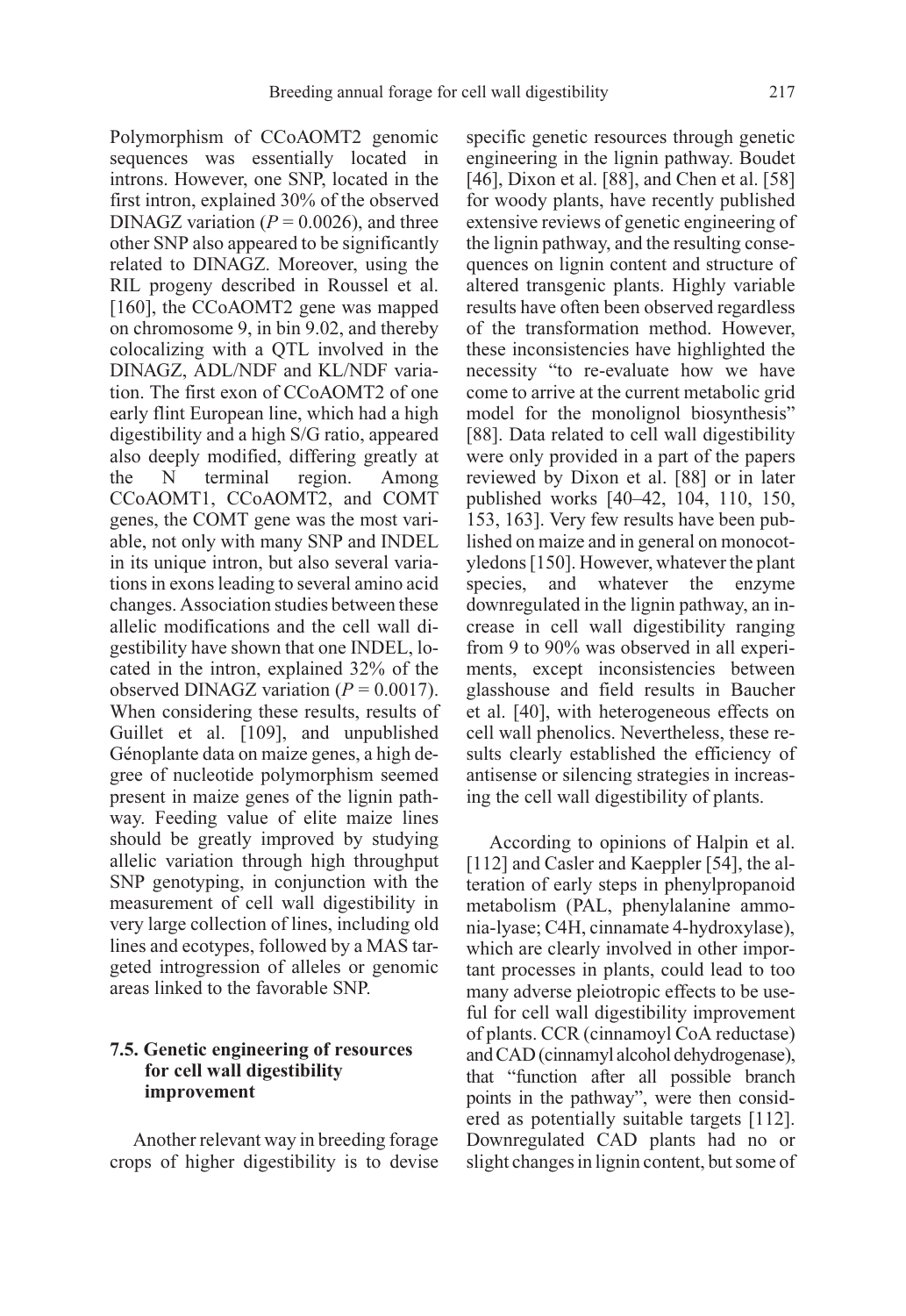these plants had a higher cell wall digestibility [40, 41]. The recent discovery of a SAD (sinapyl alcohol dehydrogenase) in aspen [134] also opens new possibilities in cell wall engineering. But, according to literature data, the maize bm1 mutant proved to be not very efficient in cattle feeding. Therefore CAD (and perhaps) SAD are probably better targets for paper pulping in dicotyledons than for forage digestibility improvement in monocotyledons. Similarly, before concluding on the relevance of CCR engineering for forage improvement, it is necessary to further elucidate further the possible specificity of different CCR, and the independence of pathways leading to guaiacyl and syringyl units. Moreover, plants could show important growth defects when CCR activity is very low [149].

Based on current knowledge of the lignin pathway [88, 117], CCoAOMT is (are) probably a major hub in controlling lignification and digestibility, and therefore a preferential target for digestibility improvement. Up to now, only the work of Guo et al. [110] has illustrated the efficiency of a CCoAOMT down-regulation in digestibility improvement. Alfalfa plants with a 5% residual CCoAOMT activity had an increased cell wall digestibility of 34%. No changes were observed in ADL content, whereas KL content was reduced by 25%. The bm3 maize is thus far the best model available for improving digestibility through endogenous enzyme silencing, and COMT (caffeic acid O-methyltransferase) and F5H (ferulate 5-hydroxylase) are also probably key targets in forage digestibility improvement. This hypothesis is also strengthened by converging results indicating that COMT, in maize and in vivo, is very likely to be a 5-hydroxyconiferaldehyde O-methyltransferase (AldOMT or CaldOMT) rather than a caffeic acid O-methyltransferase [31]. Among data published on COMT down-regulation (review in [88, 150]), the greatest improvement in cell wall digestibility was observed in tobacco in which both a decrease in lignin content and an unexpected increase in S/G ratio were observed [163]. Piquemal et al. [150] reported only recently one COMT down-regulation in maize, despite the fact the bm3 mutant and the COMT gene were known for years. In plants with 30% COMT residual activity, they observed a 9 percent point increase in maize cell wall digestibility [150]. This increase in cell wall digestibility was similar to those observed in the bm3 isogenic lines. The drawback of COMT down-regulation or silencing is the correlative S/G decrease, because a higher S/G ratio could impact positively the cell wall digestibility in maize [140]. CCoAOMT could be considered a priori as an even better target than COMT, because CCoAOMT down-regulation in plants would logically result in a lower lignin content without a decrease in S/G ratio [110]. At present, data are not yet available concerning the respective roles or tissue specificity of the different CCoAOMT genes in maize and other forage crops. In poplar, CCoAOMT genes exhibited precise cell-specific expression patterns [57].

The polymerisation reactions may also be considered as good targets, even though laccases and peroxydases are encoded by multigene families. Ros Barcelo ([159] quoted in [155]) postulated that peroxydases were the sole enzymes involved in the ultimate step of lignin biosynthesis, but most recent reports considered the involvement of both laccases and peroxydases in the formation of phenoxy radicals [46, 155]. Up to now, mechanisms of phenoxy radical coupling of monolignols are still unknown, and no clear-cut results have been provided to determine if lignin results from random free-radical coupling or from dirigent protein orchestrated polymerization [46].

In grasses, enzymes involved in (i) pcoumaric and ferulic acid biosynthesis; (ii) their transport to the cell wall; (iii) their coupling to carbohydrates and cell wall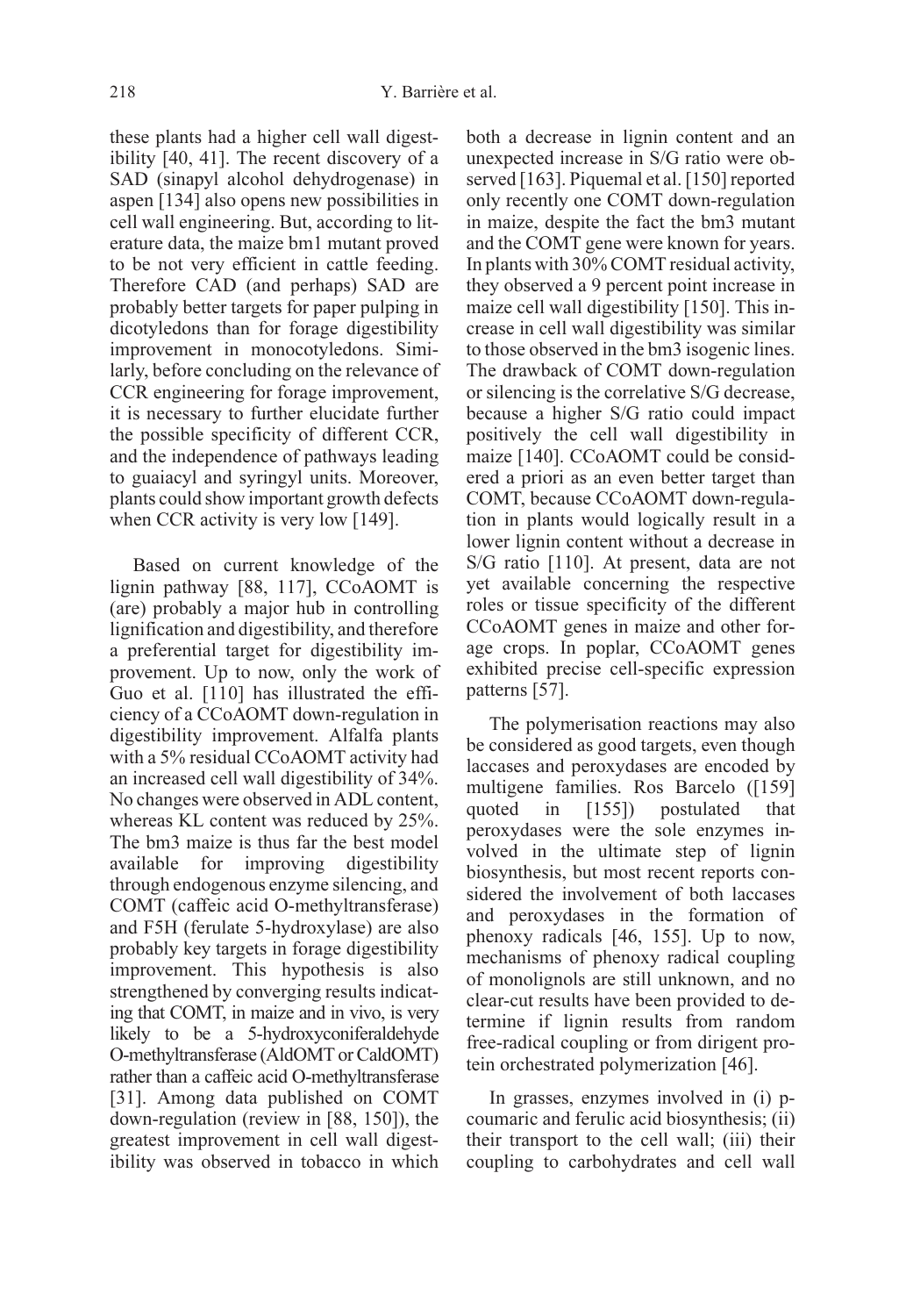polymers, could very likely be relevant targets for plant engineering. Ranocha et al. [155] established that the down-regulation of one laccase in poplar led to plants exhibiting no visible phenotype, but with highly altered xylem fiber cell walls and mechanical properties of the wood. These plants were not modified in lignin content, nor in S/G ratio, but accumulated soluble phenolics. The authors speculated that such a laccase was involved in the formation of certain types of phenoxy radicals leading to cross-linking of xylem fibers. It could also be hypothesized that such plants could be easier to break down by ruminating cattle, and then of higher ingestibility. Laccase down-regulated plants could therefore be considered as resources of reduced crosslinked fibers, and should be considered as potential targets in forage digestibility and ingestibility improvement.

Regulatory genes of lignification could be hypothesized as potential targets for cell wall digestibility improvement in plants. Myb-related transcription factors are involved in regulating phenylpropanoid metabolism, and Tamagone et al. [168] proved that lignin content was heavily reduced in mature parts of tobacco plants overexpressing an Antirrhinum Myb factor. No measurements of digestibility were given in this paper. Moreover, Myb genes in maize belong to a very large family of expressed regulatory proteins [152]. Although identification of Myb factors specifically involved in the lignin pathway is necessary before using them for cell wall digestibility improvement, the modification of such regulatory genes could allow the control of the entire, or at least a part, of the pathway in given tissues [108]. The overall rate of lignin deposition in the cell wall is regulated by monolignol synthesis, but also by the transport of their precursors to the cell wall. Transport forms have not been clarified so far, but 4-O-β-Dglucosides, presumably synthesized by UDPG-utilizing glucosyltransferases and subsequently hydrolyzed by monolignols specific β-glucosides, are the most probable candidates [108], and are indeed targets for plant engineering in cell wall digestibility improvement.

The simultaneous down-regulation of two (or more) genes could be more efficient than the down-regulation of only individual genes. Tobacco hybrids resulting from the crossing of transgenic lines down-regulated for CCR and CAD, CCR and COMT, or COMT and CAD, had a reduced lignin content, but with no adverse impact on the growth of the plants [1, 56, 148]. Moreover, from results of Abbott et al. [1], chimeric silencing constructs could also be more efficient than achieving multiple suppressions by crossing independent events. This strategy should allow a synergetic enzyme reduction that regulates the flux of metabolites through the lignin pathway. Moreover, the optimal construct could be designed to reduce the expression of one gene while increasing the expression of another. For example, the simultaneous down-regulation of CCoAOMT and over-expression of F5H could be hypothesized as a first step in a forage ideotype building, assuming that this ideotype should logically have a reduced lignin content with an increased S/G ratio.

Up until now, data on cell wall composition and digestibility in transformants and in naturally occurring mutants, were often difficult to predict. In maize, more data will be necessary concerning both the lignin pathway and suitable promoters to drive transgene expression. Comparison of antisense data with data obtained in knocked-out mutants will also be of interest, especially for genes belonging to multigenic families. Moreover, little data are currently available on the stability of transgene expression throughout generation of selfing, crossing, and successive backcrossing in elite germplasm. Feeding value tests in cattle (with sheep in digestibility crates and/or with milking cows) will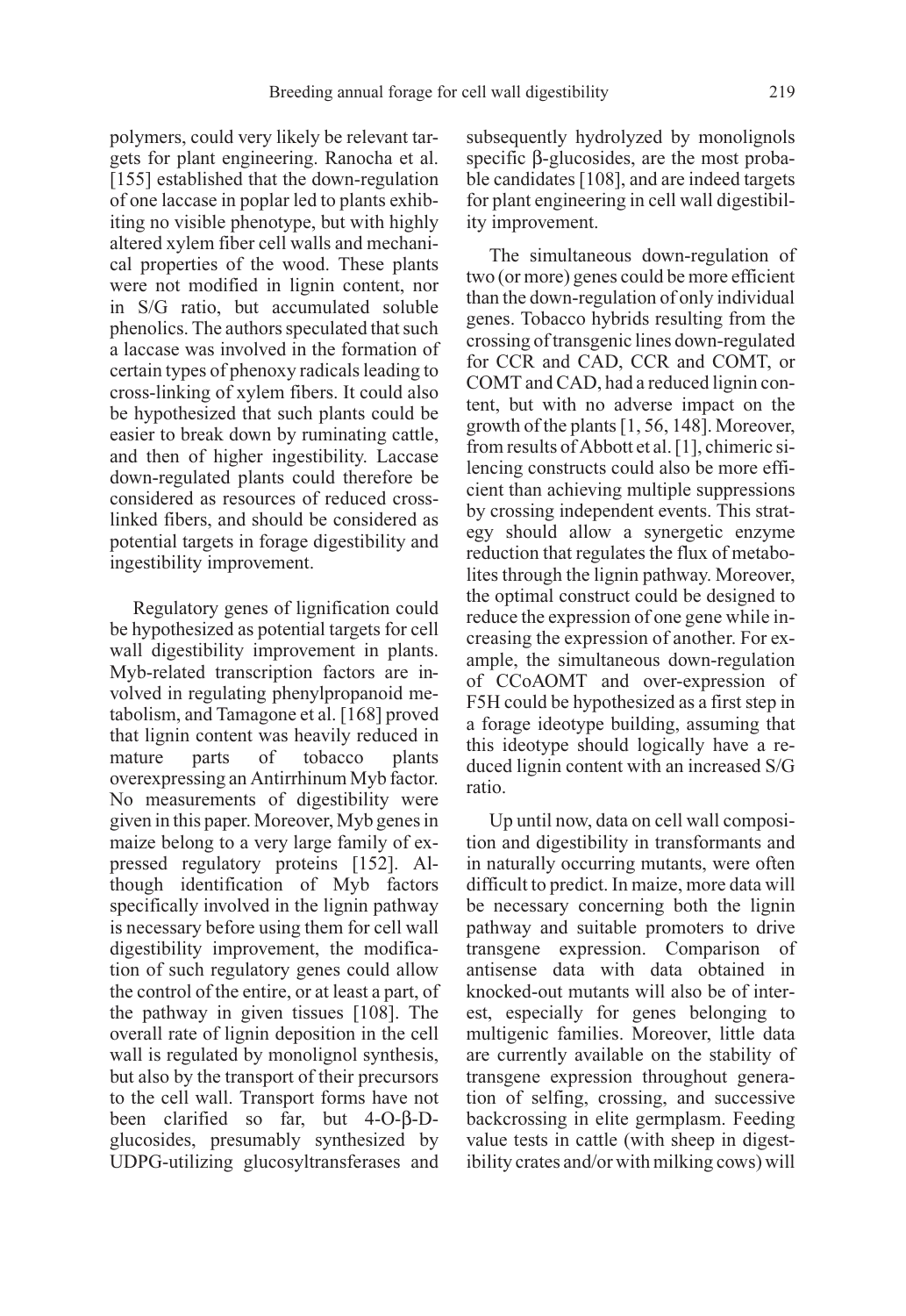then be necessary to reinforce the relevance of this new technology in cattle feeding. Moreover, a complete knowledge of the consequences of the genetic engineering appeared all the more important that unexpected increase in lignin content was observed in Bt11 and Mon810 maize tolerant to the European corn borer [162].

#### 8. CONCLUSION

In the search for a forage ideotype, the breeding effort to be placed respectively on either biomass yield or biomass digestibility is open to debate. A high digestibility should allow farmers to provide less concentrates to cattle, and is a necessity for good forage intake. For a given quantity of inputs (nitrogen fertilization, …), and water availability, a forage ideotype resembling bm3 maize would maximize the production of energy having great ingestibility and digestibility in cattle, and it could increase the profit in cattle productions.

Cell wall digestibility is undoubtedly one of the major targets for the improvement of forage feeding value. A higher cell wall digestibility would lead to both a higher overall digestibility and ingestibility. Because lignin content is not the only trait involved in cell wall digestibility, breeders should use a trait directly related to cell wall digestibility, such as IVNDFD or DINAGZ. A large scale investigation of genetic resources, including germplasm forgotten after decades of breeding for agronomic value and/or grain yield, is required. Comprehensive knowledge of the lignin pathway and cell wall biogenesis will allow plant breeders to choose the best targets for the improvement of plant digestibility. That said, most of the lignification research has been done on dicotyledons and woody plants, and grass breeders should keep in mind the specificity of grass cell walls.

The improvement of forage cell wall digestibility may be envisaged both through genetic engineering or marker assisted introgression of favorable alleles. It may be possible to improve similarly cell wall digestibility with a targeted use of natural genetic resources and genetic engineering. However, with a transgene strategy, only one parental line needs to be backcrossed, because of the dominant behavior of engineered genes, but the stability of transgene expression over generations is still unknown. Favorable alleles will probably have partially recessive behavior, but different favorable alleles could be introgressed in different heterotic groups, allowing the breeding of hybrids with the best combination of alleles and epistatic interactions between these alleles and others genes related to lignification or digestibility.

Maize may be considered as a model plant for lignification and digestibility studies in monocotyledons. At present, similar research efforts are not being made on other annual or perennial grass forage plants. Because of the synteny between rice and maize [182], the availability of the rice genome will bring very valuable complementary information, even if the lignin pathway is seemingly not investigated in rice. Moreover, gene mining and genetic engineering in model plant and systems (Arabidopsis, Zinnia, …) are also complementary approaches for improvement of cell wall digestibility in monocotyledon forage crops. Finally, results obtained in maize could also be exploited for dicotyledons forage improvement, despite the specificity of monocotyledon lignification.

#### ACKNOWLEDGEMENTS

Special thanks to J. De Boever (Gent, Belgium) and P. Tillmann (Kassel, Germany) for giving their valuable unpublished information on the relationships between traits related to silage maize feeding value. Thanks also to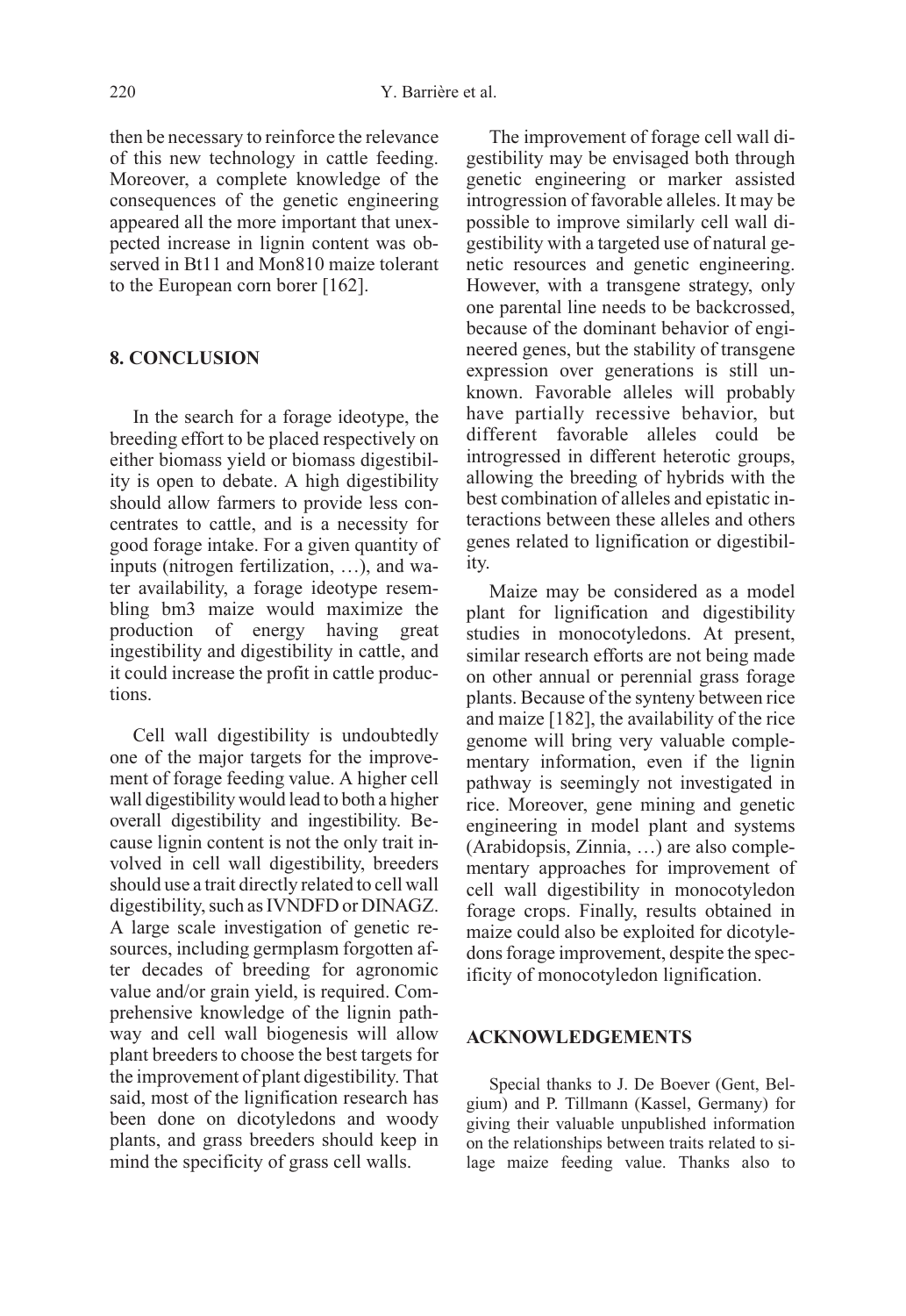J. Ralph (Madison, USA) who suggested us to write this synthesis, even if the foreseen related project was cancelled. Thanks to the maize breeding companies involved in the ProMaïs – INRA network "DINAG" that contributes to the funding of the forage maize research in Lusignan. Thanks to an anonymous reviewer for his greatly fruitful criticisms.

#### **REFERENCES**

- [1] Abbot J.C., Brakate A., Pinçon G., Legrand M., Lapierre C., Mila I., Schuch W., Halpin C., Simultaneous suppression of multiple genes by single transgenes. Down-regulation of three unrelated lignin biosynthetic genes in tobacco, Plant Physiol. 128 (2002) 844–853.
- [2] Abou-el-Enin O.H., Fadel J.G., Mackill D.J., Differences in chemical composition and fibre digestion of rice straw with, and without, anhydrous ammonia from 53 rice varieties, Anim. Feed Sci. Technol. 79 (1999)129–136.
- [3] Aerts J.V., de Boever J.L., Cottyn B.G., de Brabander D.L., Buysse F.X., Comparative digestibility of feedstuffs by sheep and cows, Anim. Feed Sci. Technol. 12 (1984) 47–56.
- [4] Agbagla-Dohnani A., Nozière P., Clément G., Doreau M., In sacco degradability, chemical and morphological composition of 15 varieties of European rice straw, Anim. Feed Sci. Technol. 94 (2001) 15–27.
- [5] Akay V., Jackson J.A. Jr., Effects of NutriDense and waxy corn hybrids on the rumen fermentation, digestibility and lactational performance of dairy cows, J. Dairy Sci. 84 (2001) 1698–1706.
- [6] Akin D.E., Rigsby L.L., Hanna W.W., Gates R.N., Structure and digestibility of tissues in normal and brown midrib pearl millet (Pennisetum glaucum), J. Sci. Food Agric. 56 (1991) 523–538.
- [7] Andrieu J., Demarquilly C., Valeur alimentaire du maïs fourrage. II. Influence du stade de végétation, de la variété, du peuplement, de l'enrichissement en épis et de l'addition d'urée sur la digestibilité et l'ingestibilité du maïs fourrage, Ann. Zootech. 23 (1974) 1–25.
- [8] Andrieu J., Demarquilly C., Valeur nutritive des fourrages, tables et prévisions, in: Jarrige R. (Ed.), Alimentation des bovins, ovins et caprins, INRA Éditions, Paris, 1988, pp. 351–471.
- [9] Andrieu J., Demarquilly C., Dardenne P., Barrière Y., Lila M., Maupetit P., Rivière F., Femenias N., Composition and nutritive value of whole maize plant fed fresh to sheep. I. Factors of variation, Ann. Zootech. 42 (1993) 221–249.
- [10] Argillier O., Relations entre verses, valeur alimentaire et productivité chez le maïs fourrage, Thèse, INA PG, 1995,173 p.
- [11] Argillier O., Barrière Y., Hébert Y., Genetic variation and selection criteria for digestibility traits of forage maize, Euphytica 82 (1995) 175–184.
- [12] Argillier O., Barrière Y., Traineau R., Emile J.C.,  $Hébert Y$ ., Genotype  $\times$  environment interactions for digestibility traits in silage maize estimated from in vivo measurements with standards sheep, Plant Breed. 116 (1997) 423–427.
- [13] Argillier O., Barrière Y., Dardenne P., Emile J.C., Hébert Y., Genotypic variability for in vitro criteria and relationships with in vivo digestibility in forage maize hybrids, Plant Breed. 117 (1998) 437–441.
- [14] Argillier O., Méchin V., Barrière Y., Synthèse des travaux du groupe de travail Inra – ProMaïs dinag2, Micellaneous paper INRA, 1999, 30 p.
- [15] Argillier O., MéchinV., Barrière Y., Genetic variation, selection criteria and utility of inbred line per se evaluation in hybrid breeding for digestibility related traits in forage maize, Crop Sci. 40 (2000) 1596–1600.
- [16] Aufrère J., Étude de la prévision de la digestibilité des fourrages par une méthode enzymatique, Ann. Zootech. 31 (1982) 111–130.
- [17] Aufrère J., Michalet-Doreau B., In vivo digestibility and prediction of digestibility of some by-products, EEC seminar, Melle Gontrode, Belgium, 26–29 September, 1983.
- [18] Aydin G., Grant R.J., O'Rear J., Brown midrib sorghum in diets of lactating dairy cows, J. Dairy Sci. 82 (1999) 2127–2135.
- [19] Baker S.K., Klein L., Minsin D.J., Purser D.B., Voluntary intake and the energy required to shear or comminute dry, mature subterranean clover, in: Proceedings of the Nutrition Society Abstr., 1992, pp. 17–74.
- [20] Bal M.A., Shaver R.D., Al-Jobeile H., Coors J.G., Lauer J.G., Corn silage hybrid effects on intake, digestion, and milk production by dairy cows, J. Dairy Sci. 83 (2000) 2849–2858.
- [21] Bal M.A., Shaver R.D., Skinners K.J., Coors J.G., Lauer J.G., Straub R.J., Koegel R.G., Stage of maturity, processing, and hybrid effects on ruminal in situ disappearance of whole-plant corn silage, Anim. Feed Sci. Technol. 86 (2000) 83–94.
- [22] Ballard C.S., Thomas E.D, Tsang D.S., Mandevu P., Sniffen C.J., Endres M.I., Carter M.P., Effect of corn silage hybrid on dry matter yield, nutrient composition, in vitro digestion, intake by dairy heifers, and milk production by dairy cows, J. Dairy Sci. 84 (2001) 442–452.
- [23] Barnes R.F., Muller L.D., Bauman L.F., Colenbrander V.F., In vitro dry-matter disappearance of brown midrib mutants, J. Anim. Sci. 33 (1971) 881–884.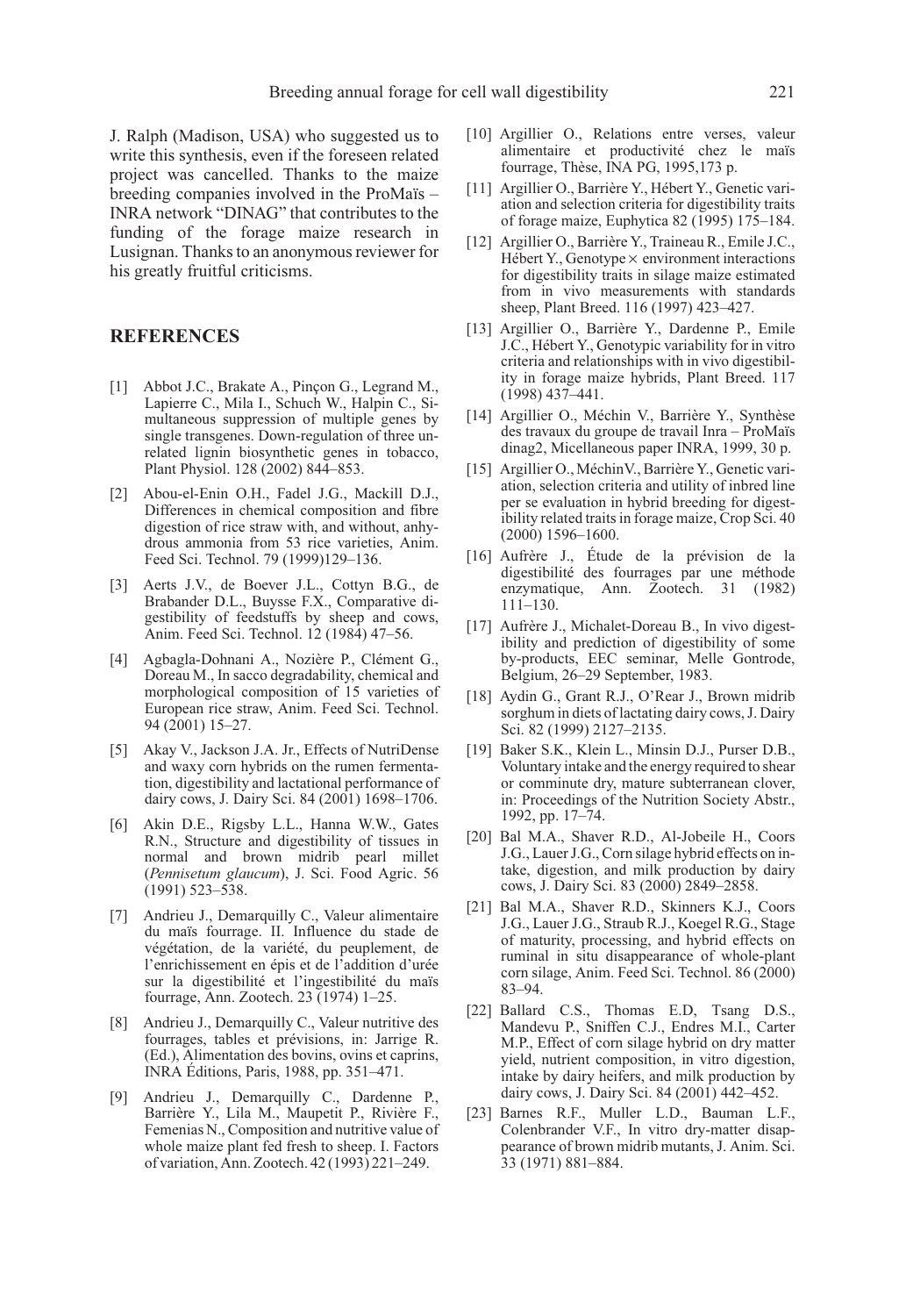- [24] Barrière Y., Synthèse des travaux du groupe de travail Inra – ProMaïs dinag3, Micellaneous paper INRA (2001) 17 p.
- [25] Barrière Y., Le maïs et l'eau, une situation aujourd'hui paradoxale, mais des progrès génétiques à attendre d'un idéotype redéfini, Fourrages 168 (2001) 477–489.
- [26] Barrière Y., Argillier O., Brown-midrib mutants of maize, a review, Agronomie 13 (1993) 865–876.
- [27] Barrière Y., Argillier O., In vivo silage feeding value of early maize hybrids released in France between 1958 and 1994, Euphytica 99 (1997) 175–182.
- [28] BarrièreY., Emile J.C., Effet des teneurs en grain et de la variabilité génétique sur la valeur énergétique du maïs-ensilage mesurée par des vaches laitières, Agronomie 10 (1990) 201–212.
- [29] Barrière Y., Emile J.C., Le maïs fourrage. II. Évaluation et perspectives de progrès génétique sur les caractères de valeur agronomique, Fourrages 163 (2000) 209–220.
- [30] Barrière Y., Emile J.C., Le maïs fourrage. III. Évaluation et perspectives de progrès génétique sur les caractères de valeur alimentaire, Fourrages 163 (2000) 221–238.
- [31] Barrière Y., Guillet C., The maize bm3 mutation most probably occurs in the gene encoding 5-hydroxyconiferyl aldehyde O-methytransferase (AldOMT) rather than in the gene encoding caffeic acid O-methyltransferase, 9th international cell wall meeting, Toulouse, 2–7 September 2001, p. 161.
- [32] Barrière Y., Gallais A., Derieux M., Panouillé A., Étude de la valeur agronomique en plante entière au stade de récolte ensilage de différentes variétés de maïs grain sélectionnées entre 1950 et 1980, Agronomie 7 (1987) 73–79.
- [33] Barrière Y., Traineau R., Emile J.C., Hébert Y., Variation and covariation of silage maize digestibility estimated from digestion trials with sheep, Euphytica 59 (1992) 61–72.
- [34] Barrière Y., Argillier O., Chabbert B., Tollier M.T., Monties B., Breeding silage maize with brown-midrib genes. Feeding value and biochemical characteristics, Agronomie 14 (1994) 15–25.
- [35] Barrière Y., Emile J.C., Traineau R., Hébert Y., Genetic variation in the feeding efficiency of maize genotypes evaluated from experiments with dairy cows, Plant Breed. 114 (1995) 144–148.
- [36] Barrière Y., Emile J.C., Hébert Y., Genetic variation in the feeding efficiency of maize genotypes evaluated from experiments with fattening bulls, Agronomie 15 (1995) 539–546.
- [37] Barrière Y., Argillier O., Michalet-Doreau B., Hébert Y., Guingo E., Giauffret C., Emile J.C., Relevant traits, genetic variation and breeding

strategies in early silage maize, Agronomie 17 (1997) 395–411.

- [38] Barrière Y., Tovar-Gomez M.R., Emile J.C., Sauvant D., Genetic variation in rate and extent of the in situ cell wall degradation of maize stalks at silage harvest time, Agronomie 18 (1998) 581–589.
- [39] Barrière Y., Argillier O., Méchin V., In vivo digestibility and biomass yield in normal and bm3 hybrids made from crossing between early and medium late lines of maize, Maydica 43 (1998) 131–136.
- [40] Baucher M., Bernard-Vailhé M.A., Chabbert B., Besle J.M., Opsomer C., Van Montagu M., Botterman J., Down-regulation of cinnamyl alcohol dehydrogenase in transgenic alfalfa (Medicago sativa L.) and the effect on lignin composition and digestibility, Plant Mol. Biol. (1999) 437–447.
- [41] Bernard-Vailhé M.A., Influence de la qualité des lignines et acides phénols sur la dégradation des parois végétales dans le rumen – Étude de plantes transgéniques et normales, Thèse, Université Blaise Pascal, Clermont-Ferrand, 1996, 226 p.
- [42] Bernard-Vailhé M.A., Migné C., Cornu A., Maillot M.P., Grenet E., Besle J.M., Atanassova R., Martz F., Legrand M., Effect of modification of the o-Methyltransferase activity on cell wall composition, ultrastructure and degradability of transgenic tobacco, J. Sci. Food Agric. (1996) 385–391.
- [43] Biston R., Dardenne P., Demarquilly C., Determination of forage in vivo digestibility by NIRS, in: XVI International Grassland congress, Nice, France, 1989, pp. 895–896.
- [44] Blaxter K.L., Wainman F.W., Wilson R.S., The regulation of food intake by sheep, Anim. Prod. 3 (1961) 51–61.
- [45] Block E., Muller L.D., Griel L.C., Garwood J.R., Garwood D.L., Brown-midrib3 corn silage and heat-extruded soybeans for early lactating dairy cows, J. Dairy Sci. 64 (1981) 1813–1825.
- [46] Boudet A.M., Lignin and lignification: selected issues, Plant Physiol. Biochem. 38 (2000) 81–96.
- [47] Bradshaw J.E., Mackay G.R., Half-sib family selection for yield of digestible organic matter in kale (Brassica oleracea L.), Euphytica 34 (1985) 201–206.
- [48] Burnham C.R., Brinks R.A., Linkage relations of a second brown-midrib gene (bm2) in maize, J. Am. Soc. Agric. 24 (1932) 960–963.
- [49] Burnham C.R., Maize genetics, Coop. Newslett. 21 (1947) 36.
- [50] Byers J.H., Kendall K.A., Ormiston E.E., Feeding value of dwarf corn compared to corn and hybrid sorghum silages, J. Dairy Sci. 48 (1965) 203–205.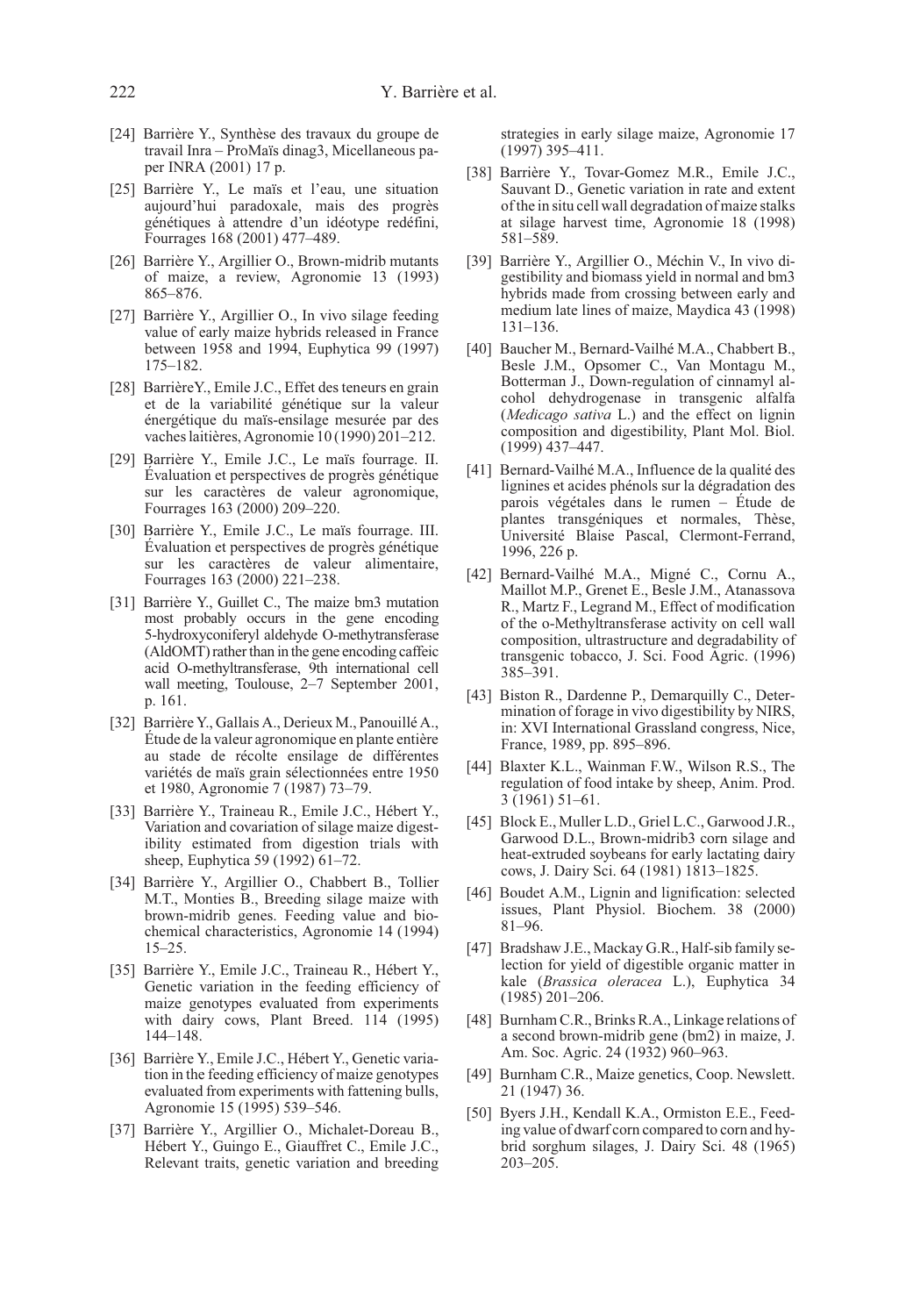- [51] Capper B.S., Thomson E.F., Herbert F., Genetic variation in the feeding value of barley and wheat straw, in: Reed J.D., Capper B.S., Neate J.H. (Eds.), Plant breeding and the nutritive value of crop residues, Addis Abeba, International livestock for Africa, 1988, pp. 177–193.
- [52] Capper B.S., Sage G., Hanson P.R., Adamson A.H., Influence of variety, row type and time of sowing on the morphology, chemical composition and in vitro digestibility of barley straw, J. Agric. Sci. 188 (1992) 165–173.
- [53] Carpentier B., Haurez P., Brauschwig P., Haurez P., Joulie M., Valorisation par les jeunes bovins et les vaches laitières d'ensilages de maïs choisis pour leur digestibilité différente, Renc. Rech. Ruminants 2 (1995) 113–118.
- [54] Casler M.D., Kaeppler H.F., Molecular breeding for herbage quality in forage crops, in: Spangenberg G. (Ed.), Molecular breeding of forage crops, 2001, pp. 175–188.
- [55] Cervantes S.J.M., Amaranth (Amanranthus spp.) as a forage, in: Proceedings of 4th Natl Amaranth Symposium, Perspectives on production, processing and marketing, Minneapolis, MN, 23–25 August 1990, pp. 47–54.
- [56] Chabannes M., Barakate A., Lapierre C., Martia J.M., Ralph J., Pean M., Danoun S., Halpin C., Grima-Pettenati J., Boudet A.M., Strong decrease in lignin content without alteration of plant developement is induced by simultaneous down-regulation of cinnamoyl CoA reductase (CCR) and cinnamyl alcohol deshydrogenase (CAD) in tobacco plants, Plant J. 28 (2001)  $257 - 270.$
- [57] Chen C., Meyermans H., Burggraeve B., De Rycke R.M., Inoue K., De Vleesschauwer V., Steenackers M., Van Montagu M.C., Engler G.J., Boerjan W.A., Cell-specific and conditional expression of caffeoyl-coenzyme A-3-O methyltransferase in poplar, Plant Physiol. 123 (2000) 853–867.
- [58] Chen C., Baucher M., Christensen J.H., Boerjan W., Biotechnology in tress: towards improved paper pulping by lignin engineering, Euphytica 118 (2001) 185–195.
- [59] Chenost M., Fibrousness of forage, its determination and its relation to feeding value, in: Proc. X Inter. Grassl. Congr., Helsinki, Finland, 7–16 July 1966, pp. 406–411.
- [60] Chenost M., Martin-Rosset W., Comparaison entre espèces (mouton, cheval, bovin) de la digestibilité et des quantités ingérées des fourrages verts, Ann. Zootech. 34 (1985) 291–312.
- [61] Cherney J.H., Axtell J.D., Hassen M.M., Anliker K.S., Forage quality characterization of chemically induced brown-midrib mutant in pearl millet, Crop Sci. 28 (1988) 783–787.
- [62] Cherney D.J.R., Patterson J.A., Johnson K.D., Digestibility and feeding value of pearl millet as

influenced by the brown-midrib, low lignin trait, J. Anim. Sci. 68 (1990) 4345–1351.

- [63] Cherney J.H., Cherney D.J.R., Akin D.E., Axtell J.D., Potential of brown-midrib low-lignin mutants for improving forage quality, Adv. Agron. 46 (1991) 157–198.
- [64] Ciba-semences, Valorisation laitière d'une variété de maïs en ensilage, Synthesis of an experimentation conducted by the EDE of Vendée during 1988-89-90, 1990, 13 p.
- [65] Ciba-semences, Comparaison de la valorisation par des vaches laitières de deux hybrides de maïs, Miscellaneous paper, 1995, 7 p.
- [66] Civardi L., Rigau J., Puigdomenech P., Nucleotide sequence of two cDNAs coding for caffeoyl coenzyme A O-methyltransferase (CCoAOMT) and study of their expression in Zea mays, Plant Physiol. 120 (1999) 1206.
- [67] Clark P.W., Kelm S., Endres M.I., Effect of feeding a corn hybrid selected for leafiness as silage or grain to lactating dairy cattle, J. Dairy Sci. 85 (2002) 607–612.
- [68] Collazo P., Montoliu L., Puigdomenech P., Rigau J., Structure and expression of the lignin O-methyltransferase gene from Zea mays L., Plant Mol. Biol. 20 (1992) 857–867.
- [69] Collenbrander V.L., Lechtenberg L.F, Bauman L.F., Muller L.D., Rhykerd C.L. Nutritive value of brown midrib corn silage, J. Anim. Sci. 35 (1972) 1113.
- [70] Collenbrander V.L., Lechtenberg L.F, Bauman L.F., Digestibility and feeding value of brown midrib corn stover, J. Anim. Sci. 37 (1973) 294–295.
- [71] Collenbrander V.L., Lechtenberg L.F., Bauman L.F., Feeding value of low lignin corn silage, J. Anim. Sci. Abstr. 41 (1975) 332–333.
- [72] Coors J.G., Carter P.R., Hunter R.B., Silage corn, in: Hallauer A.R. (Ed.), Specialty Corns, CRC Press, London, 1994, pp. 305–340.
- [73] Cox W.J., Cherney D.J.R., Influence of brown midrib, leafy and transgenic hybrids on corn forage production, Agron. J. 93 (2001) 790–796.
- [74] Cox W.J., Cherney J.H., Cherney D.J.R., Pardee W.D., Forage quality and harvest index of corn hybrids under different growing conditions, Agron. J. 86 (1994) 277–282.
- [75] Craig W.M., Hong B.J., Broderick G.A., Bula R.J., In vitro inoculum enriched with particles associated microorganisms for determining rates of fiber digestion and protein degradation, J. Dairy Sci. 67 (1984) 2902–2909.
- [76] Cummings D.G., McCullough M.E., A comparison of the yield and quality of corn and sorghum silage, University of Georgia, College of agriculture experimental station, Res. Bull. 67 (1969) 5–19.
- [77] De Boever J.L., Cottyn B.G., Andries J.I., Buysse F.X., Vanacker J.M., The use of cellulase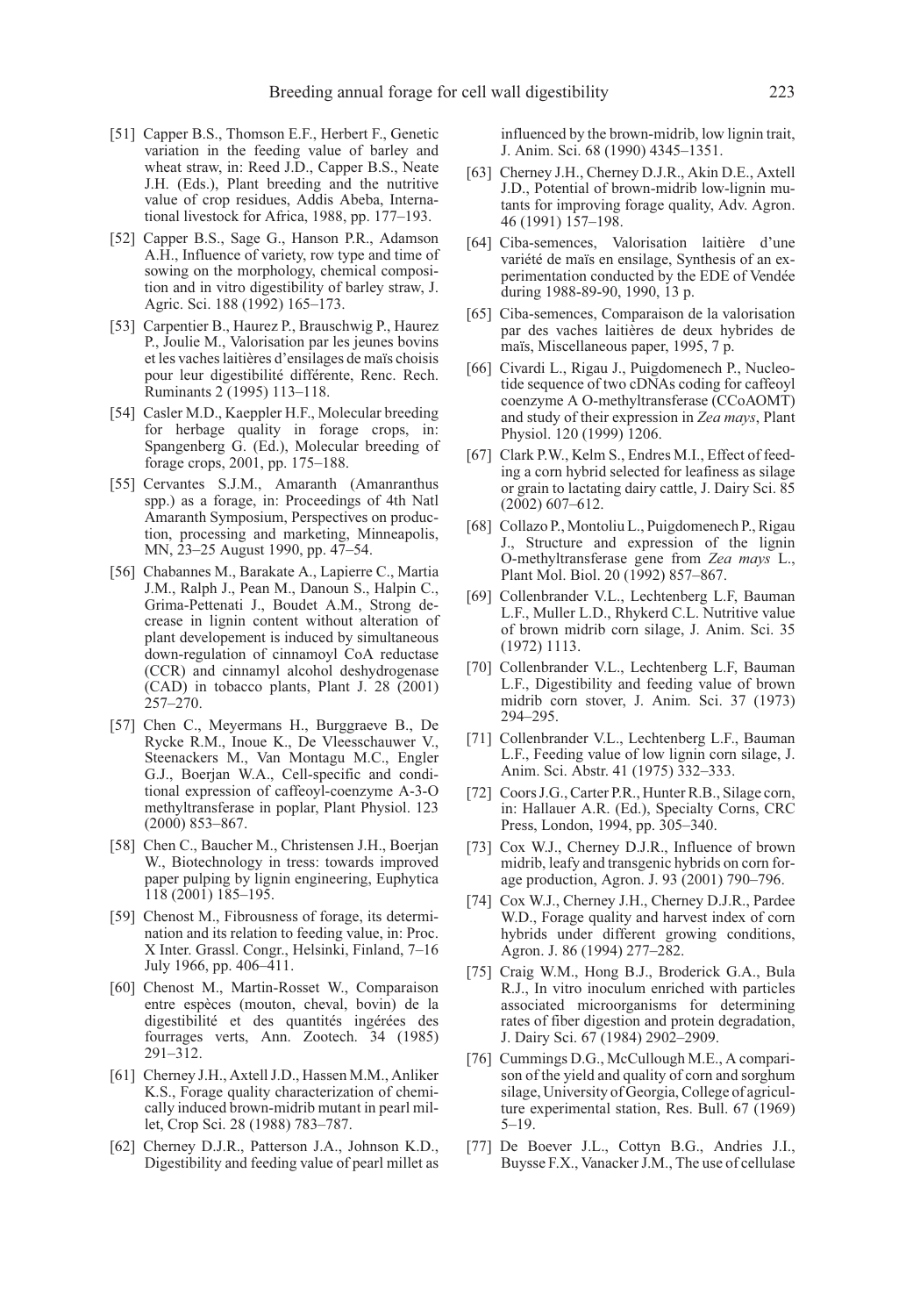technique to predict digestibility, metabolizable and net energy of forage, Anim. Feed Sci. Technol. 19 (1988) 247–260.

- [78] De Boever J.L., Cottyn B.G., De Brabander D.L., Vanacker J.M., Boucqué C.V., Prediction of the feeding value of maize silages by chemical parameters, in vitro digestibility and NIRS, Anim. Feed Sci. Technol. 66 (1997) 211–222.
- [79] De Boever J.L., Cottyn B.G., de Brabander D.L., Vanacker J.M., Boucqué C.V., Equations to predict digestibility and energy value of grass silages, maize silages, grass hays, compound feeds and raw materials for cattle, Nutr. Abstr. Rev., Ser. B, Livest. Feeds and Feeding 69 (1999) 836–850.
- [80] Deinum B., Bakker J.J., Genetic differences in digestibility of forage maize hybrids, Neth. J. Agric. Sci. 29 (1981) 93–98.
- [81] Deinum B., Steg A., Hof G., Measurement and prediction of digestibility of forage maize in the Netherlands, Anim. Feed Sci. Technol. 10 (1984) 301–313.
- [82] Deinum B., Struik P.C., Improving the nutritive value of forage maize, in: Proceedings of the 13th congress maize and sorghum section of Eucarpia, Wageningen, The Netherlands, 9–12 September 1985, pp. 77–90.
- [83] Demarquilly C., Valeur alimentaire du maïs fourrage. I. Composition chimique et fourrage. I. Composition digestibilité du maïs sur pied, Ann. Zootech. 18 (1969) 17–32.
- [84] Demarquilly C., Weiss P., Liaisons entre les quantités de matière sèche de fourrage vert ingérées par les moutons et celles ingérées par les ovins, Ann. Zootech. 20 (1971) 119–134.
- [85] Demarquilly C., Andrieu J., Composition chimique, digestibilité et ingestibilité des fourrages européens exploités en vert, Prod. Anim. 5 (1992) 213–221.
- [86] Derieux M., Darrigand M., Gallais A., Barrière Y., Bloc Y., Montalant Y., Estimation du progrès génétique réalisé chez le maïs grain en France entre 1950 et 1985, Agronomie 7 (1987) 1–11.
- [87] Dijkstra N.D., Becker W.R., Deverteerbaarheid en voederwaarde van verse en geënsileerde snijmais, Pudoc, Wageningen, Verslagen Landbouwkd. Onderz. 66.14 (1960) 48 p.
- [88] Dixon R.A., Chen F., Guo D., Parvathi K., The biosynthesis of monolignols, a "metabolic grid", or independant pathways to guaiacyl and syringyl units, Phytochemistry 57 (2001) 1069–1084.
- [89] Dolstra O., Medema J.H., An effective screening method for genetic improvement of cell-wall digestibility in forage maize, in: Proceedings of the 15th congress maize and sorghum section of Eucarpia, Baden, Austria, June 4–8 1990, pp. 258–270.
- [90] Dolstra O., Medema J.H., de Jong A.W., Genetic improvement of cell-wall digestibility in forage

maize (Zea mays L.). I. Performance of inbred lines and related hybrids, Euphytica 65 (1993) 187–194.

- [91] Doyle P.T., Devendra C., Pearce G.R., Rice straw as a ruminant feed, Canberra, International development press (Ed.), 1986.
- [92] Dulphy J.P., Jouany J.P., Martin-Rosset W., Thériez M., Aptitudes comparées de différentes espèces d'herbivores domestiques à ingérer et digérer des fourrages distribués à l'auge, Ann. Zootech. 43 (1994) 11–32.
- [93] Emerson R.A., Cornell Univ. Agric. Exp. Stn., Memoir 180, 1935.
- [94] Emile J.C., Traineau R., Giovanni R., Valeur alimentaire du colza fourrager, Fourrages 133 (1993) 97–108.
- [95] Emile J.C., Barrière Y., Mauries M., Effects of maize and alfalfa genotypes on dairy cow performances, Ann. Zootech. 45 (1996) 17–27.
- [96] Falkner L.K., Coors J.G., Ostrander B.M., Kaeppler S.M., Hatfield R.D., Lax leaf maize, cell wall composition and nutritional value, J. Sci. Food Agric. 80 (2000) 255–262.
- [97] Frenchick G.E., Johnson D.G, Murphy J.M., Otterby D.E., Brown midrib corn silage in dairy cattle ration, J. Dairy Sci. 59 (1976) 2126–2129.
- [98] Freyman S., Kaldy M.S., Bowden D.S., Wilson D.B., Nutritive potential of multitillering corn compared with non tillering corn for silage, Can. J. Plant Sci. 53 (1973) 129–130.
- [99] Fritz J.O., Cantrell R.P., Lechtenberg V.L., Axtell J.D., Hertel J.M., Brown midrib mutants in sudangrass and grain sorghum, Crop Sci. 21 (1981) 706–709.
- [100] Garnsworthy P.C., Stokes D.T., The nutritive value of wheat and oat silages ensiled on three cutting dates, J. Agric. Sci. (Camb.) 121 (1993) 233–240.
- [101] Gentinetta E., Bertolini M., Rossi I., Lorenzoni C., Motto M., Effect of brown midrib-3 mutant on forage quality and yield in maize, J. Genet. Breed. 44 (1990) 21–26.
- [102] Givens D.I., Cottyn B.G., Dewey P.J.S., Steg A., A comparison of the neutral detergent-cellulose method with others laboratory methods for predicting the digestibility in vivo of maize silages from three European countries, Anim. Feed Sci. Technol. 54 (1995) 655–664.
- [103] Goering H.K., van Soest P.J., Forage fiber analysis (apparatus, reagents, procedures and some applications), Agric Handb 379, US Gov Print Office, Washington, DC, 1971.
- [104] Goujon T., Ferret V., Mila I., Pollet B., Ruel K., Burlat V., Lapierre C., Barrière Y., Jouanin L., Effects of down-regulation of AtCCR1 gene in Arabidopsis thaliana on external phenotype, lignins, digestible properties and monolignols pathway genes expression, Planta (2003), in press.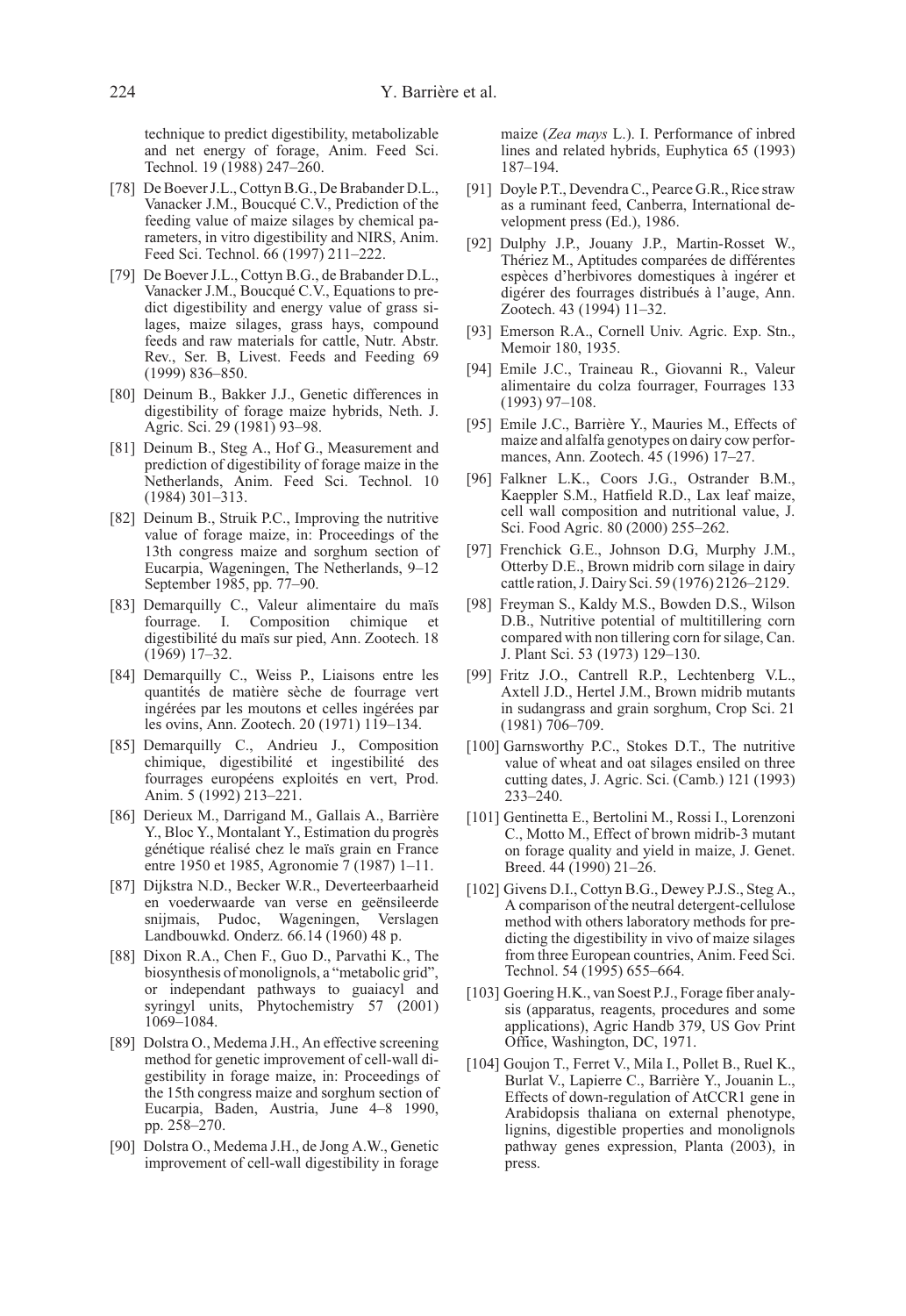- [105] Goujon T., Sibout R., Pollet B., Maba B., Nussaume L., Bechtold N., Lu F., Ralph J., Barrière Y., Lapierre C., Jouanin L., A new Arabidopsis thaliana mutant deficient in the expression of O-methyltransferase. 1. Impact on lignins and sinapoyl esters, Plant Mol. Biol. (2003), in press.
- [106] Grand C., Parmentier P., Boudet A., Boudet A.M., Comparison of lignins and enzymes involved in lignificaton in normal and brown-midrib bm3 mutant corn seedlings, Physiol. Veg. 23 (1985) 905–911.
- [107] Grant R.J., Haddad S.G., Moore K.J., Pederson J.F., Brown midrib sorghum silage for midlactation dairy cows, J. Dairy Sci. 78 (1995) 1970–1980.
- [108] Grima Pettenati J., Goffner D., Lignin genetic engineering revisited, Plant Sci. 145 (1999) 51–65.
- [109] Guillet C., Barraud S., Carret V., Barrière Y., Structural analysis of maize genes involved in lignin biosynthesis pathway, 9th international cell wall meeting, Toulouse, 2–7 September 2001, p. 166.
- [110] Guo D., Chen F., Inoue K., Blount J.W., Dixon R.A., Downregulation of caffeic acid 3-O-methyltransferase and caffeoyl CoA 3-O-methyltransferase in transgenic alfalfa. Impacts on lignin structure and implications for the synthesis of G and S lignin, Plant Cell 13 (2001) 73–88.
- [111] Gurrath P.A., Dhillon B.S., Pollmer W.G., Klein D., Zimmer E., Utility of inbred lines evaluation in hybrid breeding for yield and stover digestibility in forage maize, Maydica 36 (1991) 65–68.
- [112] Halpin C., Foxon G.A., Fentem P.A., Transgenic plants with improved energy characteristics, in: Chesson A., Wallace R.J. (Eds.), Biotechnology in animal feeds and animal feeding, VCH Publishers, Weinheim, 1995, pp. 279–293.
- [113] Halpin C., Holt K., Chojecki J., Olivier D., Chabbert B., Monties B., Edwards K., Barakate A., Foxon G.A., Brown-midrib maize (bm1), a mutation affecting the cinnamyl alcohol dehydrogenase gene, Plant J. 14 (1998) 545–553.
- [114] Hancock T.W., Parker J.P., Hibberd C.A., Dicks M.R., Kenaf versus alfalfa hay for growing beef cattle, Anim. Sci. Res. Rep. (1993) 143–147.
- [115] Hawkins G.E., Parr G.E., Little J.A., Composition, intake, digestibility and prediction of digestibility of coastal Bermudgrass hay, J. Dairy Sci. 47 (1964) 865–870.
- [116] Hoden A., Barrière Y., Gallais A., Huguet L., Journet M., Mourguet M., Le maïs brownmidrib plante entière. III Utilisation sous forme d'ensilage par des vaches laitières, Bull. Tech. CRZV Theix 60 (1985) 43–58.
- [117] Humphreys J.M., Chapple C., Rewriting the lignin roadmap, Cur. Opin. Plant Biol. 51 (2002) 224–229.
- [118] Hunt C.W., Kezar W., Hinnam D.D., Combs J.J., Loesche J.A., Moen T., Effects of hybrids and ensiling with and without a microbial inoculant on the nutritional characteristics of whole-plant corn, J. Anim. Sci. 71 (1993) 39–43.
- [119] IE/ARPEB, Maïs waxy à destination élevage pour les vaches laitières, Ognaos Flash, No. 34, Octobre 1993, 8 p.
- [120] Istasse L., Gielen M., Dufrasne L., Clinquart A., Van Eenaeme C., Bienfait J.M., Ensilage de maïs plante entière, comparaison de 4 variétés. 2. Performances zootechniques, Landbouwtijdschrift – Revue de l'Agriculture 43 (1990) 996–1005.
- [121] Jorgenson L.R., Brown midrib in maize and its lignage relations, J. Am. Soc. Agron. 23 (1931) 549–557.
- [122] Jung H.G., Allen M.S., Characteristics of plant cell wall affecting intake and digestibility of forages by ruminants, J. Anim. Sci. 73 (1995) 2774–2790.
- [123] Jung H.J.G, Deetz D.A., Cell-wall lignification and degradability, in: Jung H.J.G., Buxton D.R., Hatfield R.D., Ralph J. (Eds.), Forage cell-wall structure and digestibility, American Society of Agronomy, Madison, USA, 1993, pp. 315–346.
- [124] Jung H.G., Mertens D.R., Buxton D.R., Forage quality variation among maize inbreds, In vitro fiber digestion kinetics and prediction with NIRS, Crop Sci. 38 (1998) 205–210.
- [125] Kauffmann C.S., Realizing the potential of grain amaranth, Food Rev. Int. 8 (1992) 5–21.
- [126] Keith E.A., Colenbrander V.F., Lechtenberg V.L., Bauman L.F., Nutritional value of brown midrib corn silage for lactating dairy cows, J. Dairy Sci. 52 (1979) 788–792.
- [127] Kuc J., Nelson O.E., The abnormal lignins produced by the brown midrib mutants of maize. 1. The brown-midrib-1 mutant, Arch. Biochem. Biophys. 105 (1964) 103–113.
- [128] Kuehn C.S., Linn J.G., Johnson D.G., Jung H.J.G., Endre M.I., Effect of silages from corn hybrids selected for leafiness or grain to lactating dairy cattle, J. Dairy Sci. 82 (1999) 2746–2755.
- [129] Kunelius H.T., Halliday L.J., Sanderson J.B., Gupta U.C., Effect of harvest dates on yield and composition of forage kale, Can. J. Plant Sci. 69 (1989) 143–149.
- [130] Lam T.B.T., Iiyama K., Stone B.A., Lignin and hydroxycinnamic acids in walls of brown midrib mutants of sorghum, pearl millet and maize stems, J. Sci. Food Agric. 71 (1996) 174–178.
- [131] Lancaster L.L., Hunt C.W., Miller J.C., Auld D.L., Nelson M.L., Effects of rape-seed silage variety and dietary level on digestion and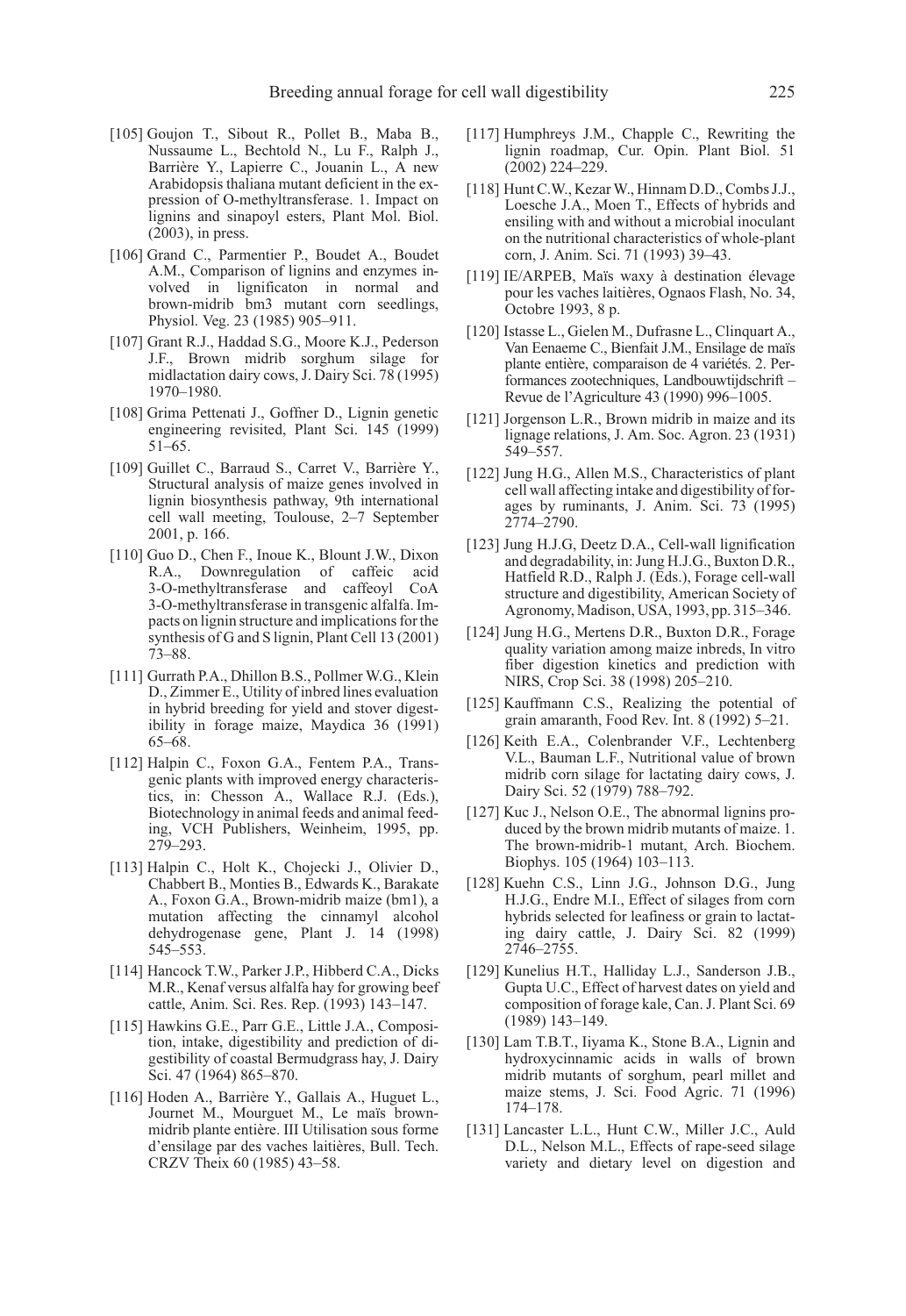growth performance of beef steers, J. Anim. Sci. 68 (1990) 3812–3820.

- [132] Laredo M.A., Minson D.J., The voluntary intake, digestibility and retention time by sheep of leaf and stem fraction of five grasses, Aust. J. Agric. Res. 24 (1973) 875–888.
- [133] Lauer J.G., Coors J.G., Flannery P.J., Forage yield and quality of corn cultivars developed in different eras, Crop Sci. 41 (2001) 1441–1455.
- [134] Li L., Cheng X.F., Leshkevich J., Umezawa T., Harding S.A., Chiang V.L., The last step of syringyl monolignol biosynthesis in angiosperms is regulated by a novel gene encoding sinapyl alcohol deshydrogenase, Plant Cell 13 (2001) 1576–1585.
- [135] Lila M., Barrière Y., Traineau R., Mise au point et étude d'un test enzymatique de la digestibilité de fourrages pauvres ou riches en amidon, Agronomie 6 (1986), 285–291.
- [136] Lundvall J.P., Buxton D.R., Hallauer A.R., George J.R., Forage quality variation among maize inbreds: in vitro digestibility and cell wall components, Crop Sci. 34 (1994) 1672–1678.
- [137] Lusk S.W., Karau P.K., Balogu D.O., Gourley L.M., Brown midrib sorghum or corn silage for milk production, J. Dairy Sci. 67 (1984) 1739–1744.
- [138] Marten G.C., Barnes R.F., Prediction of energy and digestibilities of forages with in vitro rumen fermentation and fungal enzymes systems, in: Pigden W.J., Blach C.C., Graham M. (Eds.), Procedure for standardization of analytical methodology for feeds workshop, Ottawa, Canada, 1980, pp. 61–71.
- [139] Méchin V., Argillier O., Barrière Y., Menanteau V., Genetic variation in stems of normal and brown-midrib3 maize inbred lines. Towards similarity for in vitro digestibility and cell-wall composition, Maydica 43 (1998) 205–210.
- [140] Méchin V., Argillier O., Barrière Y., Mila I., Polet B., Lapierre C., Relationships of cell-wall composition to in vitro cell-wall digestibility of maize inbred line stems, J. Sci. Food Agric. 80 (2000) 574–580.
- [141] Méchin V., Argillier O., Hébert Y., Guingo E., Moreau L., Charcosset A., Barrière Y., QTL mapping and genetic analysis of cell wall digestibility and lignification in silage maize, Crop Sci. 41 (2001) 690–697.
- [142] Minson D.J., Wilson J.R., Prediction of intake as an element of forage quality, in: Fahey G.C. (Ed.), Forage quality, evaluation and utilization, American Society of Agronomy, Inc., Crop Science Society of America, Inc., Soil Science Society of America, Inc., Madison, Wisconsin, 1994, pp. 533–563.
- [143] Moran J.B., Lemerle C., Trigg T.E., The intake and digestion of maize silage-based by dairy

cows and sheep, Anim. Feed Sci. Technol. 20 (1988) 239–312.

- [144] Muir J.P., Effect of dairy compost application and plant maturity on forage kenaf cultivar fiber concentration and in sacco disappearance, Crop Sci. 42 (2002) 248–254.
- [145] Oba M., Allen M.S., Evaluation of the importance of the digestibility of neutral detergent fiber from forage. Effects on dry matter intake and milk yield of dairy cows, J. Dairy Sci. 82 (1999) 589–596.
- [146] Oba M., Allen M.S., Effect of brown midrib 3 mutation in corn silage on productivity of dairy cows fed two concentrations of dietary neutral detergent fiber. 1. Feeding behavior and nutrient utilization, J. Dairy Sci. 83 (2000) 1333–1341.
- [147] Ørskov E.R., Tait G.A.G., Reid G.W., Flachowski G., Effect of straw quality and ammonia treatment on voluntary intake, milk yield and degradation characteristics of faecal fibre, Anim. Prod. 46 (1988) 23–27.
- [148] Pinçon G., Chabannes M., Lapierre C., Pollet B., Ruel K., Joseleau J.P., Boudet A.M., Legrand M., Simultaneous down-regulation of caffeic/5-hydroxyferulic acid O-methyltransferase I and cinnamoyl CoA reductase in the progeny from a cross between tobacco lines homozygous for each transgene. Consequences for plant development and lignin synthesis, Plant Physiol. 126 (2001) 145–155.
- [149] Piquemal J., Lapierre C., Myton K., Schuch W., Grima-Pettenati J., Boudet A.M., Down-regulation of cinnamoyl-CoA reducase induces significant changes of lignin profiles in transgenic tobacco plants, Plant J. 13 (1998) 71–73.
- [150] Piquemal J., Chamayou S., Nadaud I., Beckert M., Barrière Y., Mila I., Lapierre C., Rigau J., Puigdomenech P., Jauneau A., Digonnet C., Boudet A.M., Goffner D., Pichon M., Down-regulation of caffeic acid O-methyltransferase in maize revisited using a transgenic approach, Plant Physiol. 130 (2002) 1675–1685.
- [151] Porter K.S., Axtell J.D., Lechtenberg V.L., Colenbrander V.F., Phenotype, fiber composition, and in vitro dry matter disappearance of chemically induced brown midrib (bmr) mutants of sorghum, Crop Sci. 18 (1978) 205–208.
- [152] Rabinowicz P.D., Braun E.L., Wolfe A.D., Bowen B., Grotewold E., Maize R2R3 genes: Sequence analysis reveals amplification in the higher plants, Genetics 153 (1999) 427–444.
- [153] Rae A.E., Manners J.M., Jones R.J., McIntyre C.L., Lu D.Y., Antisense suppression of the lignin biosynthetic enzyme, caffeate O-methyltransferase, improves in vitro digestibility of the tropical pasture, Stylosanthes humilis, Aust. J. Plant Physiol. 28 (2001) 289–297.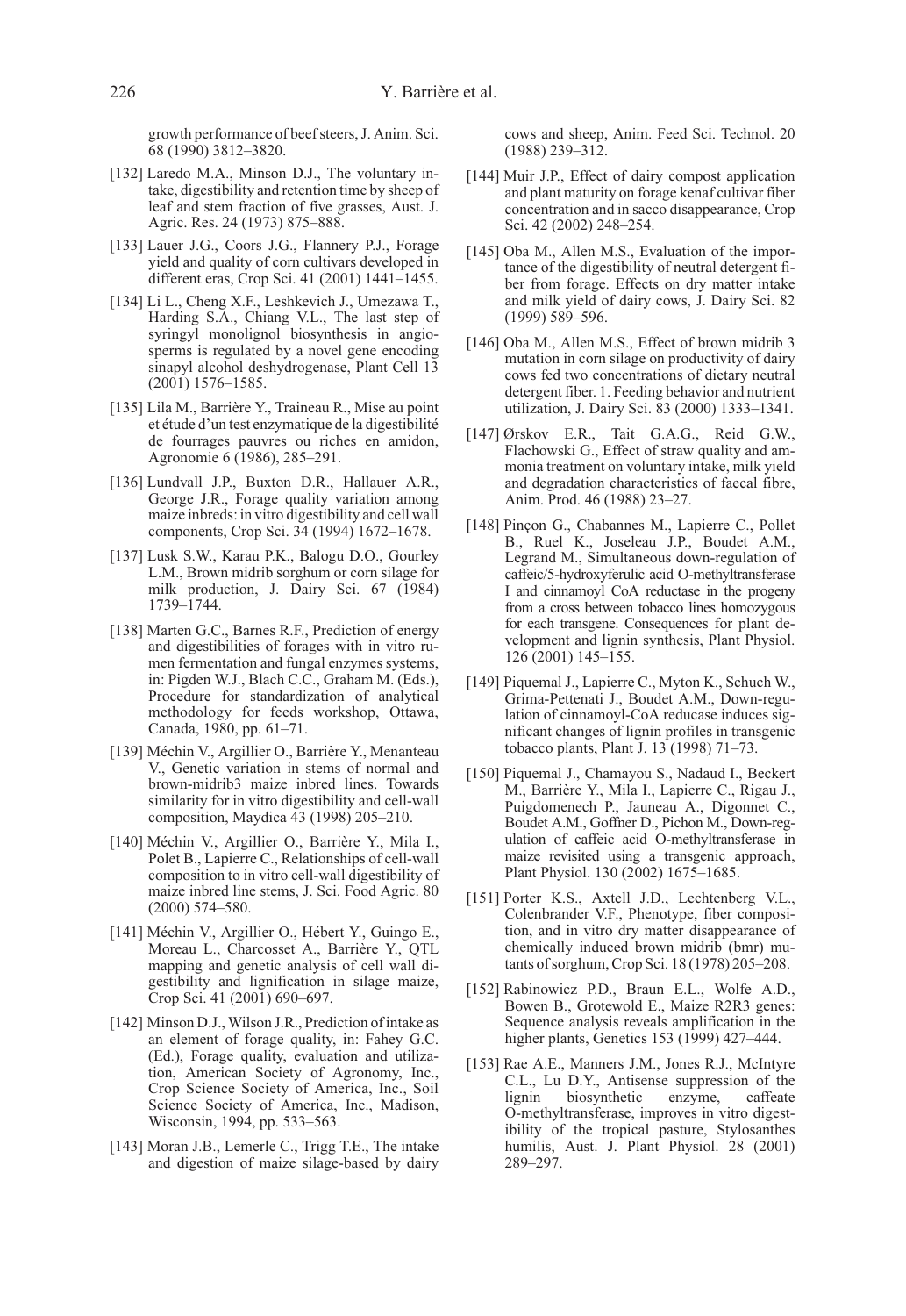- [154] Ramsey D.S., Dwarf corn for silage, J. Dairy Sci. 46 (1963) 336.
- [155] Ranocha P., Chabannes M., Chamayou S., Danoun S., Jauneau A., Boudet A.M., Goffner D., Laccase down-regulation causes alterations in phenolic metabolism and cell wall structure in poplar, Plant Physiol. 129 (2002) 145–155.
- [156] Reid G.W., Ørskov E.R., Kay M., A note on the effect of variety, type of straw and ammonia treatment an digestibility and on growth rate in steers, Anim. Prod. 47 (1988) 157–160.
- [157] Ronsin T., Femenias N., Use of NIRS determination of digestibility in a breeding program for silage maize, in: Third international conference of near infrared spectroscopy, Brussels, 1990, pp. 277–288.
- [158] Rook J.A., Muller L.D., Shank D.B., Intake and digestibility of brown midrib corn silage by lactating dairy cows, J. Dairy Sci. 60 (1977) 1894–1904.
- [159] Ros Barcelo A., Peroxydase and laccase is the enzyme responsible for cell wall lignification in the secondary xylem vessels in Lupinus, Protoplasma 186 (1995) 41–44.
- [160] Roussel V., Gibelin C., Fontaine A.S., Barrière Y., Genetic analysis in recombinant inbred lines of early dent forage maize. II. QTL mapping for cell wall constituents and cell wall digestibility from per se value and top cross experiments, Maydica 47 (2002) 9–20.
- [161] Russell W.A., Agronomic performance of maize cultivars representing different eras of breeding, Maydica 29 (1984) 375–390.
- [162] Saxena D., Stotzky G., Bt corn has a higher lignin content than non-Bt corn, Am. J. Bot. 88 (2001) 1704–1706.
- [163] Sewalt V.J.H., Ni W., Jung H.J., Dixon R.A., Lignin impact on fiber degradation: Increased enzymatic digestibility of genetically engineered tobacco reduced in lignin content, J. Agric. Food Chem. 53 (1997) 1977–1983.
- [164] Sleugh B.B., Moore K.J., Brummer E.C., Knapp A.D., Russell J., Gibson L., Forage nutritive value of various amaranth species at different harvest dates, Crop Sci. 41 (2001) 466–472.
- [165] Sommerfeldt J.L., Schingoethe D.J., Muller L.D., Brown midrib corn silage for lactating dairy cows, J. Dairy Sci. 62 (1979) 1611–1618.
- [166] Stallings C.C., Donaldson B.M., Thomas J.W., Rossman E.C., In vivo evaluation of brown-midrib corn silage by sheep and lactating dairy cows, J. Dairy Sci. 65 (1982) 1945–1949.
- [167] Struik P.C., Physiology of forage maize (Zea mays L.) in relation to its productivity, Doctoral thesis, Wageningen, 1983, 97 p.
- [168] Tamagone L., Merida A., Parr A., Mackay S., Culianez-Marcia F.A., Roberts K., Martin C., The AmMYB308 and AmMYB330 transcrip-

tion factors from Antirrhinum regulate phenylpropanoid and lignin biosynthesis in transgenic tobacco, Plant Cell 10 (1998) 135–154.

- [169] Thomas E.D., Mandebvu P., Ballard C.S., Sniffen C.J., Carter M.P., Beck J., Comparison of corn silage hybrids for yield, nutrient composition, in vitro digestibility, and milk yield by dairy cows, J. Dairy Sci. 84 (2000) 2217–2226.
- [170] Tilley J.M.A., Terry R.A., A two stage technique for the in vitro digestion of forage crops, J. Brit. Grassl. Soc. 18 (1963) 104–111.
- [171] Tine M.A., McLeod K.R., Erdman R.A., Baldwin R.L., Effects of brown midrib corn silage on the energy balance of dairy cattle, J. Dairy Sci. 84 (2001) 885–895.
- [172] Tingle J.N., Dawley W.K., Yield and nutritive value of whole plant cereals at a silage stage, Can. J. Plant Sci. 54 (1974) 621–624.
- [173] Tjardes K.E., Buskirk D.D., Allen M.S., Ames N.K., Bourquin L.D., Rust S.R., Brown midrib-3 silage improves digestion but not performance of growing beef steers, J. Anim. Sci. 78 (2000) 2957–2965.
- [174] Troelson J.E., Bigsby F.W., Artificial mastication, a new approach for predicting voluntary forage consumption by ruminants, J. Anim. Sci. 23 (1964) 1139–1142.
- [175] Troyer A.F., Background of US hybrid corn, Crop Sci. 39 (1999) 601–626.
- [176] Troyer A.F., Germplasm ownership: related corn inbred, Crop Sci. 42 (2002) 3–11.
- [177] Vadiveloo J., Varietal differences in the chemical composition and in vitro digestibility of rice straw, J. Agric. Sci. (Camb.) 119 (1992) 27–33.
- [178] Van Waes J., Carlier L., Van Waes C., Van Bockstaelle E., Evaluation of quality characteristics in official trials with silage maize varieties in Belgium, Neth. J. Agric. Sci. 45 (1997) 277–289.
- [179] Vignols F., Rigau J., Torres M.A., Capellades M., Puigdomènech P., The brown midrib 3 (bm3) mutation in maize occurs in the gene encoding cafeic O-methyltransferase, Plant Cell 7 (1995) 407–416.
- [180] Watanabe H., Kasuga S., Effect of brown midrib and water soluble matter content on digestibility of forage sorghum (Sorghum bicolor Moench, Sorghum sudanense Stapf) foliage, Grassland Sci. 45 (2000) 397–403.
- [181] Weller R.F., Phipps R.H., The feeding value of normal and brown midrib-3 maize silage, J. Agric. Sci. 106 (1986) 31–35.
- [182] Wilson W.A., Harrington S.E., Woodman W.L., Lee M., Sorrells M.E., McCouch S., Inferences on the genome structure of progenitor maize through comparative analysis of rice, maize